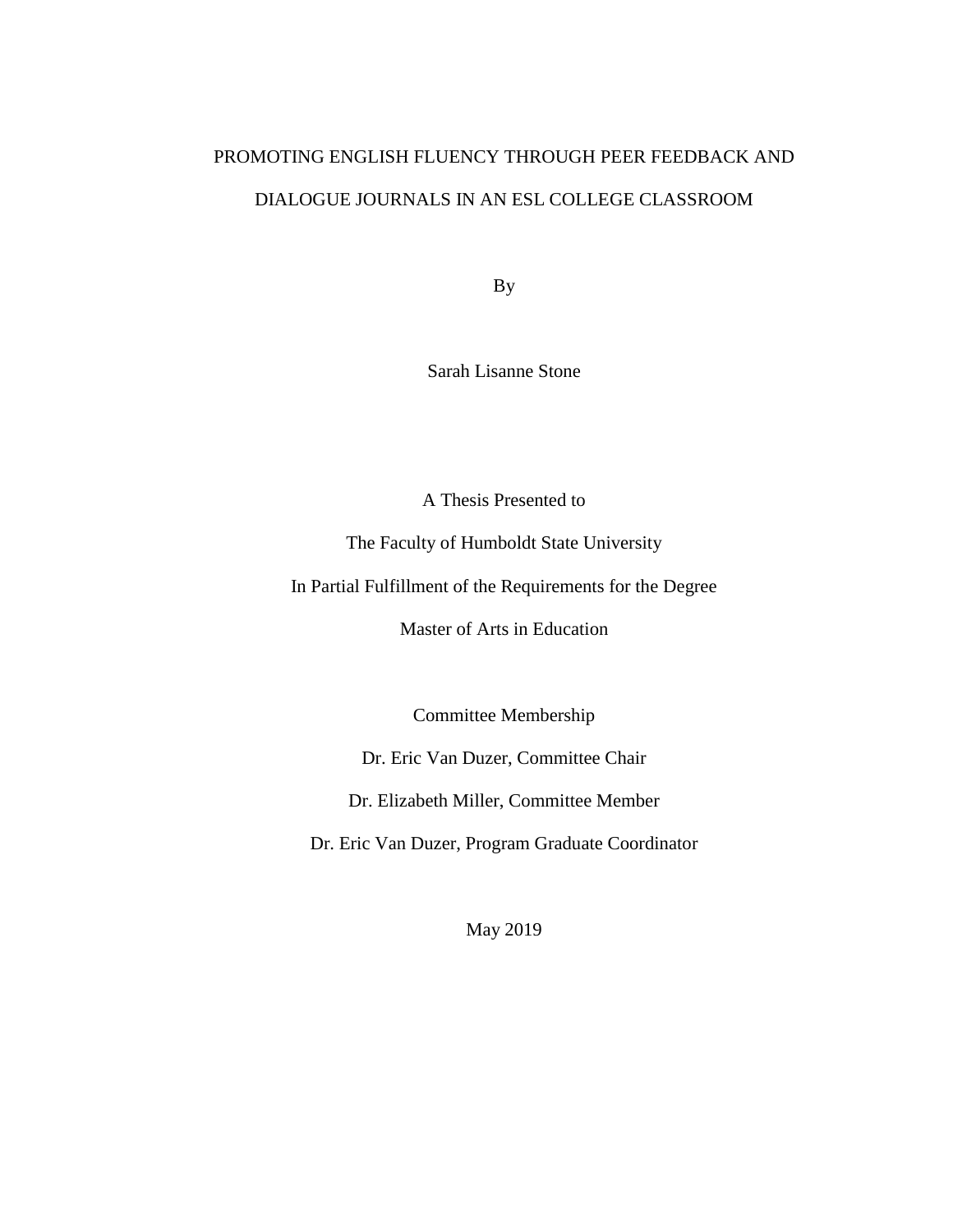### **Abstract**

# <span id="page-1-0"></span>PROMOTING ENGLISH FLUENCY THROUGH PEER FEEDBACK AND DIALOGUE JOURNALS IN AN ESL COLLEGE CLASSROOM

#### Sarah Stone

This study investigated research methodologies which were proven to be successful in promoting English fluency among ESL students in the college level classroom. The history of second language learning was tied to popular teaching practices, such as journal writing, dialogue journals, peer feedback, and teacher feedback. Due to a lack of cohesion between the above methods and a rising gap in related literature, an experiment was formed to determine whether dialogue journals could be combined with peer feedback to facilitate an accelerated comprehension of English as an L2 language. Over a three-month period, 19 ESL students at Gavilan College were instructed to write about their weekly course experiences by answering one or more prompt questions in a notebook. The class was observed for both positive and negative reactions to peer encounters, consistent English language use in verbal and written form, and number of errors made in grammar and spelling. Pre and post scores were also compared to represent whether English comprehension improved after the intervention of the peer feedback method.

By the end of the study, field notes from the observations and an analysis of dialogue journal entries proved that students became more confident with English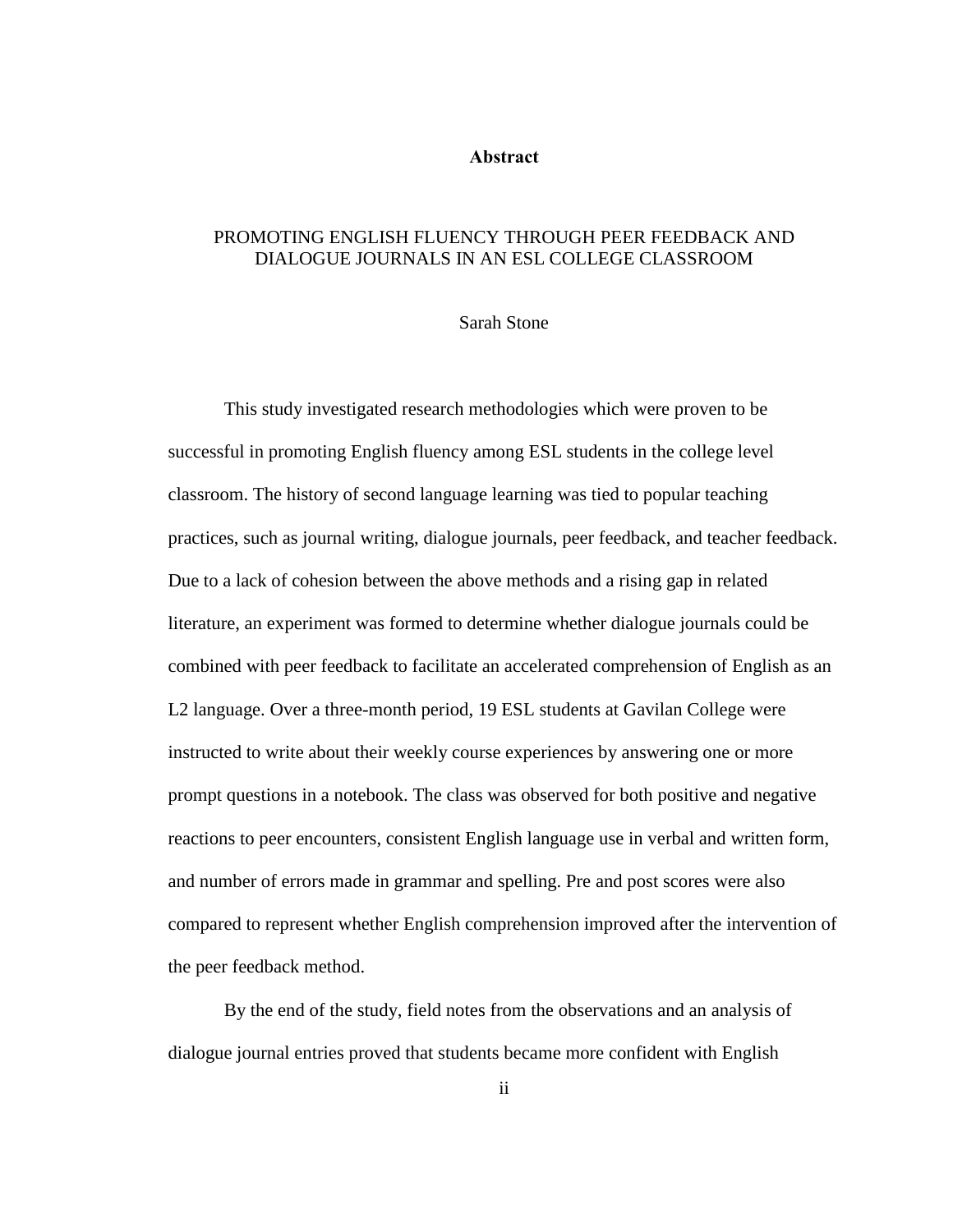language use, and overall English fluency increased. On average, 14 out of 19 participants (74%) improved their grammar, and 16 out of 19 participants (84%) improved their spelling. Therefore, it can be concluded that dialogue journals and peer feedback help achieve English fluency among college level ESL students when combined simultaneously.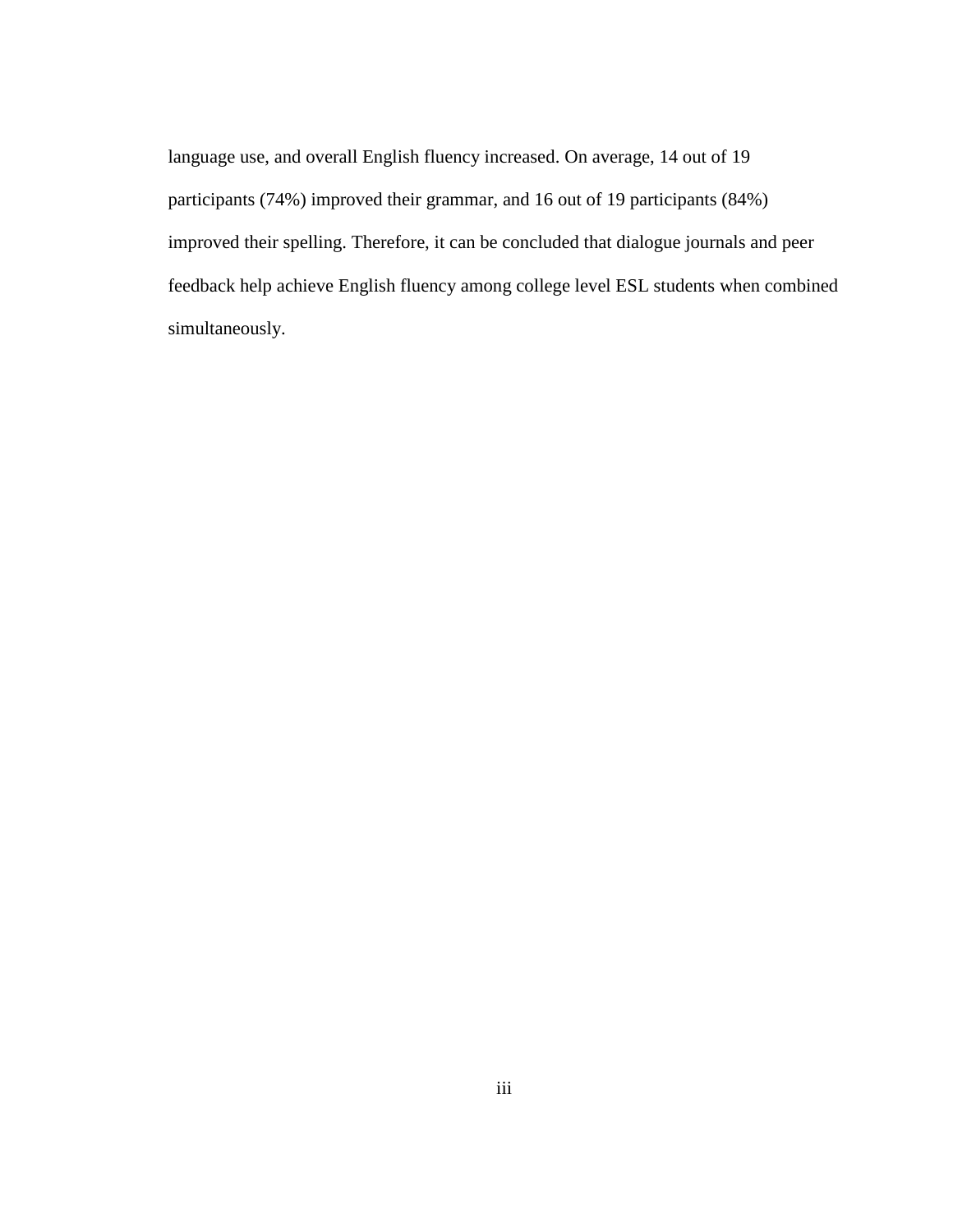## **Acknowledgements**

<span id="page-3-0"></span>I would like to thank Dr. Eric Van Duzer, my Committee Chair and Graduate Program Coordinator, for kindly lending me his wealth of knowledge to assist in completing my research methods and result calculations. I would also like to extend my gratitude to Dr. Libbi Miller and Dr. Betty Durso, who both remained so patient during the process of my thesis construction and provided me with thoughtful suggestions to apply towards my literature review. I would like to thank my friend and former colleague, Prof. Martha Oral, for always offering to review my thesis sections and motivating me when I needed it most. I would like to thank Dr. Doug Achterman for his availability and recommendations on how to navigate database resources in both the Gavilan College Library and Humboldt State University Library. I would like to thank Prof. Martín Rodríguez-Juárez for participating in my experiment, allowing me to make observations, and utilize his class of ESL students at the Hollister Gavilan College campus for their invaluable writing contributions each week. I would like to thank my parents for their unwavering encouragement, and express appreciation to my grandma for her generous financial support of my schooling. Finally, I must credit my wife, Luisa, as the source of inspiration for this topic study. You reignited my passion for language, helped me narrow down my ideas with examples from your own Master's thesis, and sacrificed many nights to watch Evan these past two years so that I could meet my assignment deadlines. I could not have earned this degree without your loving guidance.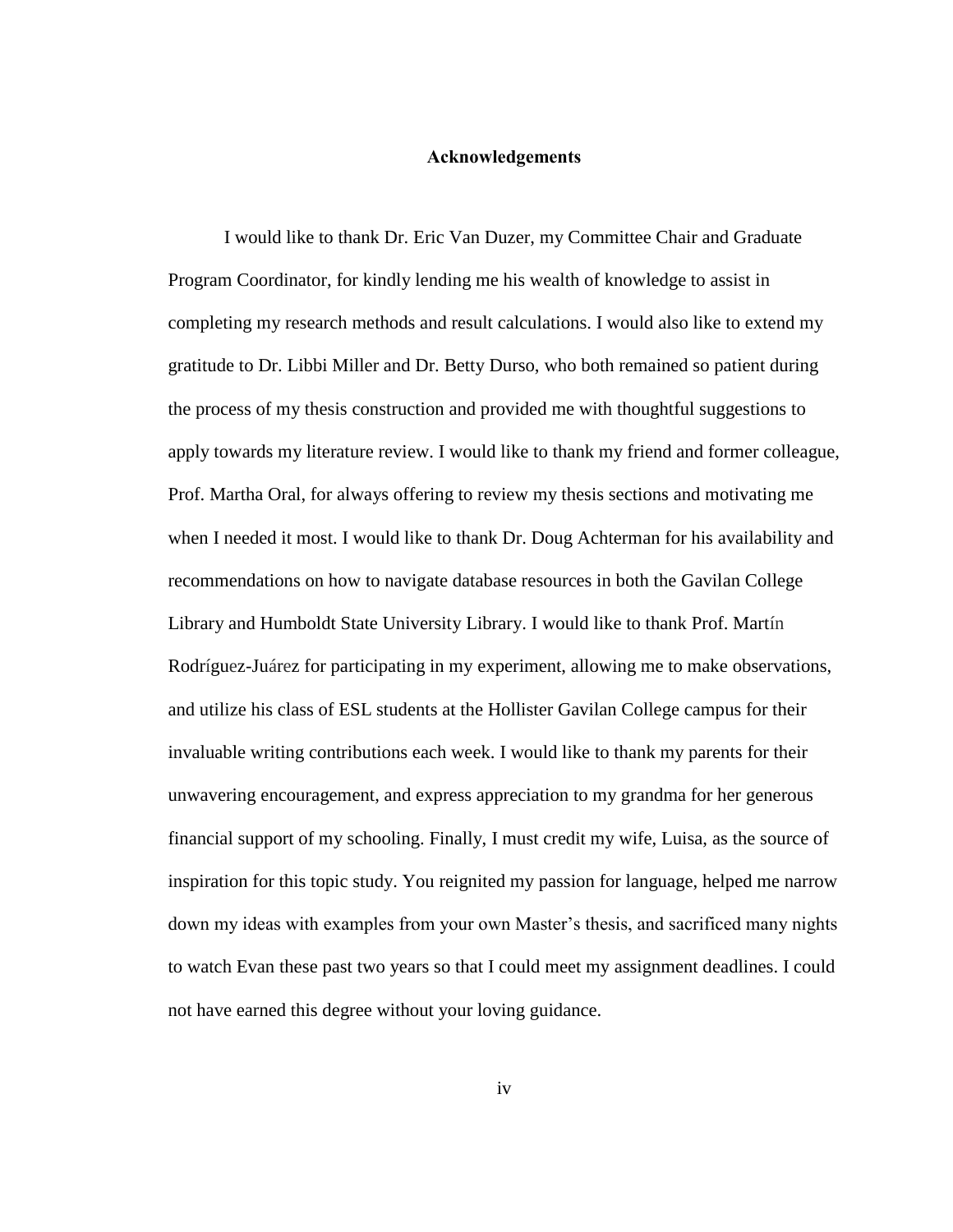# **TABLE OF CONTENTS**

| . 21 |
|------|
|      |
|      |
|      |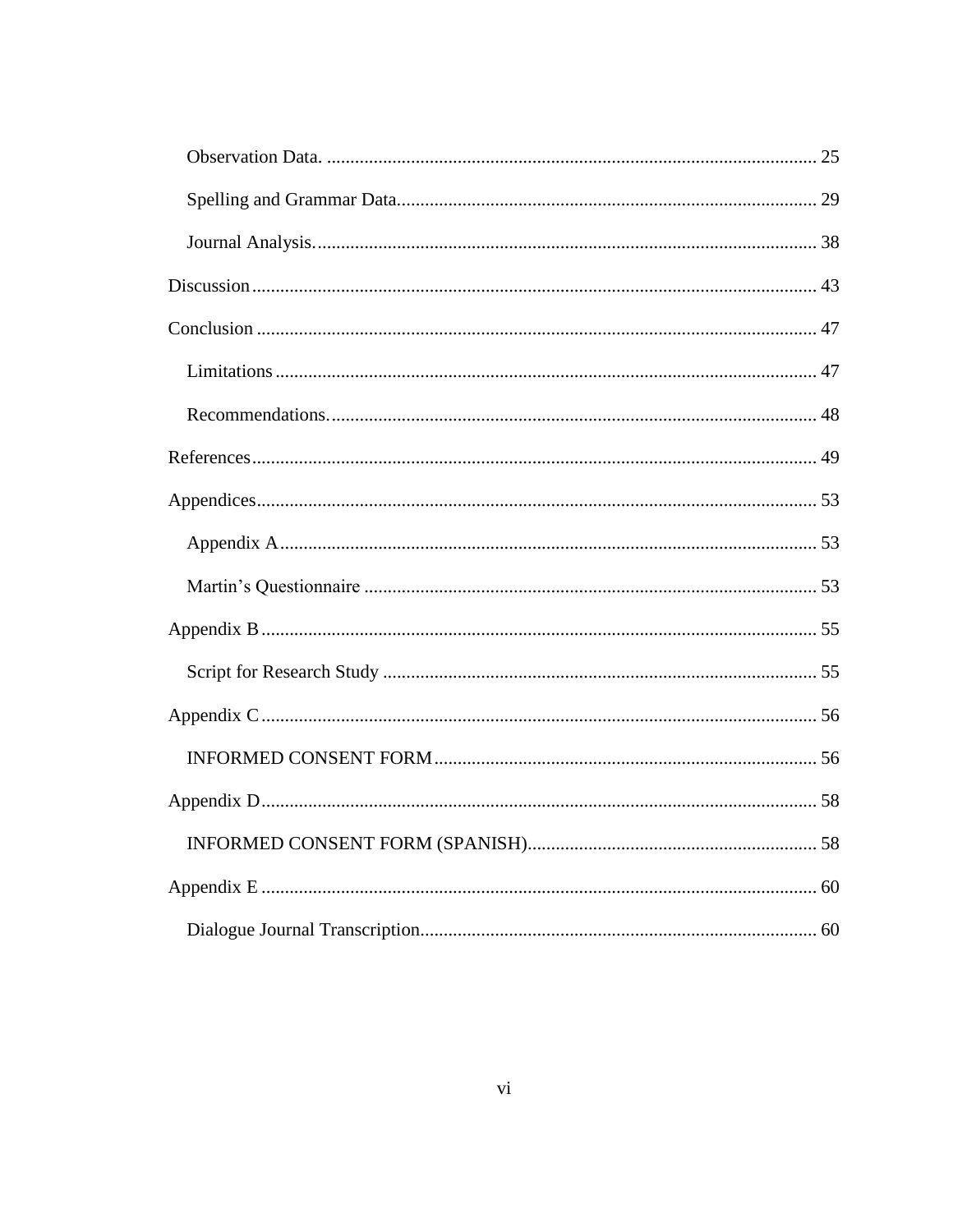# **List of Tables**

<span id="page-6-0"></span>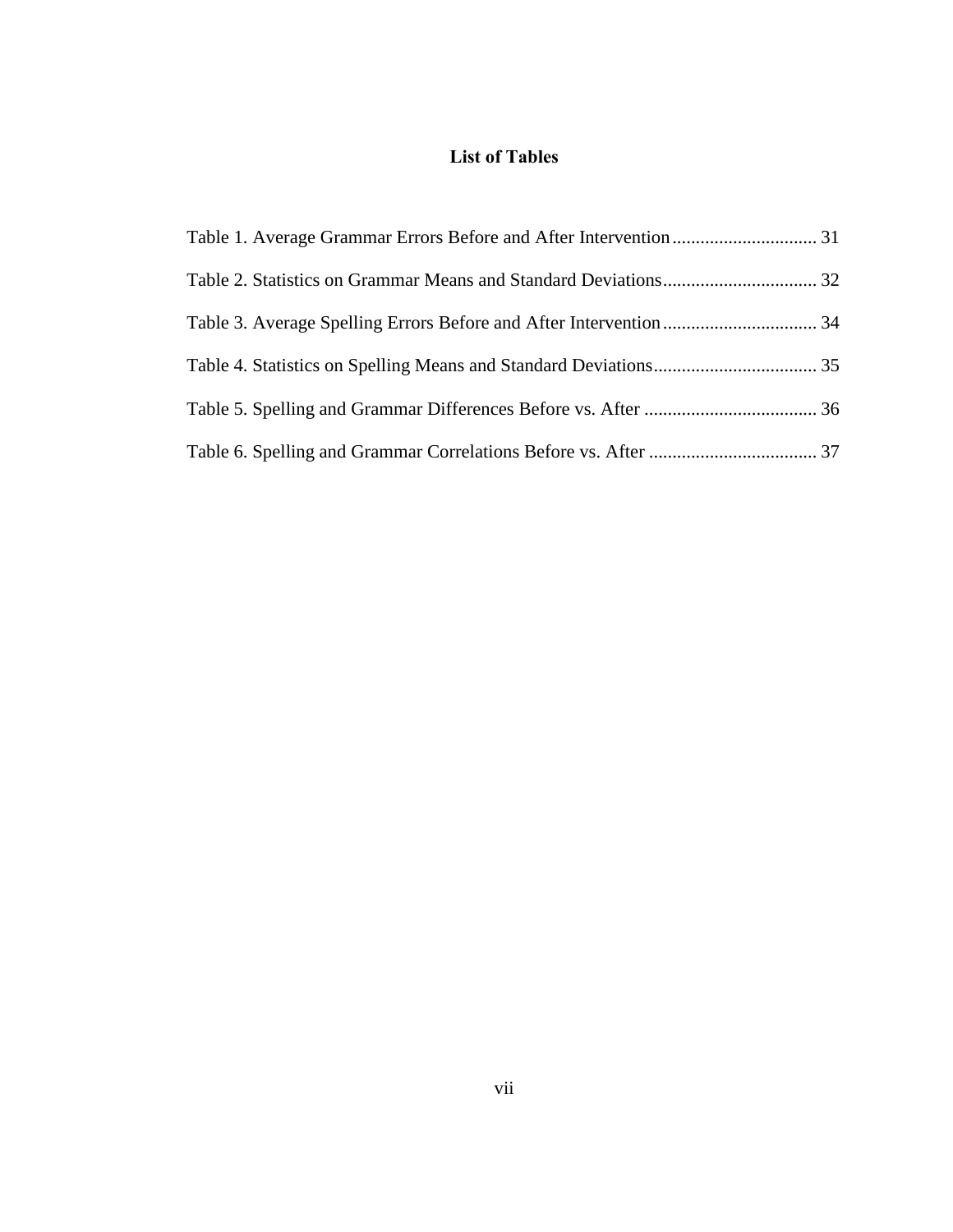# **List of Figures**

<span id="page-7-0"></span>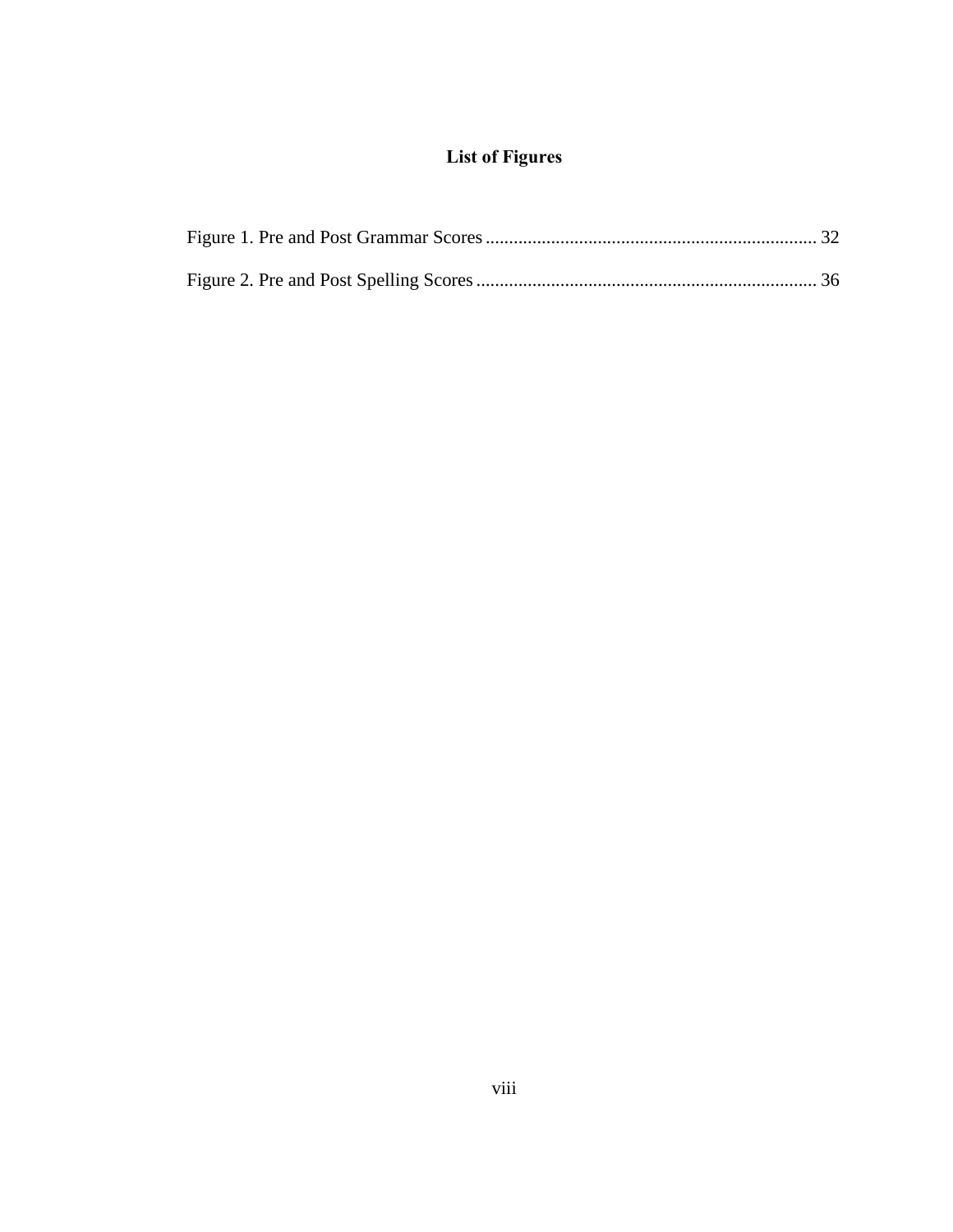#### **Introduction**

<span id="page-8-0"></span>Current educators of adult learners have discovered significant challenges when it comes to communicating with students about their academic backgrounds, interests, and individual needs. Thus, teachers strive to forge frequent opportunities for connection and to encourage shared understandings amongst students so that they may track and document learners' developing knowledge and abilities. As researchers have uncovered over the past several decades, the desire to communicate is intensified with adults learning English as a Second Language (ESL). While they bring to the classroom extensive life experience and a wide range of cultural proficiencies, ESL students can often hold limitations in literacy skills outside of their native language, which inevitably delays the mastery of English speaking and writing. It is through these issues that the following thesis established an experiment at Gavilan College to measure chosen methodologies which exposed ESL students to weekly Dialogue Journal (DJ) writing practice and allowed them to obtain feedback from their fellow peers. This study investigated both past and recent literary notations regarding the effectiveness of utilizing DJ writing to promote an increased level of English competency, weighed the benefits of receiving peer feedback in place of teacher feedback, and searched for relationships that attempted to weave such techniques together. It is the purpose of this study to develop activities for ESL students in order to achieve success in the college classroom and address solutions for those who struggle with meeting the fluency requirements of English language coursework.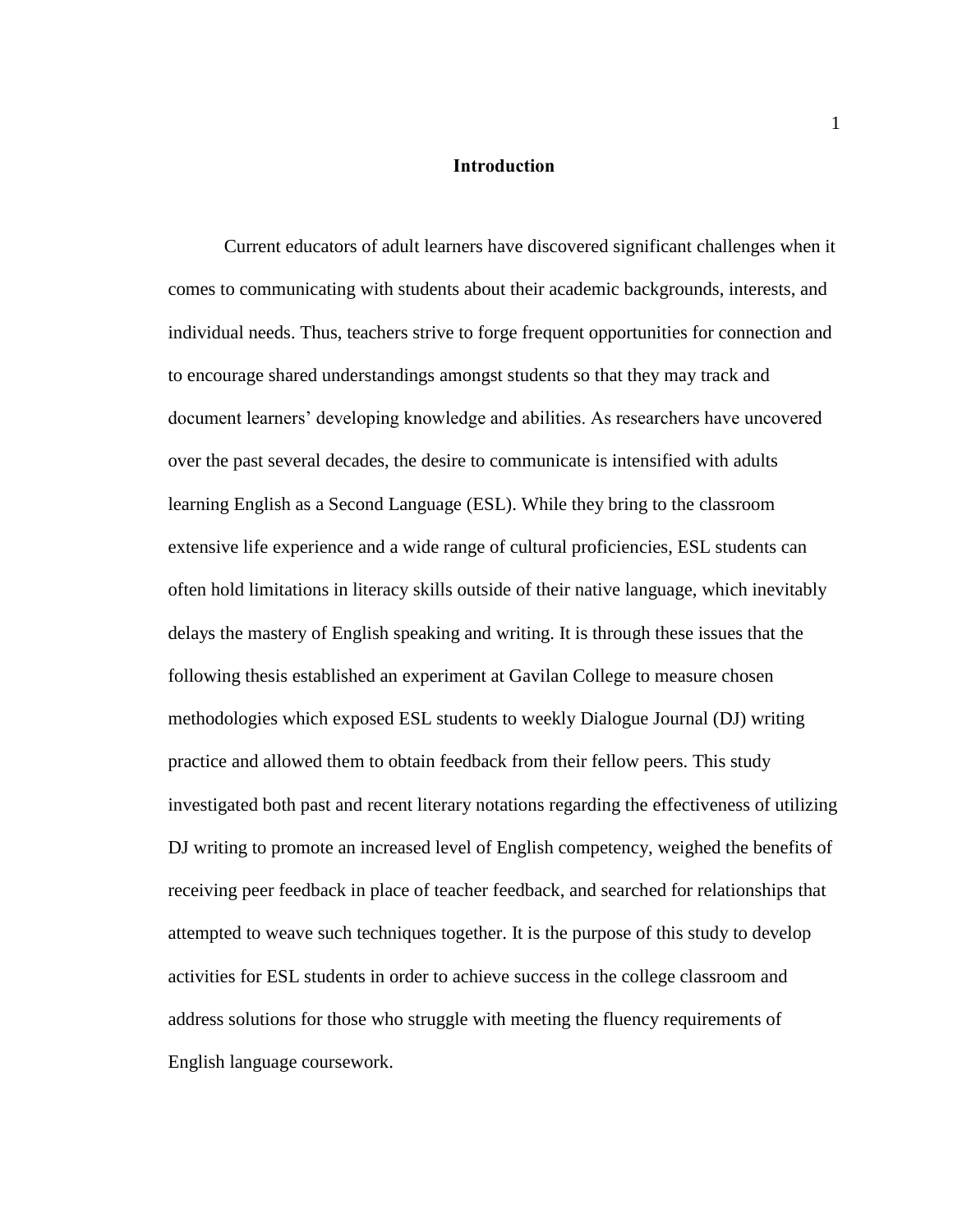In the next chapter, a detailed description of the topic will aim to cover research objectives by addressing related research questions and why the field of education will benefit from further inclusion of such methods.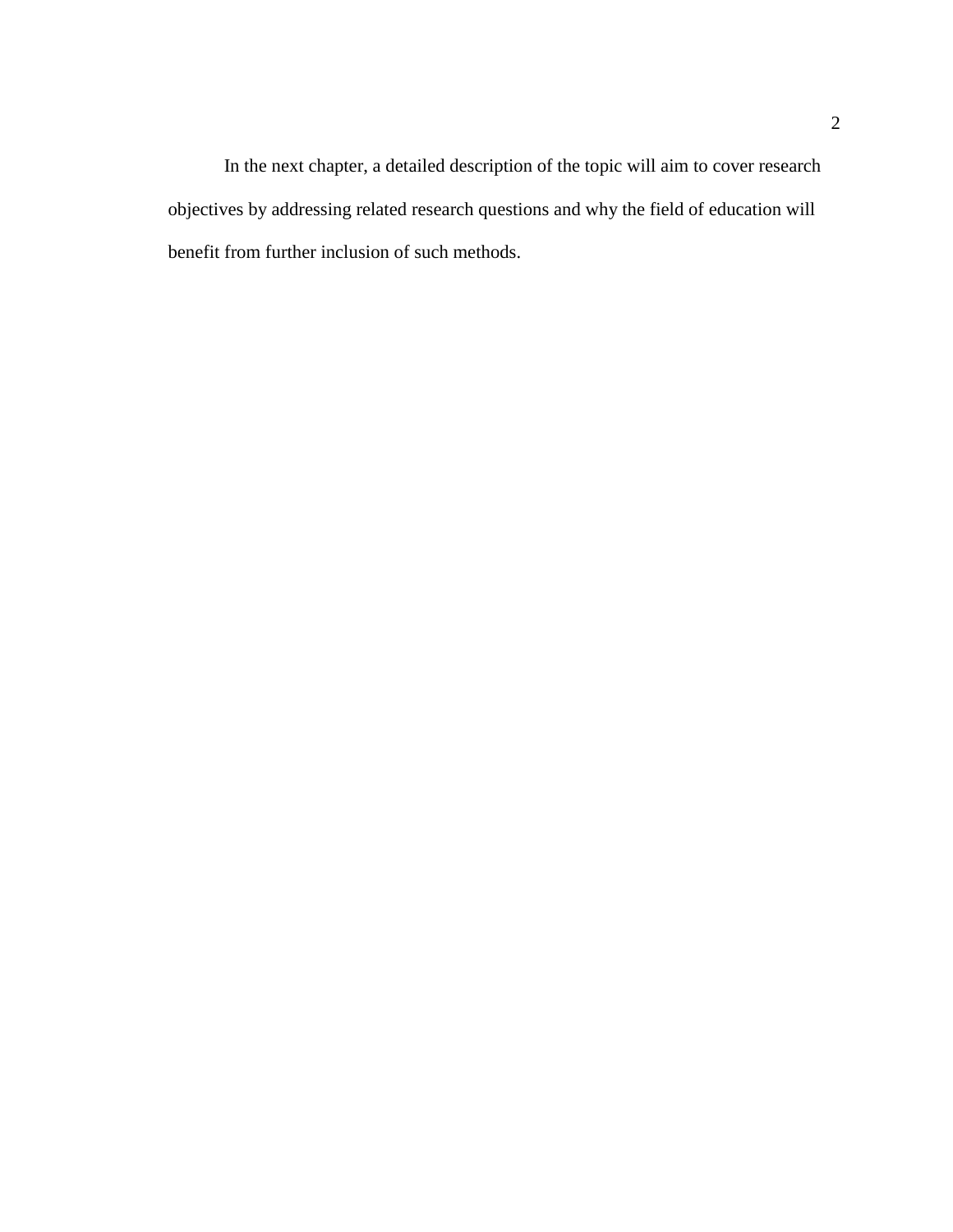#### **Literature Review**

<span id="page-10-0"></span>Recently, the number of English as a Second Language (ESL) students in higher or post-higher education has increased, pushing professional instructors to address areas of inefficiency that such learners bring into the classroom (Orem, 2001). As these individuals enroll in community college and university programs, previously obtained K-12 English language skills are tested in a heightened ESL environment, which may or may not adequately meet the needs of non-native English speakers. Facing distinct challenges in achieving English fluency—particularly as they pertain to literacy levels, oral communication, and writing—the ESL population diversity in local institutions and the disconnect between adult ESL education and regular adult education has led to a comprehension gap (Orem, 2001). In order to close this gap, college faculty must study inclusive pedagogies and utilize various techniques to help ESL students achieve fluency. While many professors in higher education may lack the requisite training, knowledge, or experience in working with non-native English speakers, engaging ESL students and selectively implementing the best research-based strategies in ESL classrooms will ultimately shape their learning, retention, and success. Furthermore, fluency development should be addressed in the "early stages of second language literacy development" before other language concerns to establish confidence and production (Ewert, 2011, p. 14). By comparing both past and current teaching techniques in college-level ESL classes as well as how they can be improved by using a combination of specific, content-related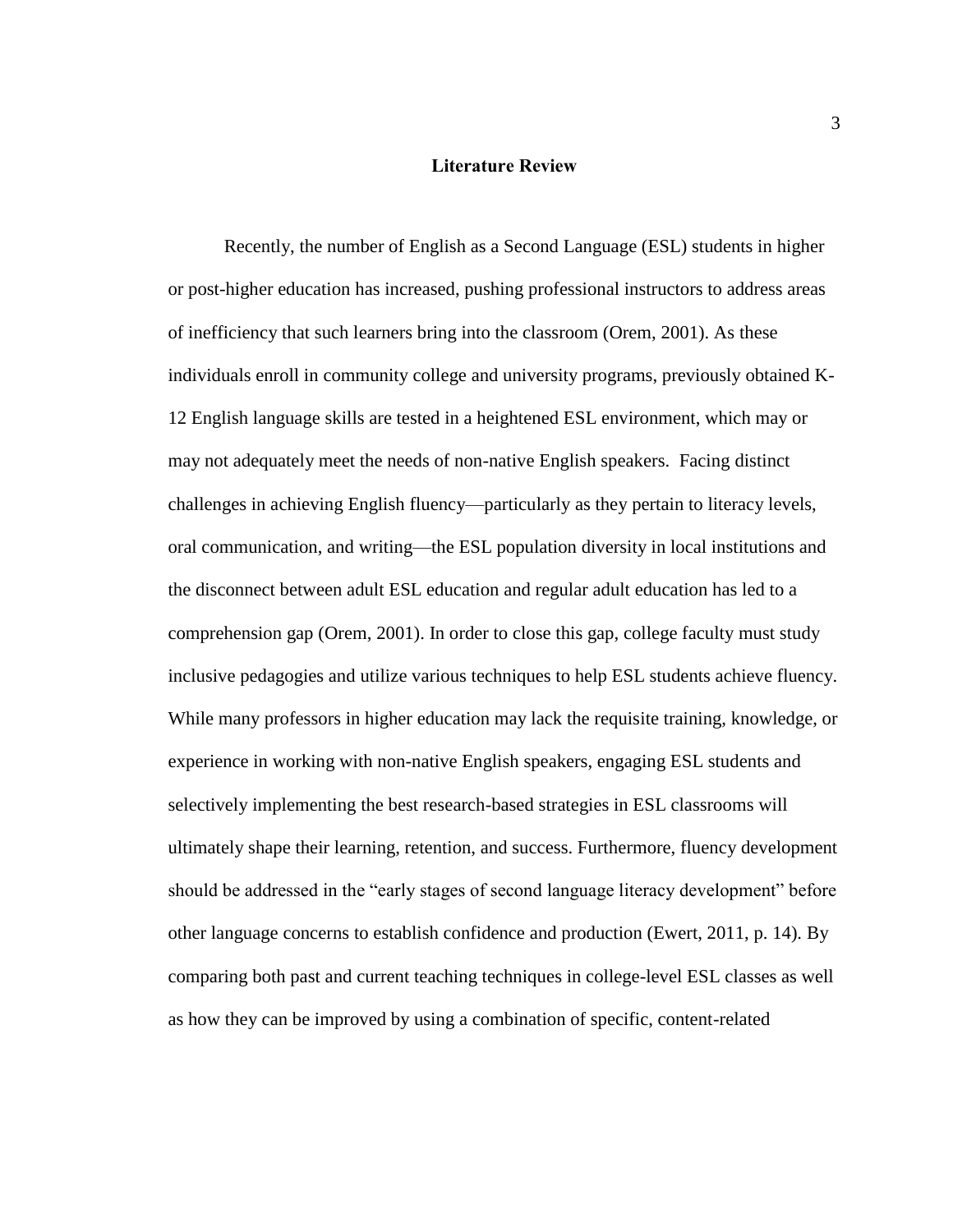activities and appropriate feedback, future educators can promote English language fluency.

To apply the best possible methods into ESL college classrooms, instructors must determine and use effective strategies to close the comprehension gap. This study addresses two strategies, dialogue journal writing and peer feedback, as well as how their relationship to ESL learners can motivate success in the ESL college classroom. The argument for obtaining knowledge in literacy, writing, and overall English language development has been examined by Leeds (1996), Leki (2007), Mlynarczyk (1998), Nicholls and Hoadley-Maidment (1988), Raimes (1983), and Verplaetse and Migliacci (2008), among others. Each author's unique contribution to the field has helped highlight the process for present and future educators alike, allowing them to redesign their own curriculum in a way that will continue to guide and encourage ESL students along the path towards English fluency. This literature review will narrate the development and transformation of early ESL teaching techniques, describe the results and how they correlate with current ESL teaching techniques, explain dialogue journal writing and peer feedback as efficient strategies when used simultaneously, and finally, how to hone these practices for ESL student competence.

#### <span id="page-11-0"></span>**Early ESL Teaching Techniques-1960s to 1980s.**

Examining the history of ESL adult education is the first step in understanding how to better serve and meet the diverse needs of our growing ESL population. Nicholls and Hoadley-Maidment (1988) portray a twenty-year timeline which covers early influences, developments, and "ESL provision in the post-school sector" (p. 3).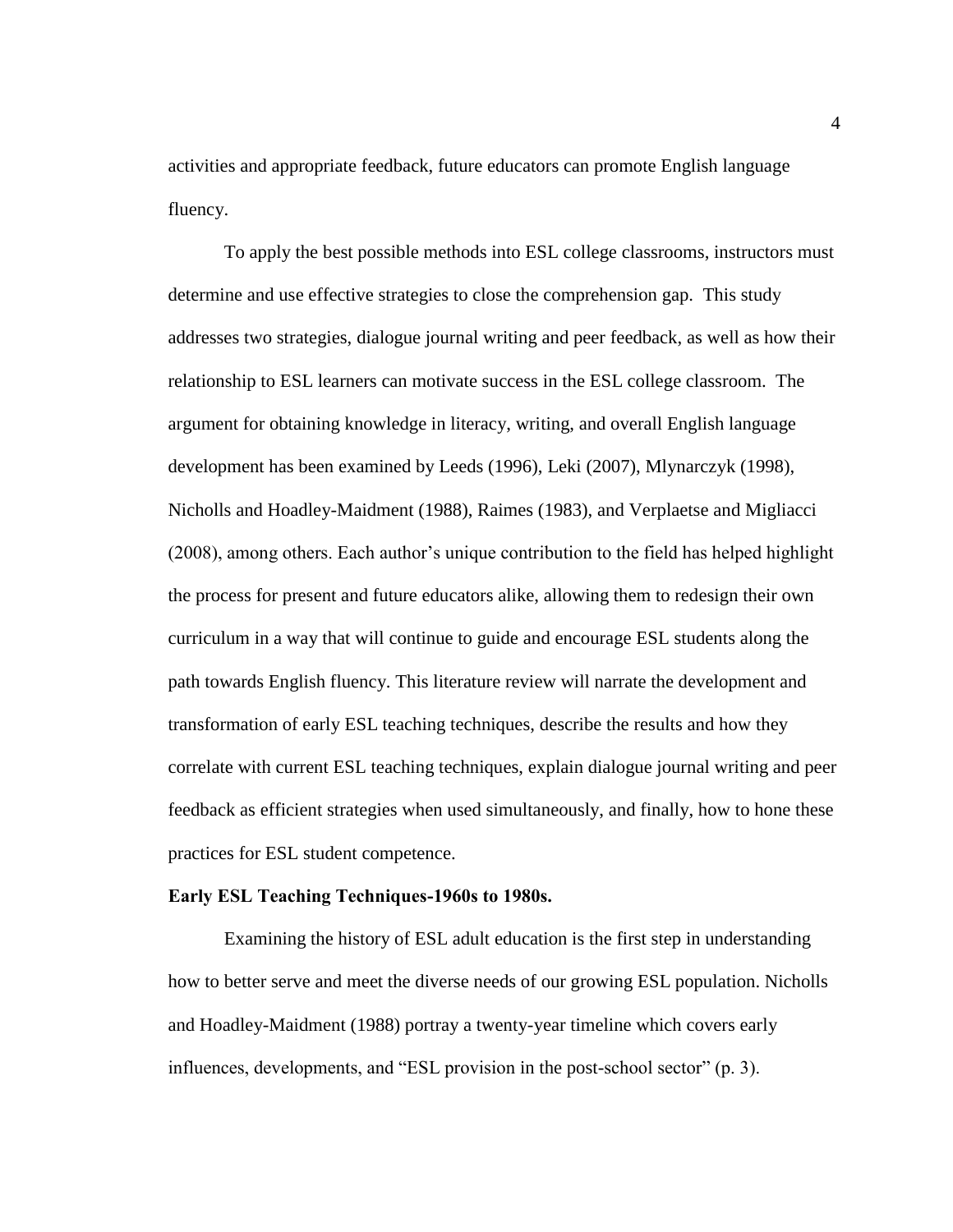Beginning in the late 1960s, teachers started to create ESL methods in an attempt to reach the African Asian immigrants who had been assimilated into British society. However, as men and children became more versed in English from their respective work and school environments, educators and volunteers tailored ESL lessons to housewives who otherwise couldn't receive opportunities for learning the language (Nicholls  $\&$  Hoadley-Maidment, 1988). Comparatively, Orem (2001) states a shifting focus in second-language teaching since 1965:

We have moved from teacher-centered approaches, such as audiolingual methodology, to highly learner-centered approaches influenced by humanistic psychology with its emphasis on the whole person…we [also] have seen the pendulum swing from emphasizing linguistic competence and grammar structures to emphasizing communicative competence and learning strategies (p. 69).

By the seventies, the authors claim that 'diversification' expanded the availability of resources to accommodate every non-native speaker, regardless of age or gender, including the creation of a national training program by the Inner London Education Authority called the Royal Society of Arts' Certificate in the Teaching of English to Adult Immigrants (Nicholls & Hoadley-Maidment, 1988). Unfortunately, ESL statistics revealed African Asian, Indian, and Pakistani women were the least fluent in English compared to their husbands, which led to funding for an Adult Literacy Campaign to form the National Association for Teaching English as a Second Language to Adults (NATESLA) (Nicholls & Hoadley-Maidment, 1988).

Under this organization, more concern was given to those adult migrants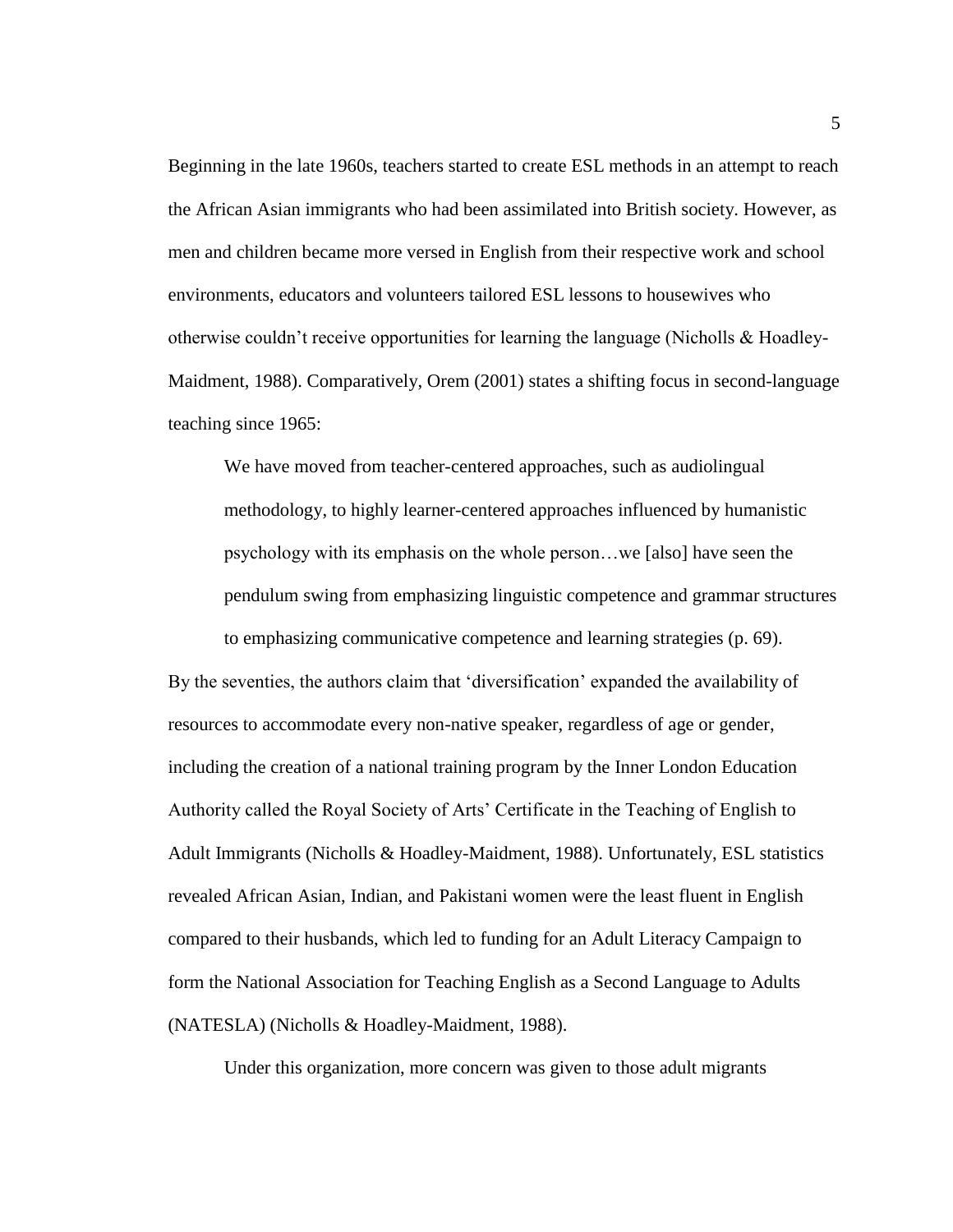transitioning to ESL student life, despite the fact that most ESL instructors held an incorrect belief of English fluency only benefitting non-native speakers for the purpose of obtaining better jobs. This meant that ESL programs still hadn't realized the true importance of ESL curriculum, and needed to further examine how to accommodate all types of ESL learners and styles. Following these results, more universities slowly created their own ESL programs, including Indiana University's "Semi Inclusive" and "Intensive English Program" in the same time span (Ewert, 2011, p.7). By the 1980s, instructors could not deny the unwavering necessity for updated ESL content, and sought to significantly change teaching methods in the "post-school education" (Nicholls  $\&$ Hoadley-Maidment, 1988, p. 6).

#### <span id="page-13-0"></span>**The Results: What Worked, What Didn't?**

According to Nicholls and Hoadley-Maidment (1988), such changes brought on a series of theories that forced consideration of the question, "How could ESL teachers best establish realistic goals—goals which would include not only language and literacy, but also access, study skills, etc.—and how could they demonstrate the transferability of these skills and thereby increase the students' confidence and autonomy?" (p. 6-7). This revelation caused teachers to respond in a way that offered ESLs a new partnership, one that supported equal learning among all students in the classroom. The first example of success emerged in what was known as linked-skill courses, where students' direct life experience was used to express communication, language learning, and increase confidence (Nicholls & Hoadley-Maidment, 1988). Later, another method was introduced that shaped the start of mixed-level ESL community classes, where teachers referred to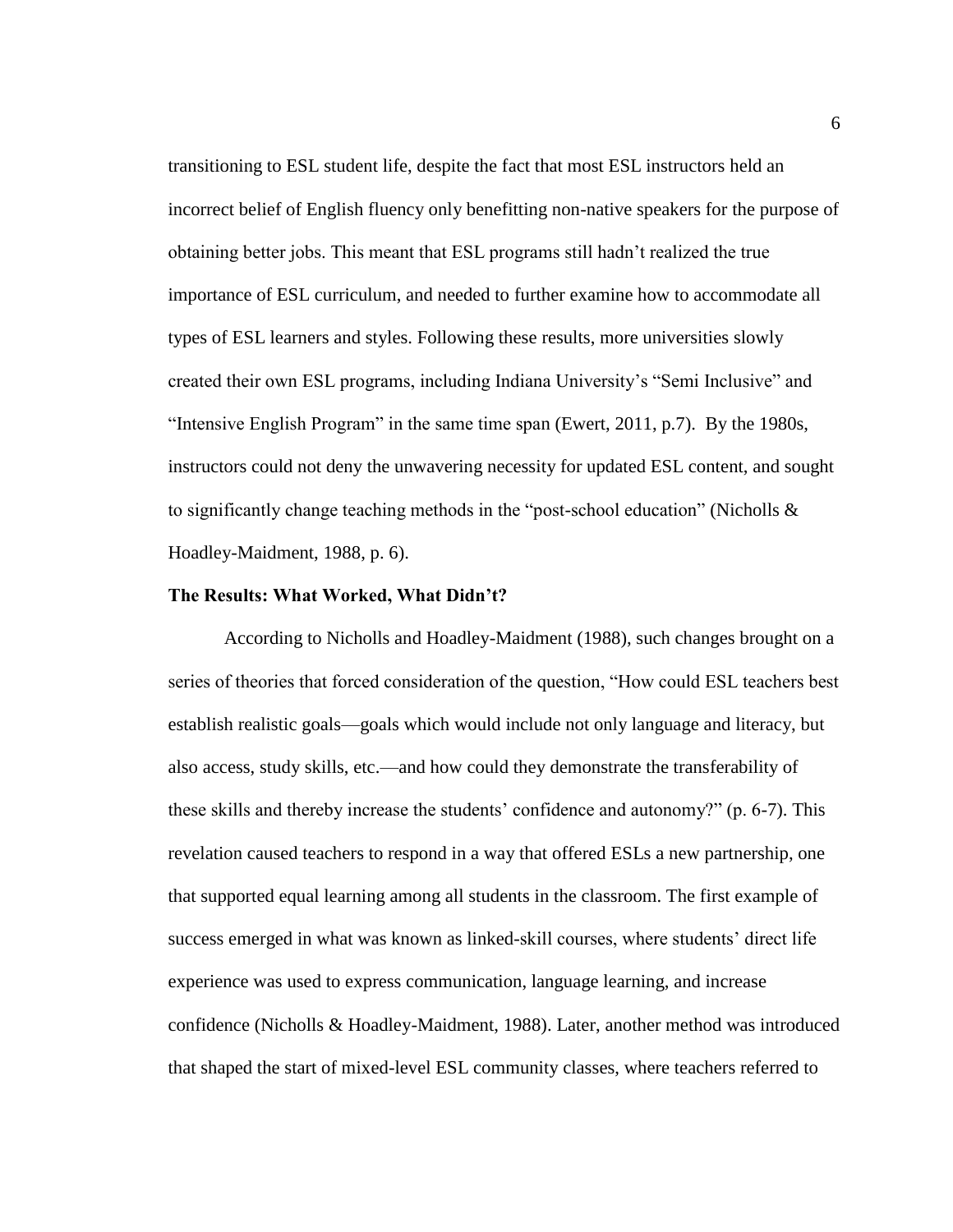their students' native languages so that they could be woven into lessons. These bilingual methodologies created an alternative approach to ESL teaching and learning, setting the tone for future ESL curriculum (Nicholls & Hoadley-Maidment, 1988).

However, unsuccessful examples are introduced by the authors when ESL schools did not actually use proper methods to facilitate English language fluency, but instead attempted to make the enrollment process into college level classes easier (Nicholls  $\&$ Hoadley-Maidment, 1988). As teachers, it is essential to always build on the knowledge and skills ESL students already possess.

#### <span id="page-14-0"></span>**Current ESL Teaching Techniques- 1990s to 2000s.**

Utilizing the term further education, Nicholls and Hoadley-Maidment (1988) criticize previously poor methods which were in place from the 1960s-1980s and did not lead to English fluency or any real improvement in ESL competence. Because these studies revealed how broad and inexperienced many ESL instructors, curriculum models, and programs seemed to be, the material all remained quite general and failed to nurture ESL students. Furthermore, the group identified during those years—adult migrants and adult immigrants—has since been redefined to a more widespread and common population, known as ESL (and occasionally) bilingual students. Due to such a change in the focus of who now receives the majority of ESL assistance in college classrooms, the authors also adjusted the age range (16-25). This more accurately explains how far ESL educational standards have come, and although the following account was observed in the United Kingdom (UK), United States colleges can similarly track the experiences young adults receive today: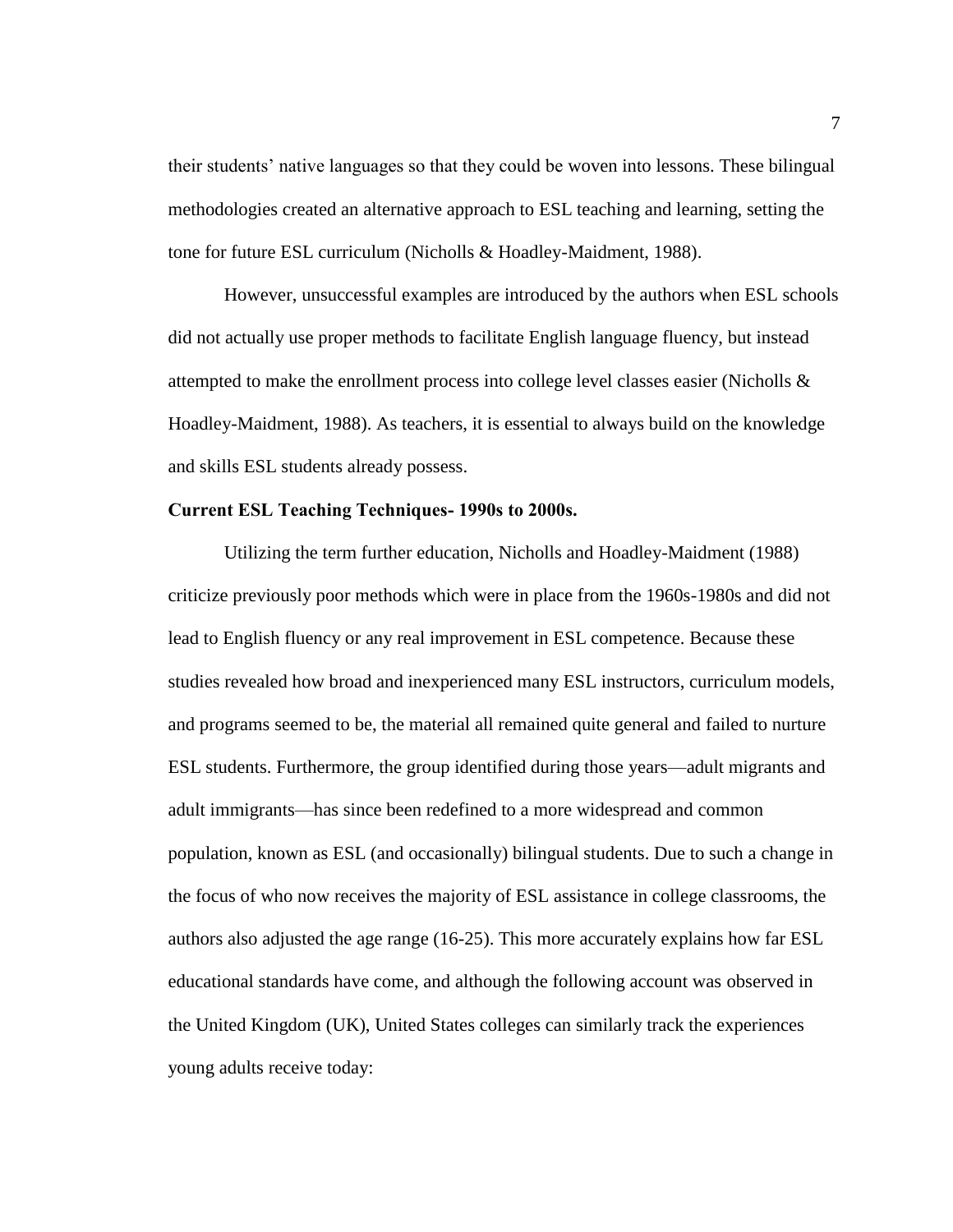Those who were born in the UK or who have spent most of their lives here may not need any special help with English language. Others will succeed on general college courses provided they are given English language support which enables them to develop their written English, to cope with UK style examinations and to develop the study skills required to study within further and higher education in this country (Nicholls & Hoadley-Maidment, 1988, p. 36).

Additionally, the concept of late arrivals, or students who arrived in Britain as teenagers is introduced and depicts a realistic scenario where these students may require extended time spent taking ESL courses in order catch up on the basic foundational aspects of English classes.

Combined, these issues forced educators to develop new practices that could be adapted to match the needs of any ESL student in college, including the following ideas: discussion and negotiation of the syllabus, role-play, teaching rules of grammar, language functions, vocabulary, phonology, morphology, spelling, formal speech, teaching literacy, creative writing, classroom management, cross-cultural issues, correction of errors, assessment, and record keeping (Nicholls & Hoadley-Maidment, 1988). Out of the above list a pattern for supporting ESL students arose in related texts, alluding that certain techniques will always remain effective.

#### <span id="page-15-0"></span>**What Changed, and What Still Needs Improvement?**

Improving and refining ESL teaching techniques has been a work in progress, though it appears to have been discovered that writing exercises are one of the most proven and effective ways of tracking ESL student skills in higher institutions (Kim,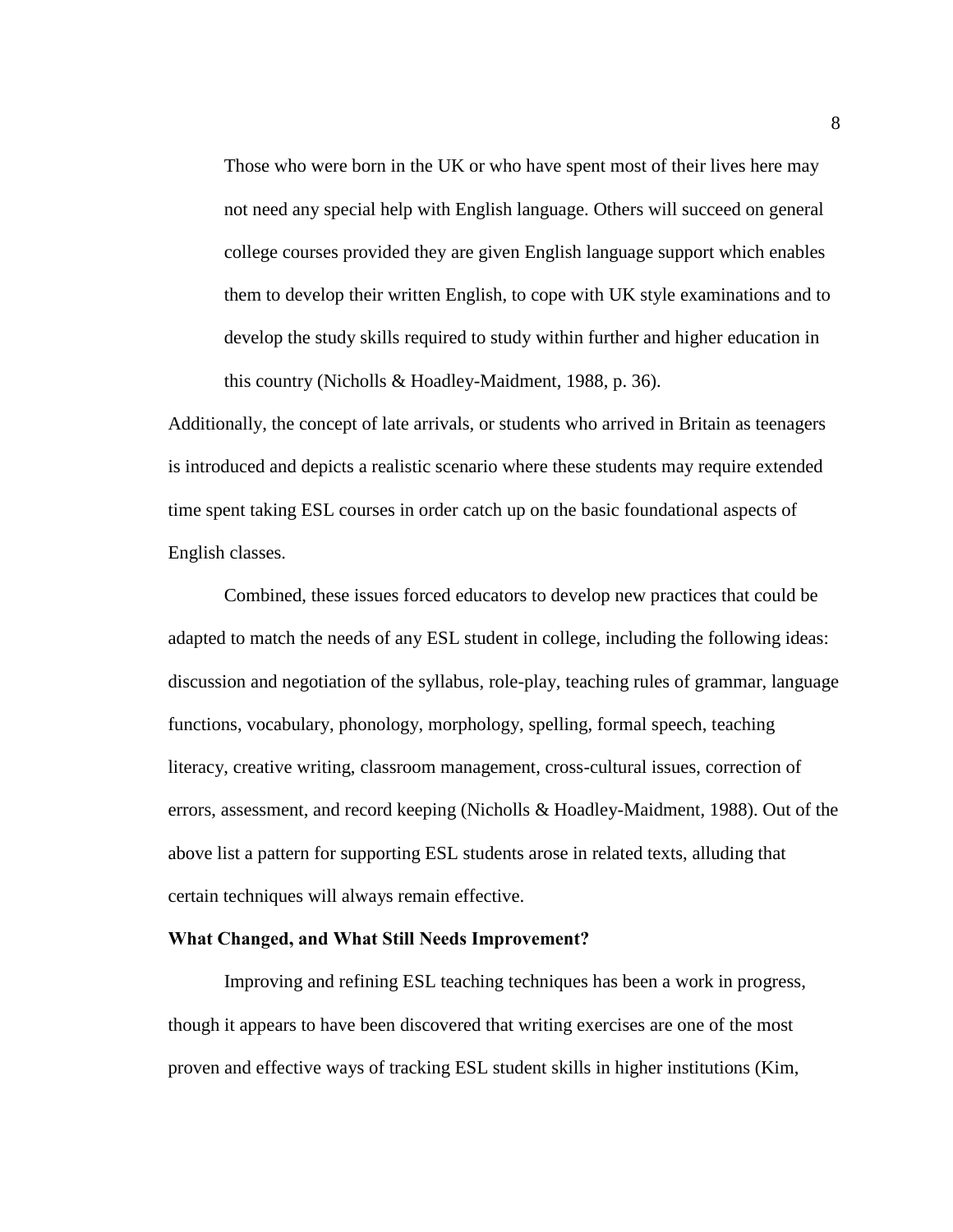2005). Not only is it effective in ESL composition courses, writing allows non-native English learners to link what they have attained in school across multiple discipline areas, especially those that pertain to reading, speaking, and listening. Verplaetse and Migliacci (2008) state that English Language Learners (ELLs), like ESL students, often attend schools where there is a lack of emphasis on writing approaches. Scaffolding how we want our ESL students to write by modeling examples like the rhetorical approach, can help instruction become more useful and identify mistakes. This approach also walks students through planning a written assignment, therefore pinpointing any additional methods which are usually executed in the process (Verplaetse & Migliacci, 2008). Through sufficient training and the successful integration of flexible writing practices into current and future ESL college syllabi, teachers will be prepared to adapt what they have learned over the last 40 years and alter recent curriculum to reflect which practices have been deemed most beneficial to achieving fluency.

However, the designation of specific activities for routine inclusion may have gone beyond what ESL students could comprehend. While such a rhetorical approach is typically suited for general English composition use, it involves an eight-step criterion which is designed to enhance the quality of English writing. Upon proper implementation, these eight steps include: exploring a general topic; defining the purpose and audience; selecting subtopics; selecting the genre and appropriate organizational structure; selecting information; ordering examples and details, then writing a draft; revising and editing; and preparing a final copy (Verplaetse & Migliacci, 2008, p. 18). This complexity in the writing process marks one of many second language hurdles that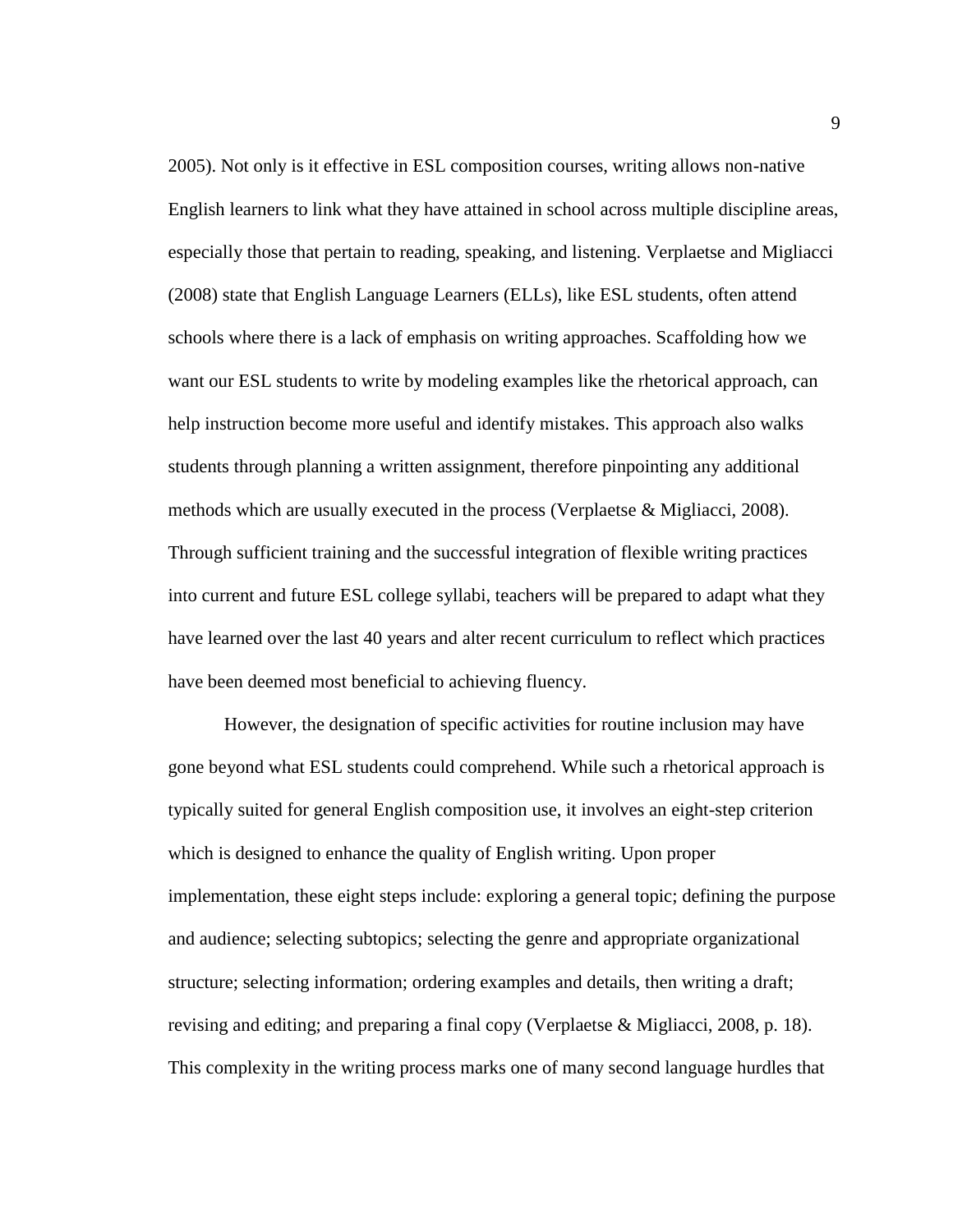ESL students must endure in their journey to fluency. Furthermore, Fernandez, Peyton, and Schaetzel (2017) found that:

English learners in adult education classes had three categories of problems in acquiring academic writing skills: attitudinal, cognitive, and social. Their attitudinal problems pertained to motivation and others' expectations for academic writing and their own views about writing and their ability to do it well. They had cognitive difficulties with topic selection, academic organization, critical stance, academic register, and the writing process. Socially, they struggled with relating to their professors and reacting to evaluation and feedback (p. 5).

As professors in college realized that they needed to do more to reach their ESL students and alleviate confusion, several authors in the field were led to re-evaluate whether a simpler writing task could be substituted in order to influence the likelihood of ESL fluency (Ewert, 2011; Larrotta, 2009; Orem, 2001; Verplaetse & Migliacci, 2008). Journal Writing. Journal writing has been one of the most popular strategies used among educators and teachers in the areas of adult literacy education and English as a second language (Kim, 2005). Kim (2005) and Peyton (2000) demonstrate the research behind journal writing, representing an instructional strategy that promotes authentic learning, reflective practice, and interactive engagement among learners and teachers. In turn, Mlynarczyk (1998) uncovered the true versatility of student journal exercises and how she was drawn into the field: "As a teacher of writing to college English as a Second Language (ESL) students, I had often noticed that when I asked my students to write about [difficulties in] English…they responded with [a] fluency and correctness that was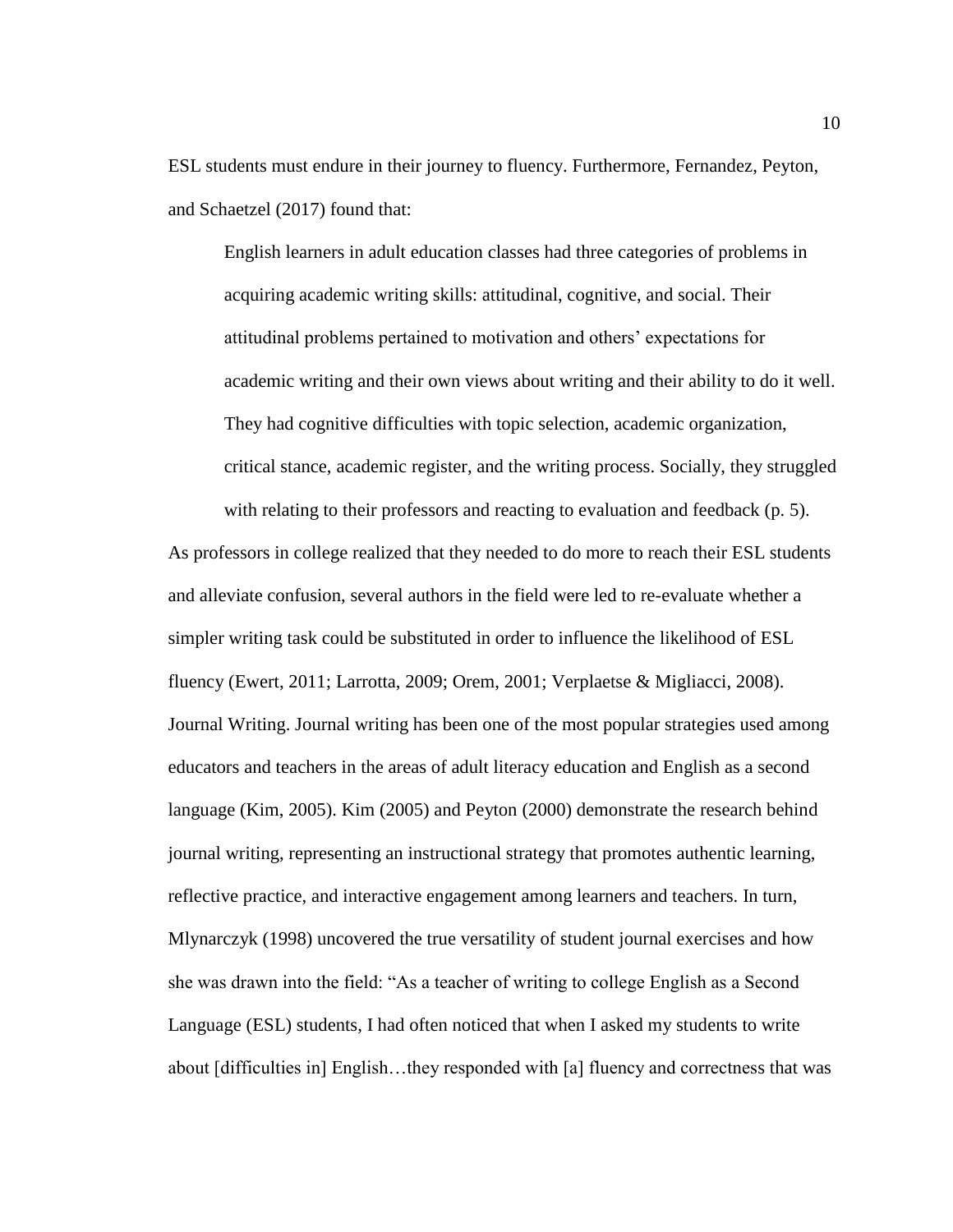missing from their formal essays" (p. xi). By acknowledging the educational theory of journaling, teachers ask their students to keep a log of what they're learning, and simultaneously reflect on course material demonstrated in class. Now a widespread pedagogical practice, the text highlights concepts in a study performed by Mlynarczyk (1998), which particularly affects ESL students in college level academia. While research supports the notion that people who begin to learn a second language early in life mimic fluency close to native speakers, ESL writers often experience frustration because of differences in their original language (Leki, 2007; Mlynarczyk, 1998). This study shows that ESL fluency does not occur quickly, so we must continue to foster the best possible methods into ESL college classrooms as they pertain to effective activities like journal writing.

For the purpose of this literature review, dialogue journal writing will be examined as a method proven to aid learners in ESL college classrooms. Larrotta (2009) narrates her experience around which area of journal writing she found most effective, namely dialogue journals: "As an ESL instructor, I have tried different writing strategies to engage adult learners to write in English for authentic communication, and the dialogue journal (DJ) activity has been the most effective" (p. 36). Conclusions drawn from Larrotta's discovery revealed that not only are dialogue journals unique by nature, but that they also produce reflections from students which allow ESL learners to make connections between language and thought.

# <span id="page-18-0"></span>**Dialogue Journals.**

For those who are learning English as a second language, the study of dialogue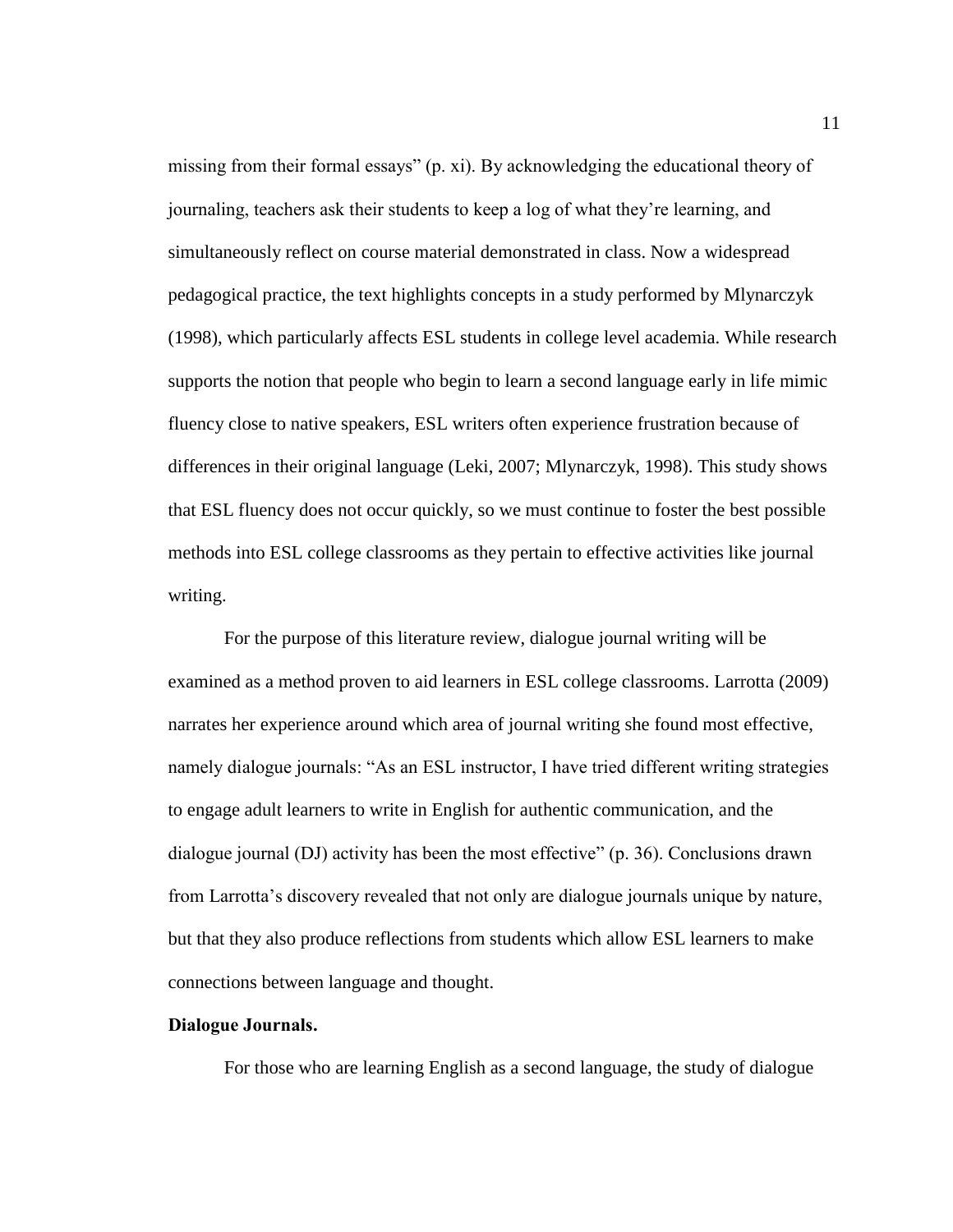journals is especially helpful. According to Holmes and Moulton (1997), dialogue journals can be used as an ESL learning strategy because of the special relationship both students and teachers have as participants in this writing exchange. Moreover, dialogue journals contrast with personal journals, which involve private communication, and produce unedited conversations in notebooks that can cover an entire semester or year of instruction. Using a case study design, researchers concluded that "dialogue journals provide the following conditions for learning: interaction about topics relevant to learning, focus on interaction rather than form, enhancement of reading skills, modeling of correct grammatical forms, natural evolution of grammatical structures, and interaction in a private, nonthreatening way" (Holmes & Moulton, 1997, p. 1). Tanner and Clement (1997) also incorporate the goals of teaching writing with an in-depth process as it applies to the ESL classroom, highlighting four crucial suggestions. First, dialogue journals use a joined approach where students generate an entry, read the response offered by their instructor, and engage in a written discussion. Next, as shown by Holmes and Moulton (1997), the continuous discussion sustained between the students and the teacher ensures a real audience for the students' writing as well as a true purpose for communication. Thirdly, teachers allow ESLs to select their own topics for dialogue journal entries, ensuring they will understand and stay interested in the content of their writing. Finally, since the entries are not graded, students feel free to focus on the exploration and discovery process of writing and are less intimidated if they make mistakes while writing in English.

At the same time, Denne-Bolton (2013), Kim (2005), and Peyton (2000) parallel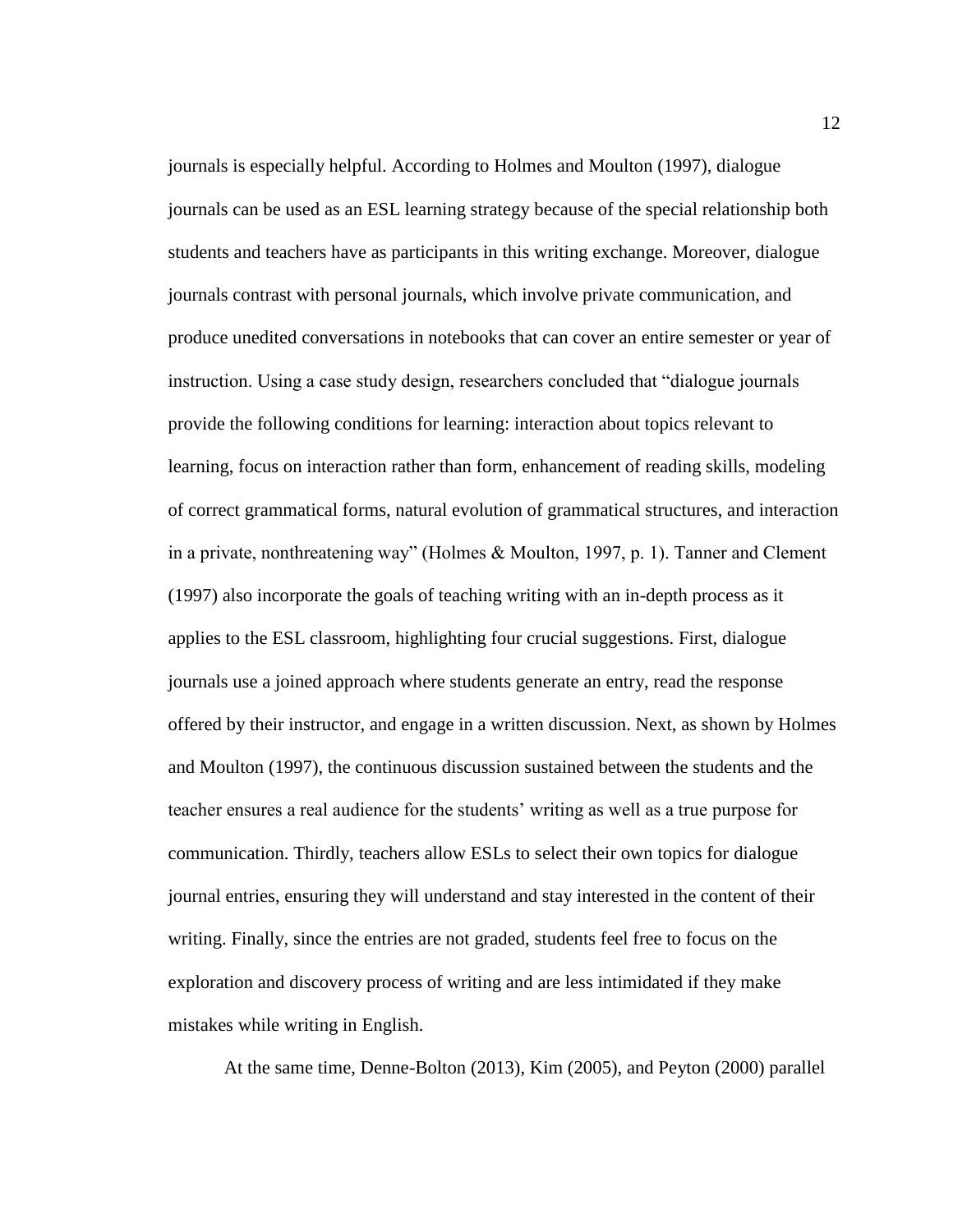Larrotta (2009) and Tanner and Clement's (1997) views by proposing the importance of fluency for second language learning adults, especially as it stems from continuous involvement of the students. Denne-Bolton (2013) explains that ESL students must feel equally encouraged to be creative in their dialogue journal writing assignments. In other words, "Giving learners the chance to write about whatever they want is important. Instead of having to follow topics and a style set by the teacher or curriculum, they can experiment and play with the language, which allows them to learn independently and mature as writers both cognitively and linguistically" (p. 3).

In addition, providing such freedom can diminish the common fear that ESLs experience, increase confidence, and open up the flow of writing (Denne-Bolton, 2013; Holmes & Moulton, 1997). Another relatable example of the journal tool is what Dunkelblau (2007), a professor at Queensborough Community College in New York, refers to as a reader response journal. Like dialogue journals, these activities help ESL students to interact freely with written material, enabling them to discover the meaning of texts from within themselves by allowing them to reflect on what is given in the classroom: "From my holistic perspective, I assign response journals to open a space where my students can 'dialogue' with a text — a space where, without penalty or intrusion, they can explore their feelings, memories, and dreams as they relate to a text, or a story and its characters" (Dunkelblau, 2007, p. 2).

Finally, everyone involved should relax and enjoy the writing. For many teachers, reading and writing in dialogue journals is rewarding due to the opportunities they have to reflect, familiarize themselves with each student, and observe how they are handling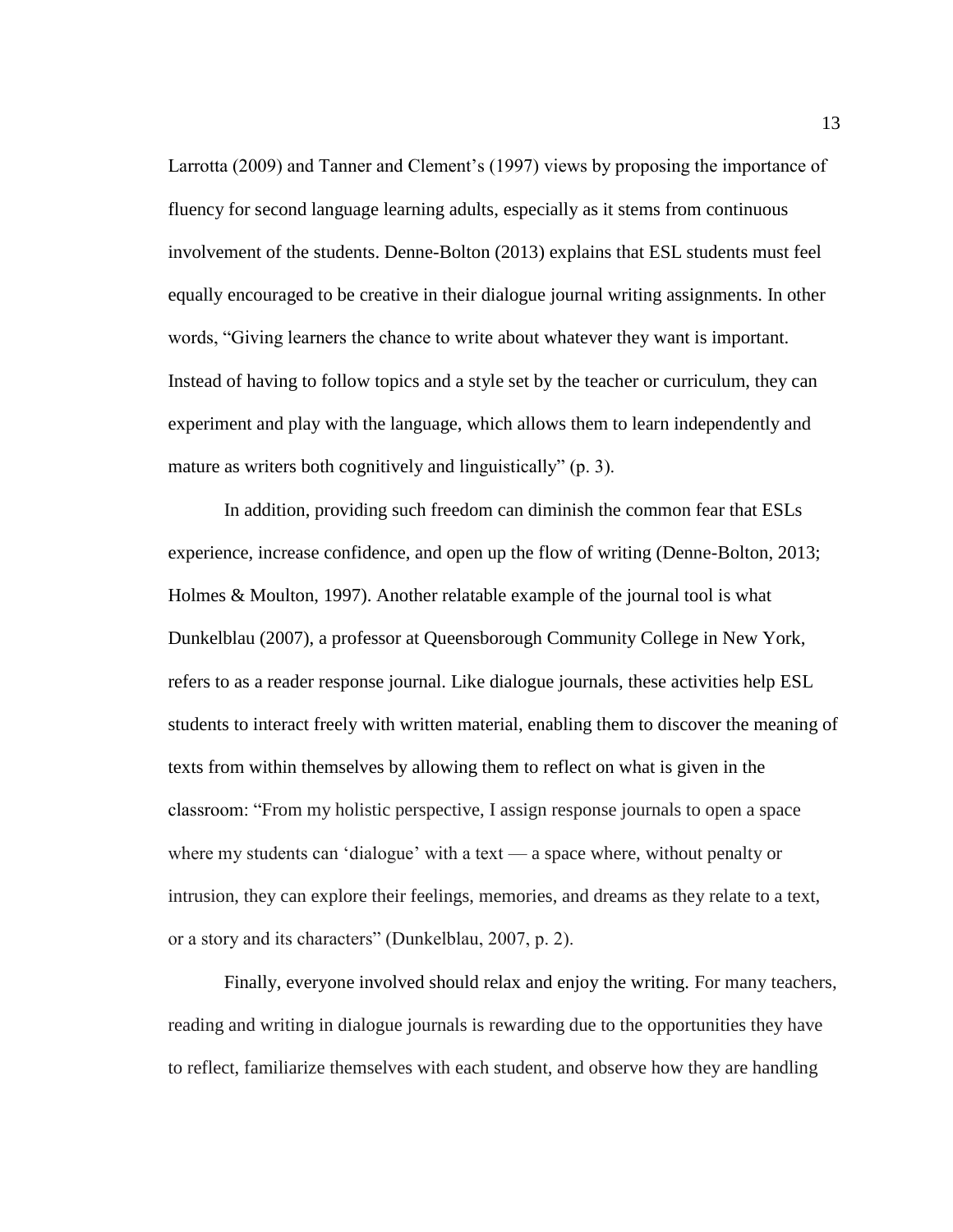course material during the semester (Peyton, 2000). In the next section, the significance of feedback on ESL writing will be explored as a supplemental method for aiding second language learners and increasing the possibility of English fluency and literacy. Feedback on ESL Writing. By the time ESL students reach adulthood, their second language development in English will continue to remain a top priority and require consistent feedback from instructors who are able to guide them in deepening their analysis and make progress with critical thinking and questioning (Denne-Bolton, 2013). Denne-Bolton (2013) resumes the discussion on the benefits of teacher response and explains the style in which teachers should maintain when constructing their responses, including the length of their sentences and sensitivity to content found in ESL dialogue journals: "It is important that the teacher be careful not to write more than the student does; this can overwhelm the student's voice instead of encouraging it" (p. 6). Also, when writing responses, teachers should be informal and share opinions without preaching, employing simple techniques and strategies to encourage students to write (Denne-Bolton, 2013). When teacher responses mimic natural conversation, it creates a relaxed atmosphere in which students feel more comfortable expressing themselves and practicing their second language.

Diaz (1986) explains that as ESL students become immersed into the college classroom environment, prospective teachers should be tailoring their instructional strategies to fit a more student-centered approach. Among several examples of such strategies such as free writing, peer writing groups, and daily process journals, the author implemented a study on a small group of students at Hostos Community College which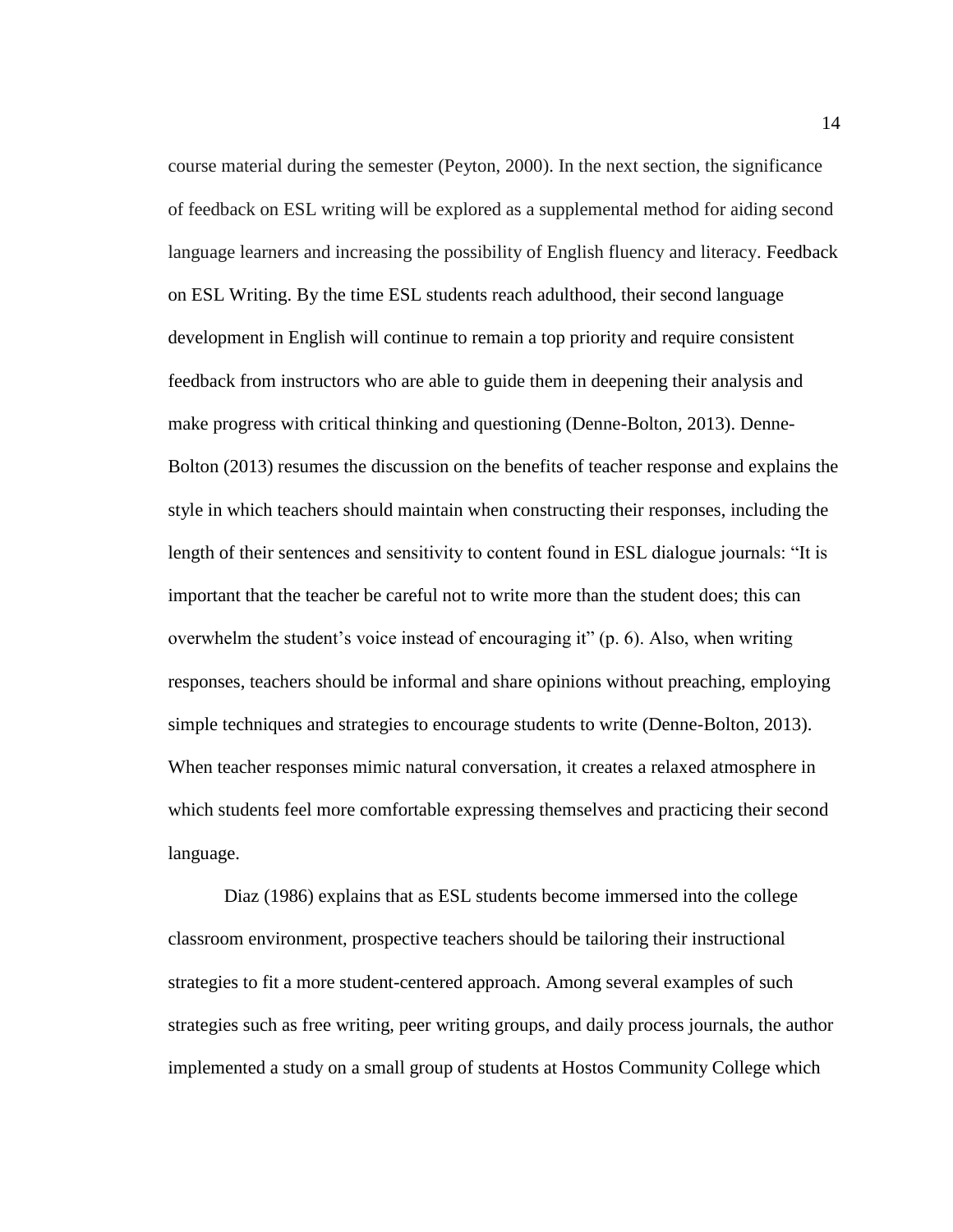revealed a unique process designed to prepare ESL students for the school's standard *Introduction to Composition* course. According to Diaz (1986), this particular combination of procedures, methodologies and strategies sought to base the studentcentered education on communication and meaning:

It was a context which sought to form a writing community in which both the teacher and the students would engage the writing process, a context in which the roles of readers and writers would be interchangeable, a context which emphasized meaning and communication at the expense of error, and a context which sought to broaden the roles of the teacher to include that of "trusted adult"  $(p. 5-6)$ .

Shirinian (2016) adds the following definition of feedback as one that "refers to the information provided by the instructor on students' written work with the goal of assisting students to improve their writing skills," where studies of successful stories pertain to ESL students becoming eventually independent in their writing and enriching their language acquisition (p. 11). Lastly, Saito (1994) uncovered the finding that students' preference of feedback over time has changed. Saito's study of three classes of university students indicated that while students tend to favor teacher feedback over peer feedback or self-correction, eighty percent of the responses indicated peer feedback was useful. As stated by Hyland (2000), peer feedback is seen as a way of giving more control to students since it allows them to make active decisions about whether or not to use their peers' comments when they edit their writing. ESL instruction that integrates frequent opportunities for peer feedback in order to track the progress of student writing will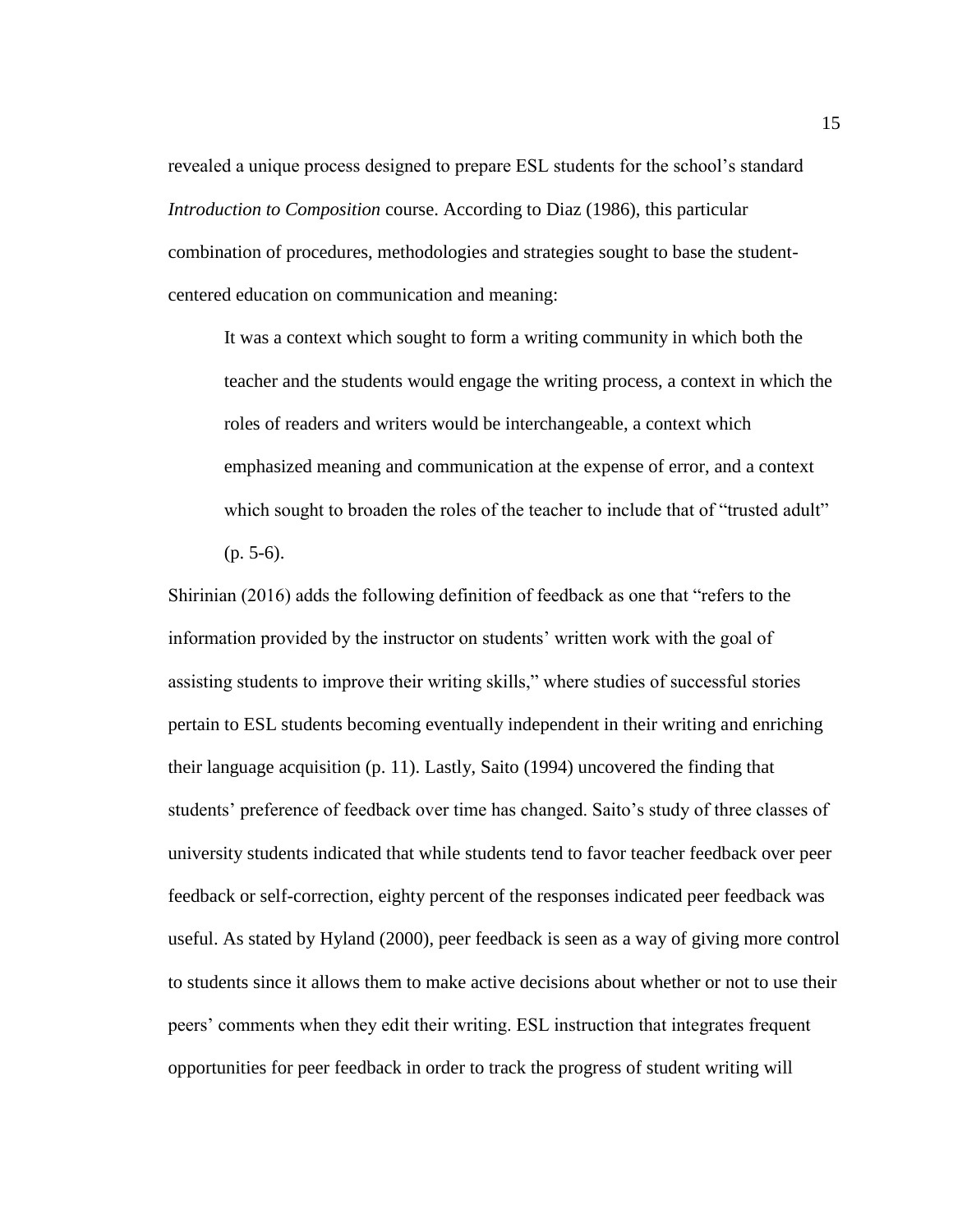construct the remaining piece of this literature review.

## <span id="page-23-0"></span>**Peer Feedback.**

According to Best, Jones-Katz, Smolarek, Stolzenburg, and Williamson (2014), ESL learners tend to value feedback more when it pertains to their own specific thoughts and is derived in a supportive manner. Likewise, in a study of 77 participants, Leki (2007) proposed that teachers should continue to provide feedback on student assignments, but begin shifting their perspective toward understanding what it is like for the students themselves:

I was not interested in the "public transcript" of what they did, how they did it, or whether a particular teaching method or technique improved their writing. Instead I hoped to learn how they reflected on what they did and how they did it, what they understood from their experiences, how they constructed what was happening to them in L2 [second language] writing classes, and what they said amongst themselves (p. 17-18).

Coinciding with Best et al. (2014), the subject of peer interaction becomes more prominent. According to Best et al. (2014), the transition from instructor feedback to peer feedback may be completed if flexibility in both teachers and students is present. In other words, not only is it the job of the instructor to act as a mentor—demonstrating exactly how they envision appropriate peer feedback sessions to occur—ESL students must remain open to suggestions. One advanced ESL student recalls a past class, where he reports a positive experience with his peers in which both students and teachers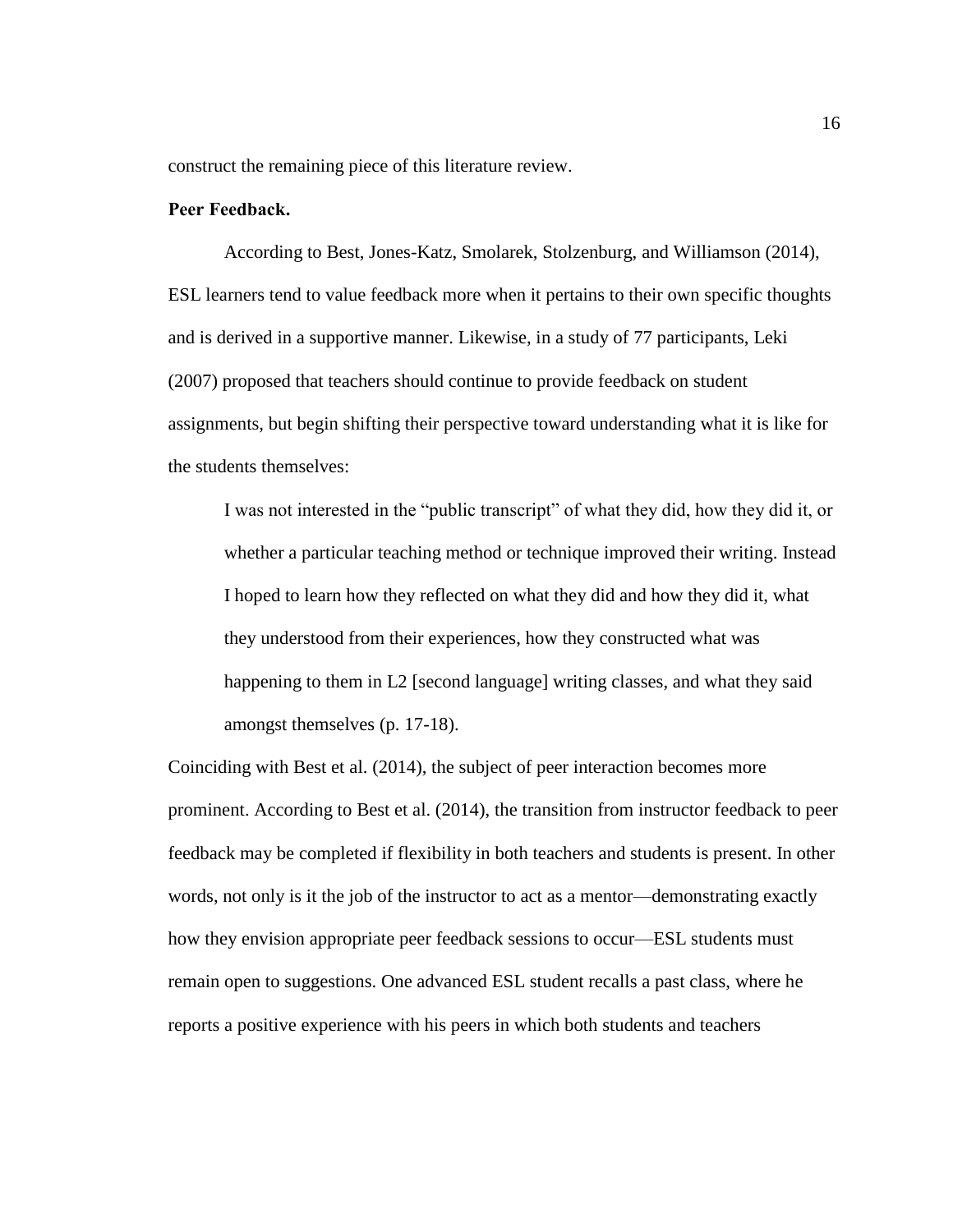successfully participated in a peer review (Best et al., 2014). In this situation, the instructor acted as the third member for two students and provided an additional source of feedback, including scaffolding (Best et al., 2014; Tang & Tithecott, 1999). The students share feedback as they would for peer review, so if they have a question or misunderstanding, the teacher is present to help (Best et al., 2014). However, researchers have ultimately confirmed that the goal of ESL writing is to facilitate independent student interactions which involve peer feedback on writing activities, especially when it comes to dialogue journals.

Bell (1991), Hafernik (1983), Soares (1998), and Tang and Tithecott (1999) emphasize using a routine of peer feedback through current peer editing practices and personal experiences. Furthermore, Saito (1994) suggests another benefit to utilizing peer feedback by reducing the amount of meticulous correcting that teachers typically experience, which can be arduous. In fact, teacher correction of student writing errors is an approach that is not embraced by ESL instructors, and many resort to less timeconsuming tasks. For the study of this literature review, ESL teachers can garner peer feedback as it pertains to dialogue journals because it is a simpler process which focuses on single entries rather than an entire essay. This would allow instructors to abandon traditional requirements of grading student writing and transfer their attention towards properly training ESL students to become efficient evaluators (Bell, 1991; Hafernik, 1983; Soares, 1998; Tang & Tithecott, 1999). Training may also include sensitivity to varying student backgrounds, as each ESL learner carries different deficiencies and can often be tied to their contrasting cultures: "L2 students may have varying degrees of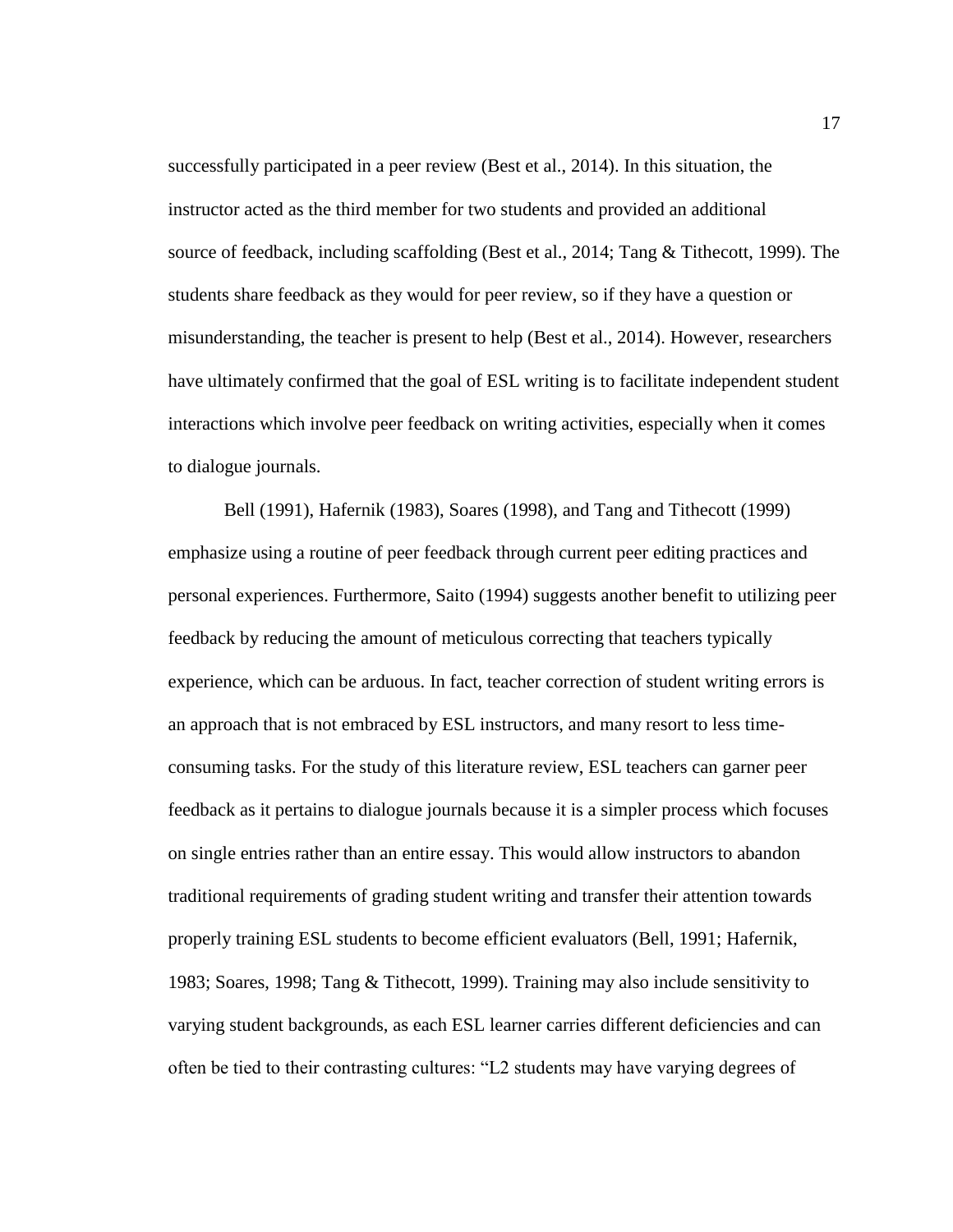difficulty due to sociolinguistic differences, different expectations for the group work…and different communication styles…in a multi-cultural setting" (Soares, 1998, p. 4-5). With regard to groups, Bell (1991) states that members tend to respond more freely to the composition than a teacher would, including something they feel is correct and to something they think is incorrect. Yet, as ESL students are particularly prone to writing mistakes and "tend to dwell on the failures, a positive comment is required to balance every criticism" (Bell 1991, p. 69).

Because this method, according to the author, worked very well with upper intermediate/advanced students in a college setting, Tang and Tithecott (1999) reiterate peer response groups via a study conducted in a small university college in Western Canada: "When correctly structured, peer response groups provide[d] increased opportunities not only for comprehensible input but also for comprehensible output and for negotiated interaction, which are considered crucial factors in L2 acquisition" (p. 21). Tang and Tithecott's (1999) study explores the value of peer response groups in ESL writing classes, reporting results from 12 international Asian students, including: (a) perceptions of students with regard to peer response and whether their perceptions changed over time; (b) kinds of activities students engaged in during peer response sessions; and (c) whether and how students changed their writing as a result of participating in response sessions. Additionally, Hafernik (1983) follows the attributes of a designated peer audience, as well as how to develop trust among ESL students in the classroom: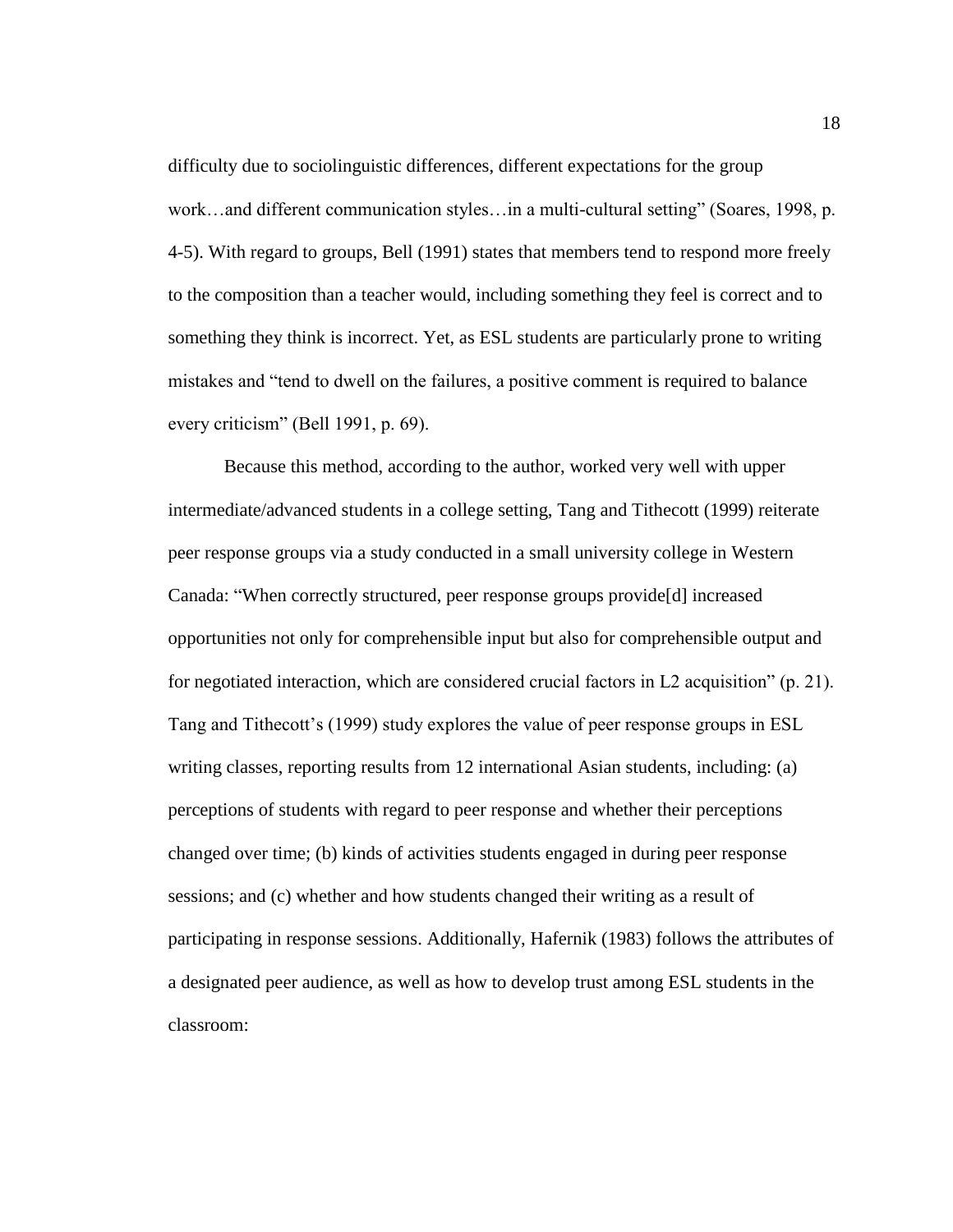Students often write papers to please the instructor, a limited audience, and to get them a good grade, a limited purpose…in peer editing, students are given a defined audience, their peers. Since they usually want to communicate with this real audience, students feel more of a commitment to their writing and are, thus, more motivated. In addition to learning if they have communicated effectively and have written reader-based prose, they learn if their peers agree with their ideas and if they perceive reality as they do. Students are generally honest with each other and trust each other. Therefore, feedback from [peers] is taken seriously and considered carefully (p. 3).

Overall, group work has shown several examples that develop positive peer relationships among learners, which in many cases are more important and have a much greater influence on learning than teacher-learner relationships. According to Baitinger (2005), "It is pertinent that writing teachers approach language as a living, breathing, evolving thing…in other words, we must accept that writing is thinking, and good writing is the result of good thinking" (p. 3). In concurrence, Hyland (2000) reminds educators that passively relying on teacher feedback should be minimized and consider that peer response can be more authentic and honest than teacher response. Once ESL students realize that other students experience the same difficulties in writing as they do, peer feedback may also lead to a reduction in writer anxiety and an increase in writer confidence. It may benefit the revision processes of reviewers as well as writers, making them less dependent on teacher feedback and promote excitement to continue practicing techniques which will address second language fluency in the ESL classroom.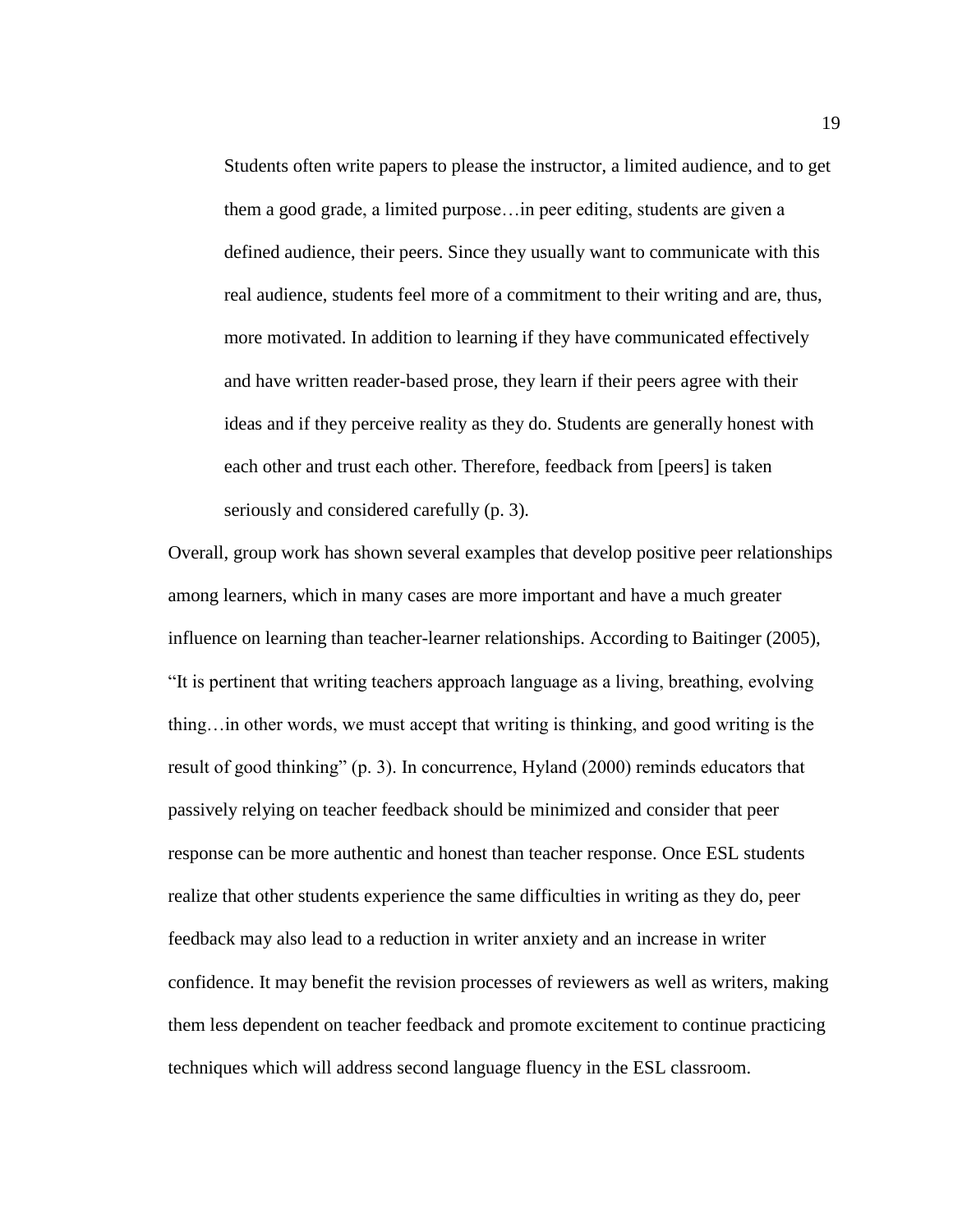# <span id="page-27-0"></span>**Conclusion.**

This review investigated the literature surrounding the effectiveness of inclusive pedagogies in order to enlighten future educators and help ESL students achieve fluency. The research compared both past and current teaching techniques in college-level ESL classes as well as how they can be improved by using a combination of specific, contentrelated activities and appropriate feedback to promote English language progress. As this balance has shed light on which methods have been deemed best in developing and transforming ESL student competence, dialogue journal writing and peer feedback were noted as the two most efficient strategies. The review outlined the definition of "dialogue journals" and "peer feedback" according to the literature, discussed the importance of each strategy as they correlated with increases in writing confidence and lessened general writing anxiety, explained clear communication characteristics through ESL journal writing, and outlined how the ESL population diversity in local institutions as well as the comprehension gap between adult ESL education and regular adult education was closed when such factors were included successfully.

Examples of programs and case studies that support dialogue journaling assignments and reiterate the necessity for peer feedback over teacher comments were highlighted, with an emphasis on how student reflection increased when they were given the freedom to express their writing without restrictions or having to meet traditional grading standards. Absent from the literature, however, is a body of research on the combination of both strategies together. In the next chapter, the methods regarding observational procedures and dialogue journals will be presented.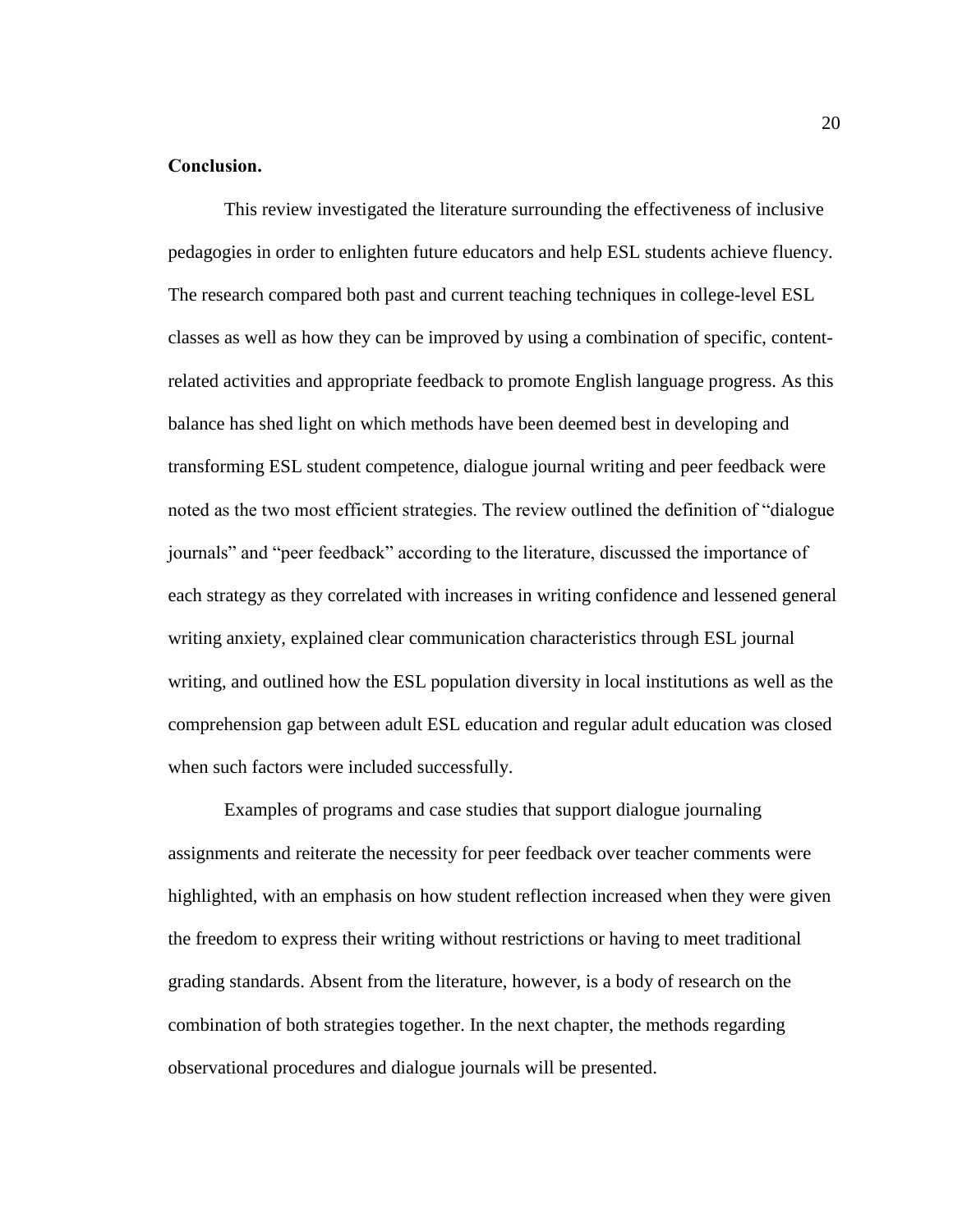#### **Methods**

# <span id="page-28-1"></span><span id="page-28-0"></span>**Introduction.**

This study was a counterbalanced quasi-experimental design which served to evaluate the effectiveness of peer feedback on the mastery of written and spoken English skills among ESL students studying English at a community college in Hollister, California. Twenty-two Gavilan College ESL students enrolled in the ESL 538: Listening and Speaking course or NC ESL 738: Listening and Speaking course were purposefully selected to participate as part of their classroom activities. The ESL 538 course provided letter grades, while the NC ESL 738 course gave students a credit/noncredit option.

# <span id="page-28-2"></span>**Participant Subsection.**

Twenty-two Gavilan College ESL students above the age of 18 were selected for this study as a convenience sample of students currently enrolled in ESL classes.

# <span id="page-28-3"></span>**Sample.**

The sample was selected after nine Gavilan College ESL instructors were contacted via email with a description of the study, and a willing instructor responded with interest and the intention of including his class for the duration of the study. Among the twenty-two students registered in the instructor's two ESL classes, twenty-one students from Gavilan College (8 Men and 13 Women) agreed to participate in this experiment, with one female student who chose to opt out. After about two weeks, a male student left the experiment when he returned to his home in Mexico, followed by a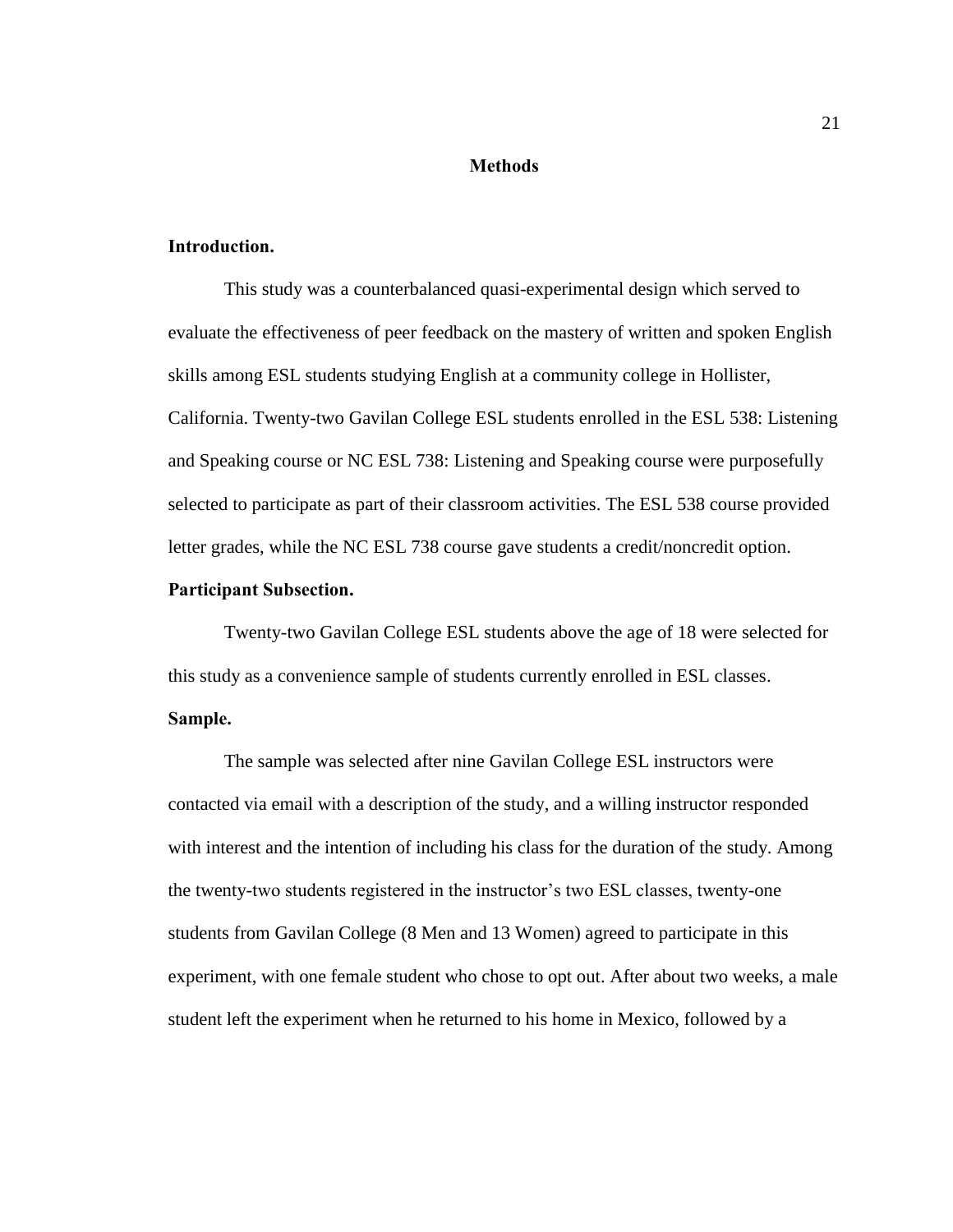female student who also had to move back during week 4. This reduced the total number of participants to nineteen by the end of the study (7 Men and 12 Women).

# <span id="page-29-0"></span>**Instruments.**

For this study, two different instruments were used to collect data: observations and dialogue journal entries. Observations were conducted in the ESL classroom once per week (Mondays or Wednesdays), for approximately 3 hours (6:00PM to 9:00PM), over a three-month period from March 2018 to May 2018. In total, they occurred 10 times during the study period, specifically to record student behavior as it connected to what they were learning during individual and group practice of English listening, reading, and speaking skills. Observation data was reported via descriptive field notes. Additionally, data in the form of one dialogue journal entry was collected at the end of each week, after the weekly observation was complete. These journals tracked student progress throughout the experiment, determining whether participants improved their English fluency in spelling and grammar.

## <span id="page-29-1"></span>**Procedures.**

For the purposes of this study, participants were given a detailed Research Study Description (Appendix B) which highlighted the purpose of the thesis, as well as two versions of the Consent Form in English and Spanish (Appendix C and D) and asked to read it. They were invited to ask any questions they may have, and I verbally reiterated that they had the option of not participating or ending their participation at any time without penalty of any sort. The ESL instructor offered an incentive for participating with extra credit points added to their participation grade at the end of the semester. Once they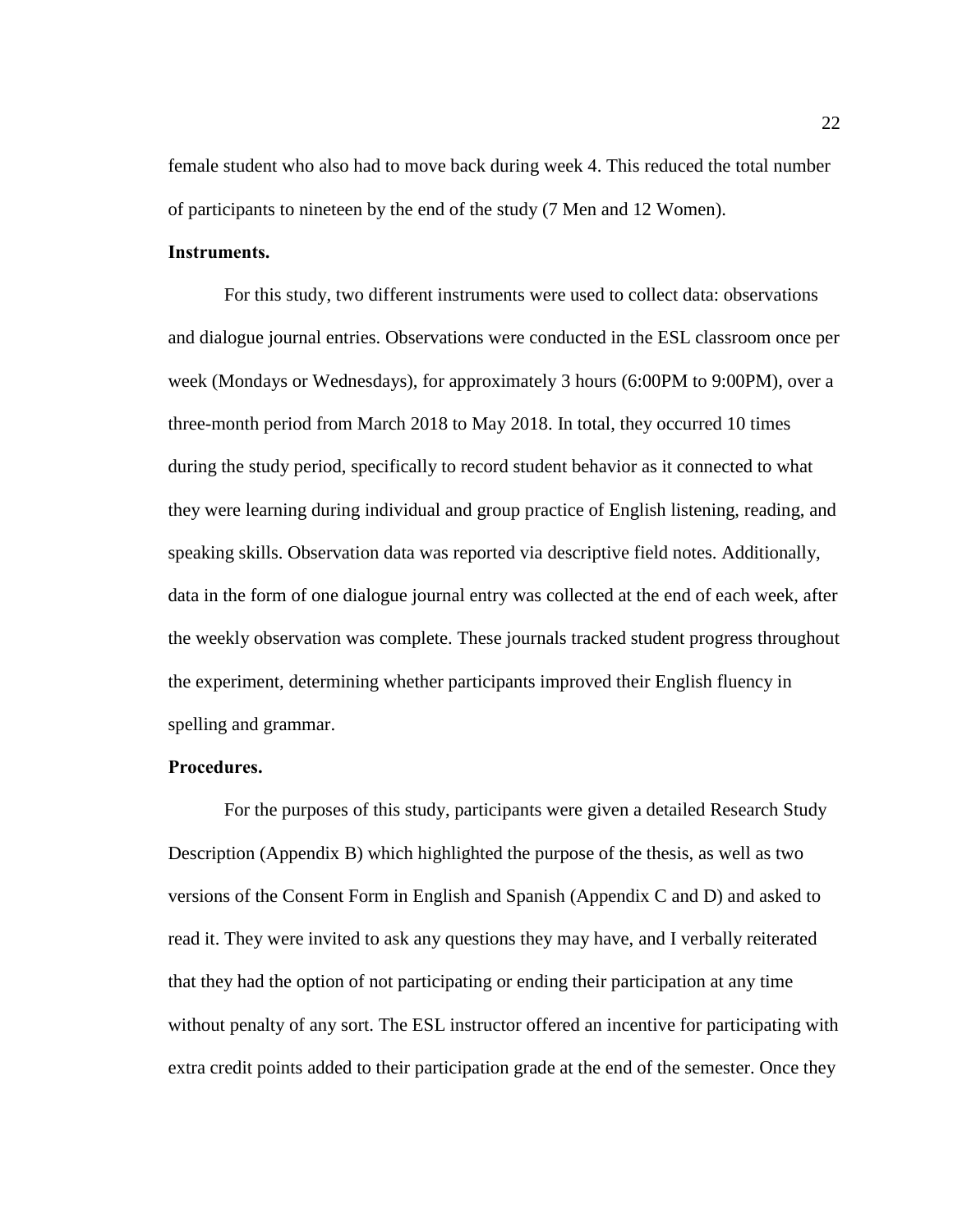read and acknowledged understanding of the content, they were asked to sign the consent form. All twenty-one participants were assigned pseudonyms to protect the actual identities of student participants when quotations were referenced from a given journal entry, when a specific student was mentioned in the thesis document itself, or when sensitive data sheets were presented that included mistake calculations associated with a specific student. As soon as the form was signed, the observations began, and individual notebooks were distributed to all participants.

An initial baseline observation described the level of interaction between students prior to initiating the peer feedback process. During every subsequent class session, participants had 10-15 minutes to write their entries, and after the writing session the instructor provided time for peer feedback as they shared their entries or verbally discussed the activity with one another. Despite the fact that the courses were focused on ESL listening and speaking skills, all participants had the time in class to write about their experiences in English. Inferences were drawn from the interactions amongst students and recorded throughout the study period. The study was concluded with a brief questionnaire in which the professor evaluated expected student learning outcomes. His responses were meticulous, accurate, and provided professionally measured cumulative student progress. This exchange is presented in Appendix A.

Journals were collected once each week and analyzed for writing mechanics and student feelings regarding their required oral exercises by providing structured comments or grammatical corrections below each student entry. Four prompt questions were assigned for the purpose of this experiment: 1) What was your oral experience like in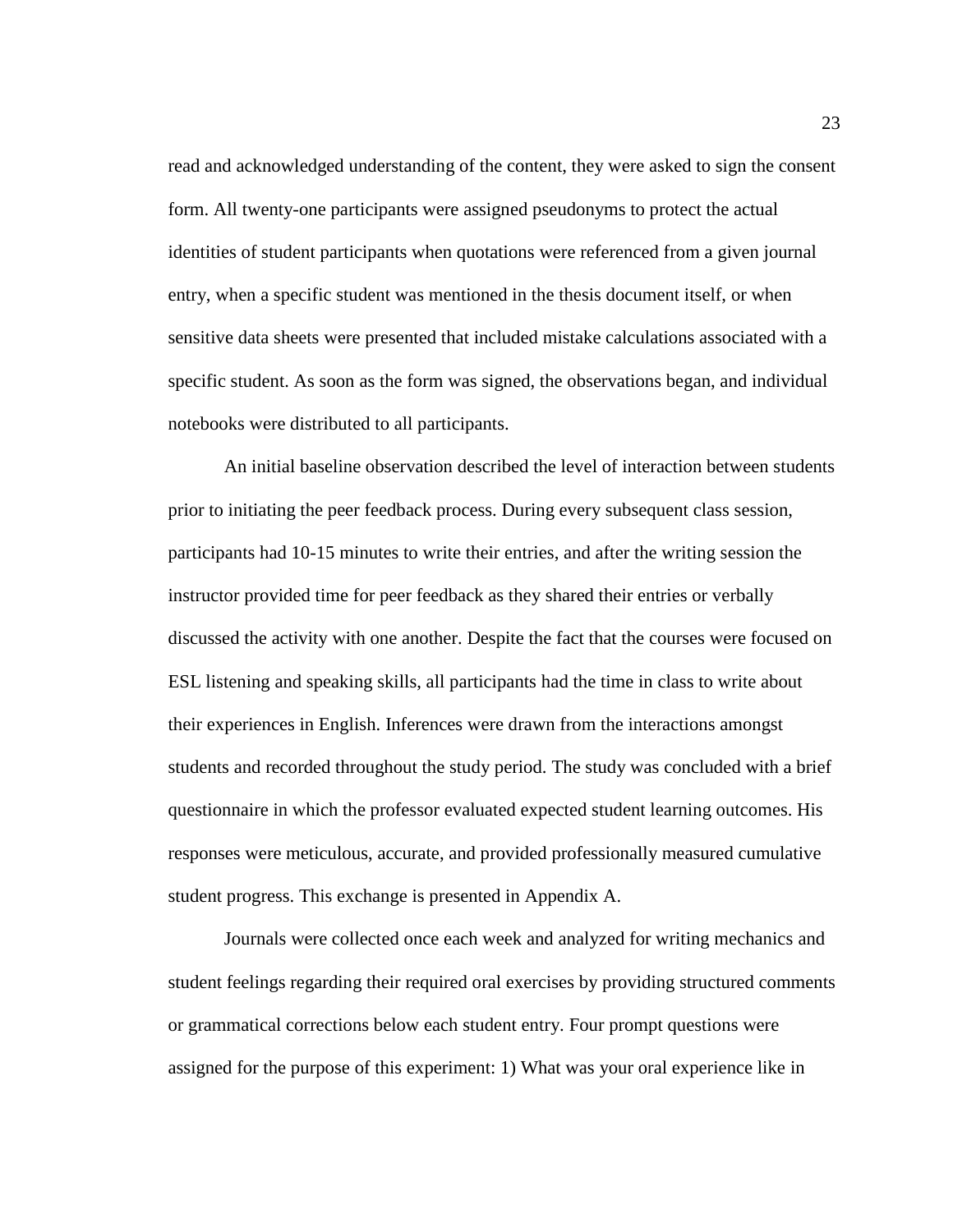class today? 2) How was class this week? What did you learn? 3) What problems did you have? What did you understand? 4) Is there anything you wish to improve? During each entry, students chose to answer either one, more than one, or all questions. Three weeks after the intervention when students were using peer feedback, journals were again analyzed. The results were compared to those entries prior to the intervention in order to describe the student's experience with course required oral exercises and determine the effects of peer feedback on the student's mastery of grammar and spelling.

Finally, in a table, the first two entries and the last entry of each student's journal were compared by calculating the amount of grammar and vocabulary misspellings present in the beginning of the study versus those present at the end of the study. In addition, all journal entries were transcribed from hand-written texts to word documents which labeled each kind of error in two different colors. Red font labeling symbolized spelling errors, and yellow font labeling symbolized grammar errors. These dialogue journal transcriptions have been labeled as Appendix E. The results among all 19 participants determined the differing rates at which they understood and improved their English writing fluency over the course of the study. Both small and significant improvements were noted in the entries and linked to their appropriate owner's pseudonym. All Appendix items A, B, C, D, and E can be read in full length in the Appendices section of the thesis.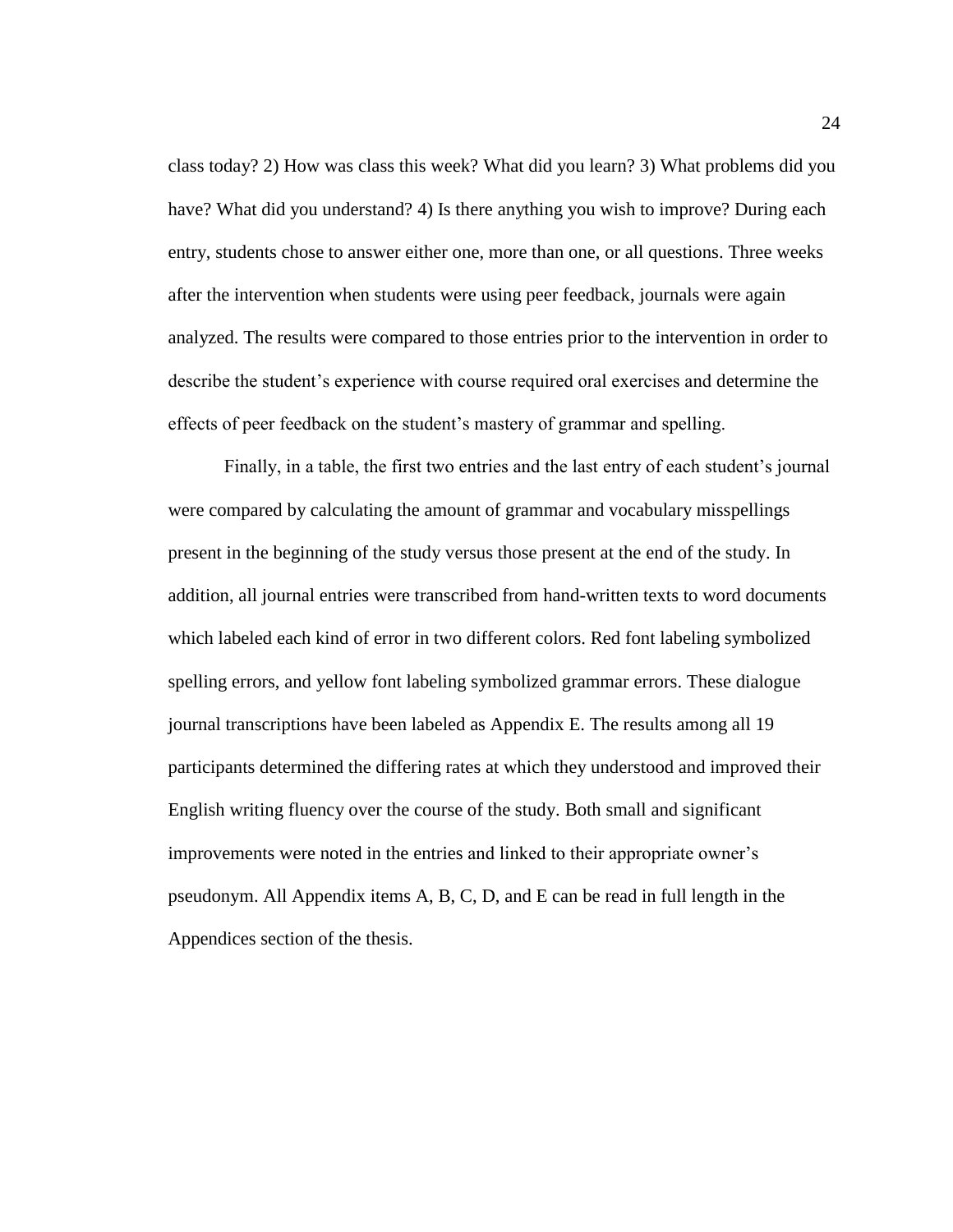#### **Results**

<span id="page-32-0"></span>In this chapter, data will be examined across three specific areas: Observation Data, Spelling and Grammar Data, and Journal Analysis. These sections have been organized to incorporate themes from field observation notes and dialogue journal entries, which include: documented changes in comfort or discomfort with English language use, influences of group interactions on overall English development, influences of peer feedback on English skills, and fluency improvement. Lastly, spelling and grammar data will explain noticeable fluctuations in student scores by comparing average pre and post class errors.

# <span id="page-32-1"></span>**Observation Data.**

Twenty-two ESL students were observed for the purposes of the experiment, which reduced to approximately nineteen participants by the end of the study. Situations observed each week typically involved attention to daily lesson plans and activities provided by Professor Martín Rodríguez-Juárez at the Hollister Gavilan College campus. As a non-participant observer, I began early sessions by watching students and carefully taking notes about witnessed behavior, reactions, or comments that arose during the arrangement of small group activities. Students remained consistently optimistic each session, cooperative with their peers, and no animosity emerged at any time during the three-month study.

On Day 1 of the observations, 19 students attended class, while 3 were marked absent. Cultural background information was gathered from each participant, including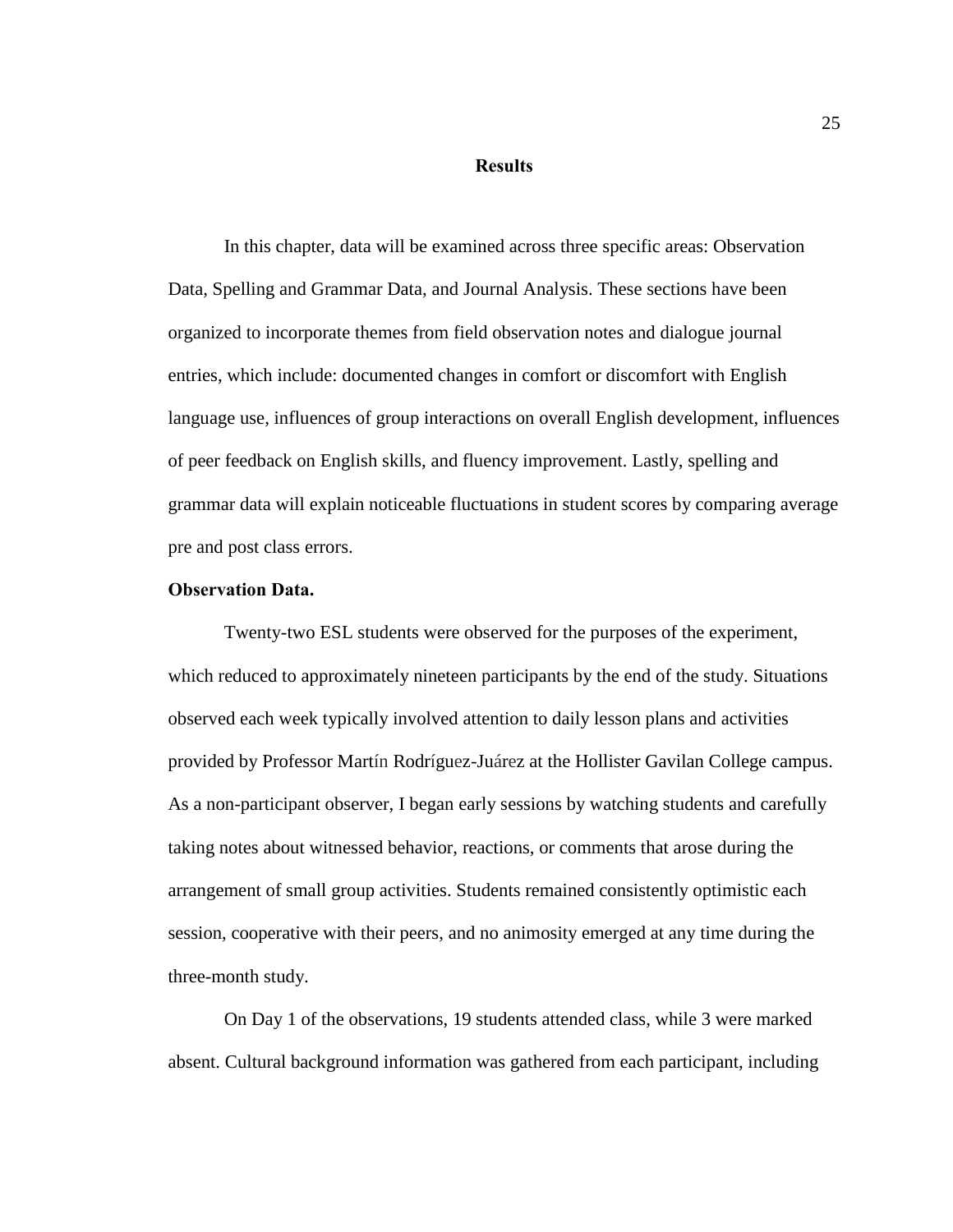one example of Oaxacan heritage, one example of Argentinean heritage, four examples of Spanish heritage, and thirteen examples of Mexican heritage. Student learning expectations of both the ESL 538: Listening and Speaking course and NC ESL 738: Listening and Speaking course were outlined, leading to a personal introduction by the instructor which served as an icebreaker for his pupils. Engagement in course material was formed as a result of the instructor's evident passion towards the field of ESL education and former experience working with ESL students at other community college institutions. Contributing a unique perspective to the profession as a lifelong ESL learner himself, the following field notes shed light on the teaching style of Professor Rodríguez-Juárez as well as the English language learning process:

"Prof. Rodríguez-Juárez has brief, meaningful conversations with each student in their native language (L1) by listening to the L1 and formulating replies in English. The instructor always encourages participants to speak and practice their second language (L2) whenever possible. Students are not punished for speaking in L1 because he is patient with them as they work to speak in L2 (English) at their own pace. If students cannot find the correct word they wish to express in English, Rodríguez-Juárez offers hints, suggestions, or tells them the missing word from their sentences."

The first main theme found in the observation field notes focused on the level of student discomfort which affected many of the participants by tracking changes that showed positive differences in comfort over time. On Day 4 of the observations, an example of this is shown. Students participated in a social activity where Prof. Rodríguez-Juárez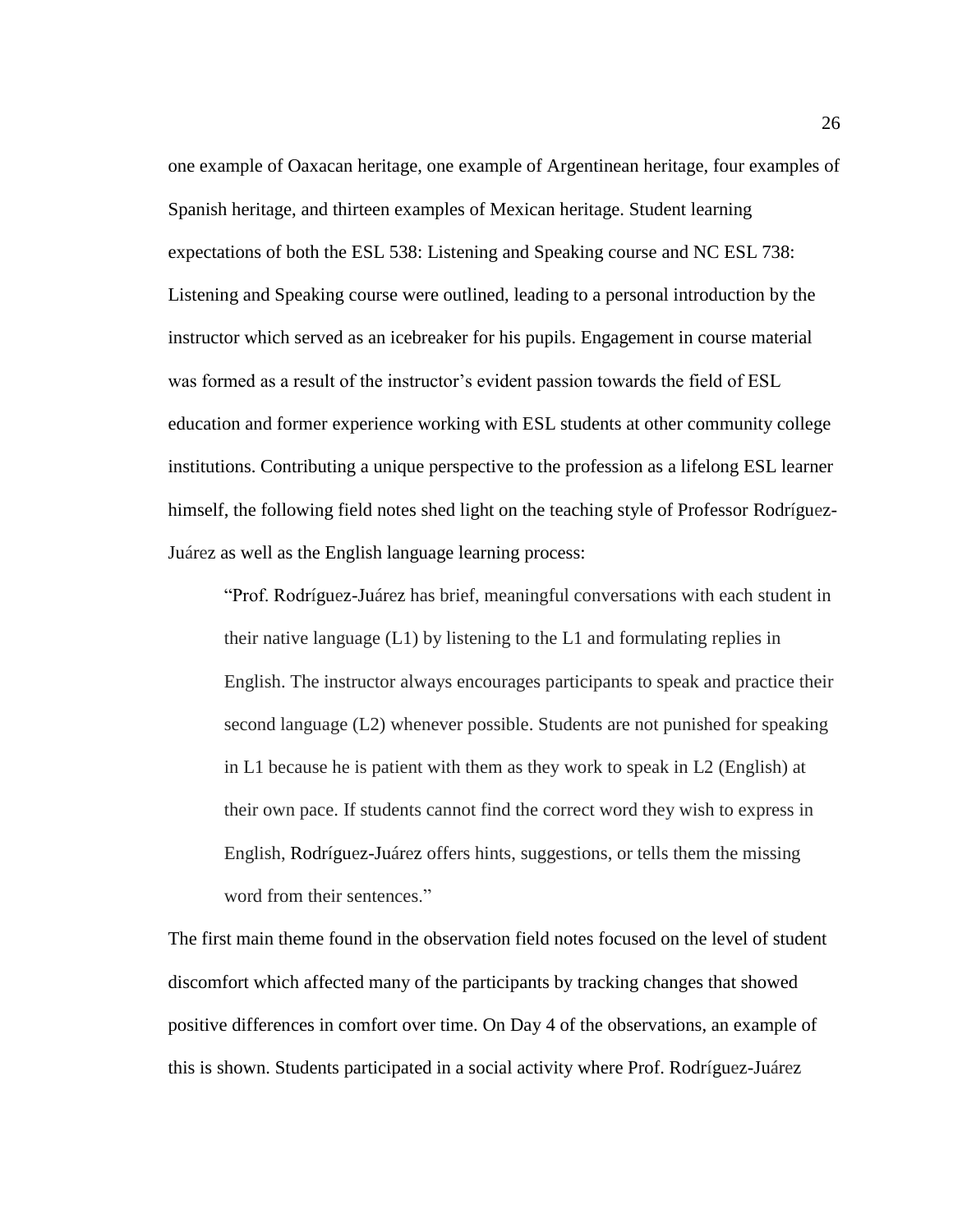placed flashcards on every desk and asked the class to read their given question from the flashcard aloud to a random partner. Using a timer set for exactly three minutes, students took turns quickly speaking and listening to each other's questions until the timer beeped. Then, students switched flashcards and found a new partner to repeat the routine. In the following excerpt, outcomes on this exchange proved beneficial across all participant groups and supported the first theme in terms of student comfort:

"The social interaction seemed successful in providing an opportunity for student bonding. Because students engaged in their English language speaking abilities while simultaneously building on listening skills, they were able to catch verbal mistakes from peers as well as self-correct vocabulary in their own responses. This ultimately led to pronunciation accuracy, and allowed students who were shy in previous weeks to feel more comfortable about opening up with their classmates."

In the second theme, evidence of group work influences on overall English development emerged. On Day 6 of the observations, an example of this occurred. The sixteen students participated in a cultural activity, where students numbered off into 4 small groups containing 4 members each. Prof. Rodríguez-Juárez centered the topic of his lecture on grammatically structured sentences from the textbook, where vocabulary words like "should" and "shouldn't" were taught. Students practiced identifying the subject in sample sentences and determined appropriate placement for "should" versus "shouldn't" (EX: 'In India, you "shouldn't" use your left hand to eat,' OR 'In the US, you "should" look at people's eyes when you speak'). Finally, the groups were given about 5 minutes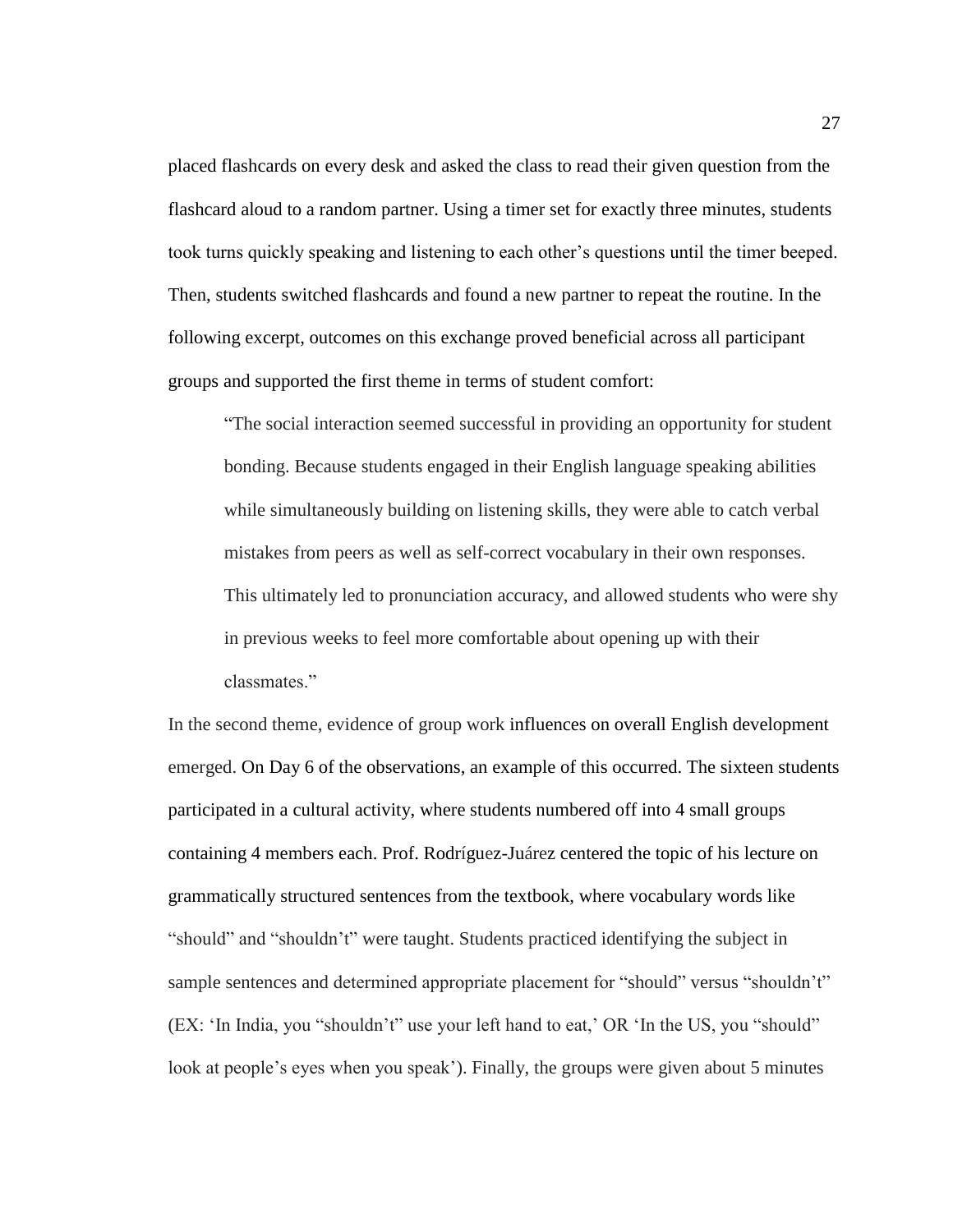to answer the following question: What are things you should or shouldn't do in your culture? This work is noted in the observation field notes below:

"Groups worked very diligently and utilized their time wisely. During the collaboration, members asked each other for clarification when they struggled to find correct words to put in their sentences, especially when translating from L1 to L2. Once the activity was completed, groups read the sentences they created in order from Group 1 to Group 4. Group 1's product read: "In my country, you should take off your shoes before entering the house." Group 2 read: "In my country, you shouldn't speak loud to your partners." Group 3 read: "When you are in a wedding, you should take a shot of mescal (wine) because it is considered rude if you don't." Group 4 read: In Mexico, you should give the same greeting— *Buenos Dias!* —to the same people even if they have already met with you earlier."

In the third theme, the relationship between peer feedback and how it affected English skills for ESL students was revealed. On Day 5, the date of the intervention, the peer feedback method was introduced during scheduled journal writing time. At this stage, students were given the chance to share dialogue journal entries which had already been transcribed on a solo basis for the past four weeks. A detailed account of the intervention session is portrayed below:

"Tonight, students were given their journals to record an entry for the week. As usual, they appreciated the variety of prompt questions listed because it gave them the freedom to answer any question which applied to them. During the exercise,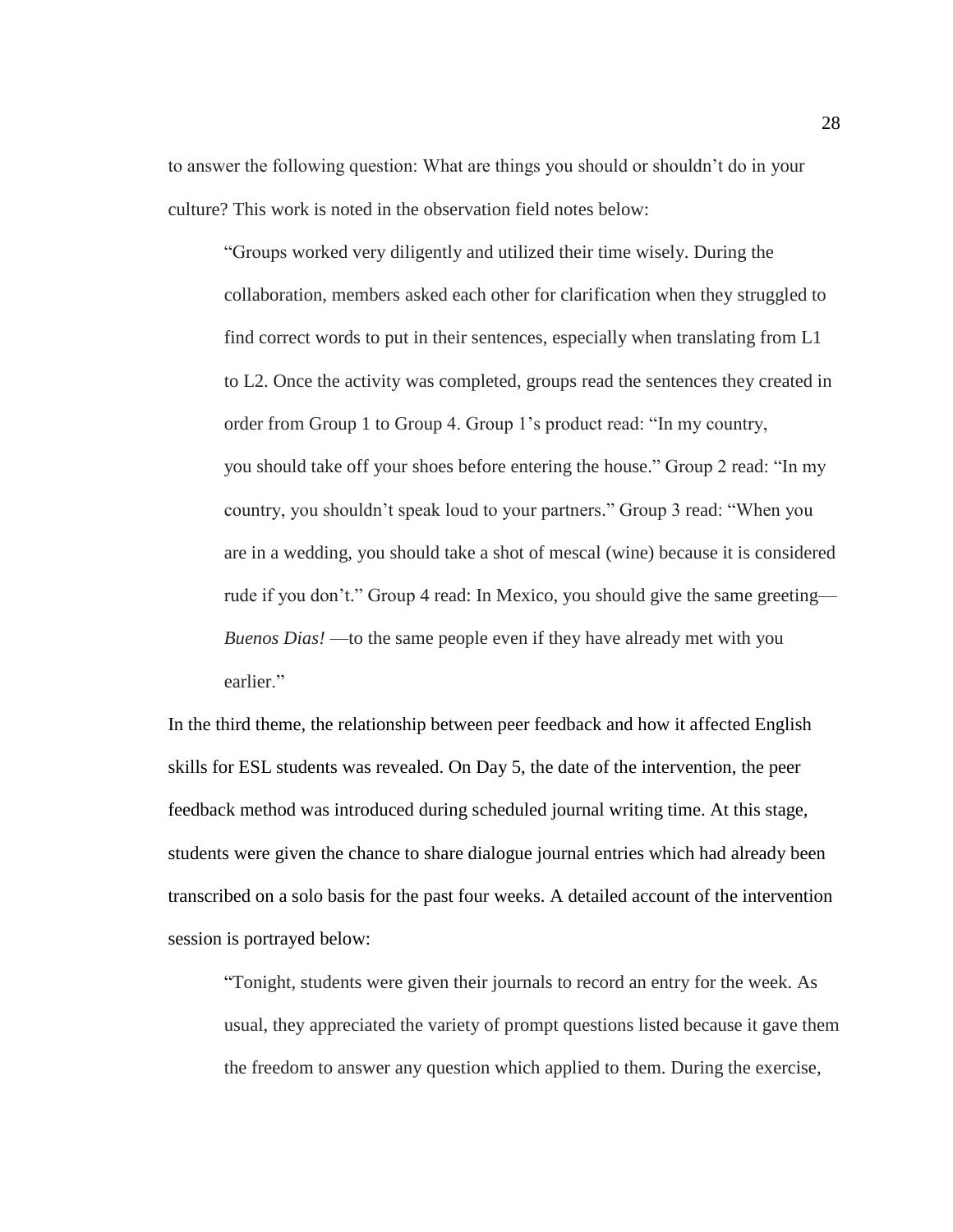students were observed reading my comments, referencing individual Spanish-English dictionaries, and reviewing vocabulary terms before responding in their notebooks. After about 15 minutes, students turned to those sitting at the same table and discussed what they had recorded in their journal entries. Due to relaxed body language, facial expressions, verbal praises, and motivational suggestions, it was clear that every participant enjoyed the interactive experience."

Based on the observational field notes, the initial fear to use English in class was eliminated and replaced by a feeling of confidence in the majority of student participants (Theme 1). Relationships which had been formed in the first month had grown stronger, and indications of long-lasting improvements in English competence were tied to group activities (Theme 2) or peer feedback (Theme 3) by the end of the study. Furthermore, Themes 2 and 3 can be connected directly to numerical data through an examination of both pre and post scores in grammar and spelling. In the next section, details regarding the impact of group work on grammar and spelling errors will be demonstrated via mean and standard deviation calculations of each category. The value of peer feedback and the student dialogue journal to improve grammar and spelling will also be interpreted.

#### **Spelling and Grammar Data.**

The process of analysis for this three-month study was both qualitative and quantitative. In two paired *t*-tests, outcomes were organized by analyzing calculated errors across 10 entries in each student's dialogue journal. This determined how many grammar and vocabulary misspellings had been present in the beginning of the study versus those present at the end of the study. The results among all 19 participants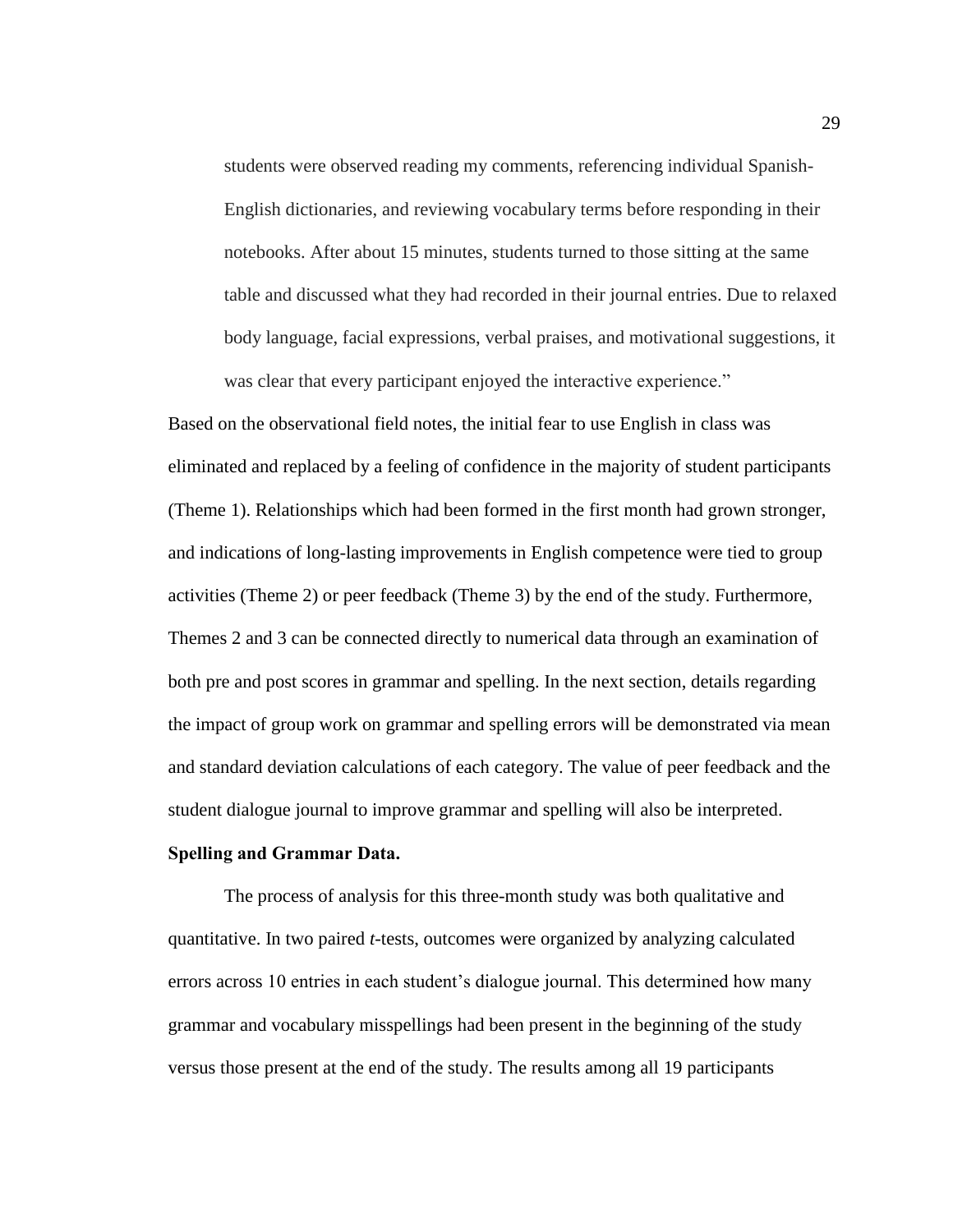illustrated the differing rates at which they understood and improved their English writing fluency over the course of the study. In the third section of these results, written examples of journal fluency will be discussed.

Both small and significant improvements were noted in the paired *t-*tests alongside a few negative outcomes. In Table 1, there are a total of four columns (A, B, C, D), where each carries an abbreviated title. Starting with Column B, or "Gr Avg B4," the participant grammar errors were calculated across four separate dialogue journal entries, as mentioned above. This reflects evidence that students practiced writing for 4 weeks before initiation of the peer feedback method in week 5, or Day 5 of the observations. The average of those errors was then entered for all nineteen participants, and compared to Column C, or "Gr Avg after," by using the same process. This reflected scores from student dialogue journal entries for the remaining period of the study.

Column D, or "Diff Gr B4-After," provides the difference between the pre and post scores, illustrating whether students improved or declined in their grammar abilities. High numbers (18) meant large improvements, low numbers (1) symbolized little improvement, numbers of zero showed no improvement, and negative numbers (-4.5) revealed that student's performance on the final assessment had deteriorated by the end of the experiment.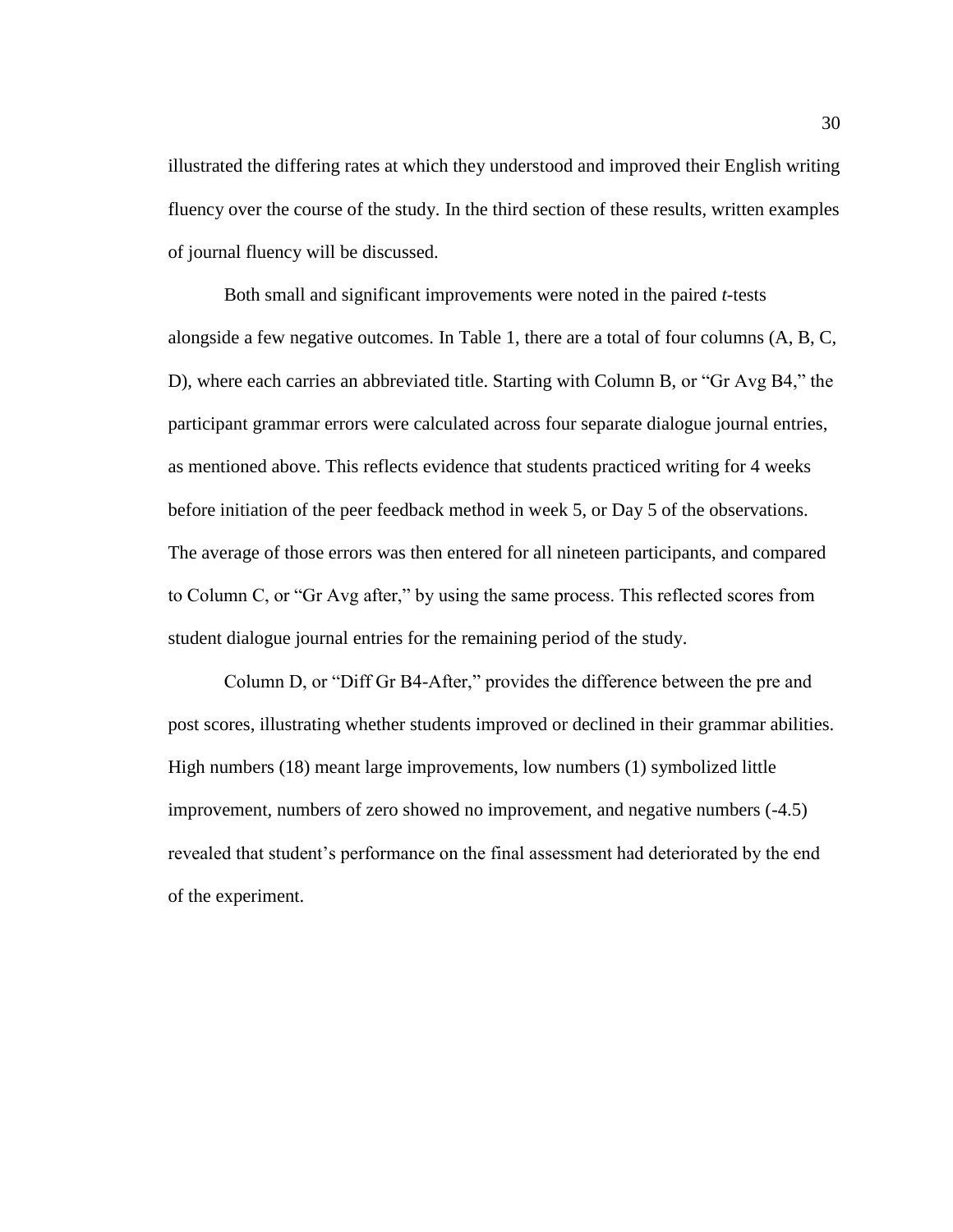| $\mathbf{A}$ | $\bf{B}$       | $\mathbf C$    | D                |
|--------------|----------------|----------------|------------------|
| Student      | Gr Avg B4      | Gr Avg After   | Diff Gr B4-After |
| Michael      | 6              | 6              | $\overline{0}$   |
| Emilio       | 11.5           | 7.5            | $\overline{4}$   |
| Daniel       | 5.5            | $\overline{4}$ | 1.5              |
| Juan         | 17.5           | 4.5            | 13               |
| Emmanuel     | 25             | $\overline{7}$ | $18\,$           |
| Javier       | $\overline{7}$ | 5.5            | 1.5              |
| Gabriel      | 9              | 8              | $\mathbf{1}$     |
| Elise        | 5.5            | 3              | 2.5              |
| Martha       | 6.5            | 6              | $0.5\,$          |
| Daniela      | $\overline{4}$ | 5.5            | $-1.5$           |
| Alma         | 8              | 5              | $\overline{3}$   |
| Claudia      | 15             | 12.5           | 2.5              |
| Lucia        | 10.5           | 9              | 1.5              |
| Elena        | 11.5           | 2.5            | 9                |
| Yesenia      | 7.5            | 6.5            | $\mathbf{1}$     |
| Paula        | $\overline{4}$ | 8.5            | $-4.5$           |
| Beatriz      | $7.5\,$        | 8              | $-0.5$           |
| Mariana      | 5.5            | 4.5            | $\mathbf{1}$     |

**Table 1. Average Grammar Errors Before and After Intervention**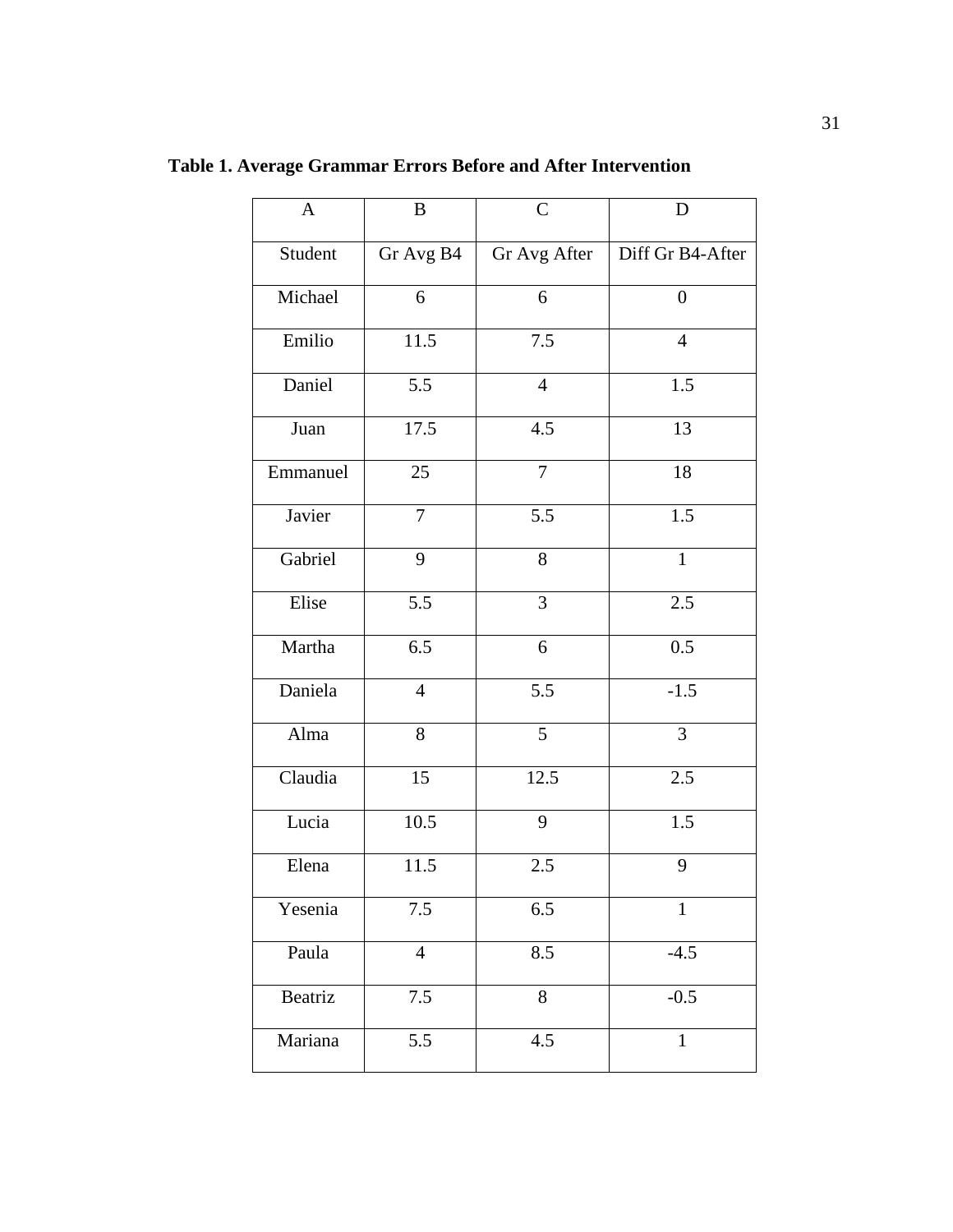| Rosa | J.J | $-U.$ |
|------|-----|-------|

The mean was calculated for class grammar averages before ("Gr Avg B4") and after ("Gr Avg after") the date of peer feedback intervention, from the number of participants in the study. The Gr Avg B4 equaled a mean of 8.97 when divided across all 19 ESL students, which meant that the class had more grammar mistakes on average prior to introducing peer feedback.

**Table 2. Statistics on Grammar Means and Standard Deviations**

| Sample       |    | Mean | <b>StDev</b> | <b>SE</b> Mean |
|--------------|----|------|--------------|----------------|
| Gr Avg B4    | 19 | 8.97 | 5.38         | 1.2            |
| Gr Avg After | 19 | 6.18 | 2.40         | 0.55           |

In Figure 1, a visual bar graph representation of the 19 pre and post scores are arranged. The biggest improvements shown in the data were from Emmanuel and Juan, whose grammar errors are included below. In Emmanuel's case, a "pre" score of 25 errors vs. a later "post" score of 7 errors signified that the combination of dialogue journals and peer feedback helped him improve overall writing abilities.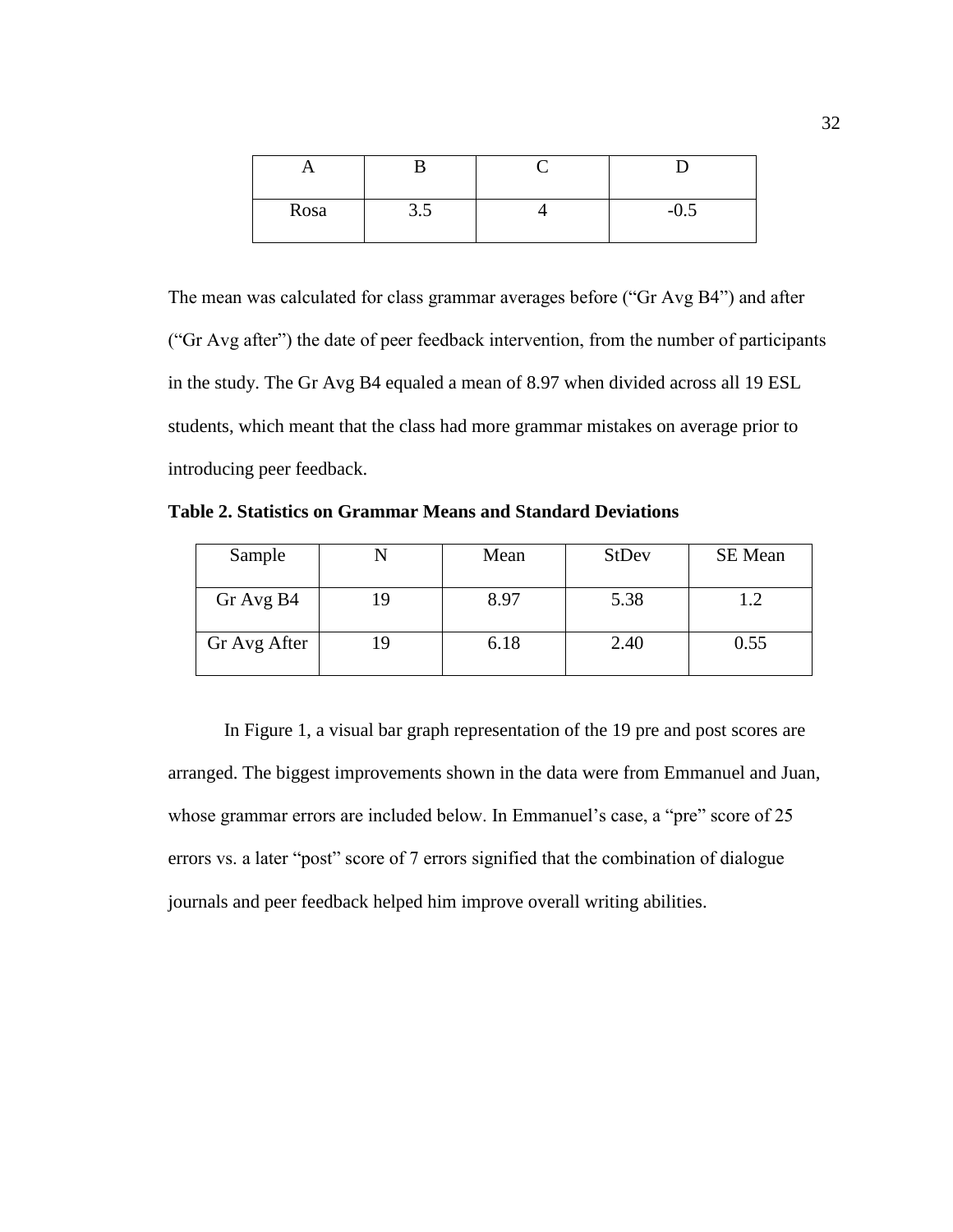

## **Figure 1. Pre and Post Grammar Scores**

Juan's pre (17.5) and post (4.5) scores also showed similar outcomes to Emmanuel.

In Table 3, there are also a total of four columns (H, I, J, K), where each carries an abbreviated title. Starting with Column I, or "Sp Avg B4," the participant spelling errors were calculated across four separate dialogue journal entries, parallel to the way grammar errors were calculated. This again reflects evidence that students practiced writing for 4 weeks before initiation of the peer feedback method in week 5, or Day 5 of the observations. The average of those errors was then entered for all nineteen participants, and compared to Column J, or "Sp Avg after." This reflected scores from student dialogue journal entries for the remaining period of the study. Column K, or "Diff Sp B4-After," revealed the difference between the two sets of numbers in Column I and Column J, and also whether students either improved or declined in their spelling abilities.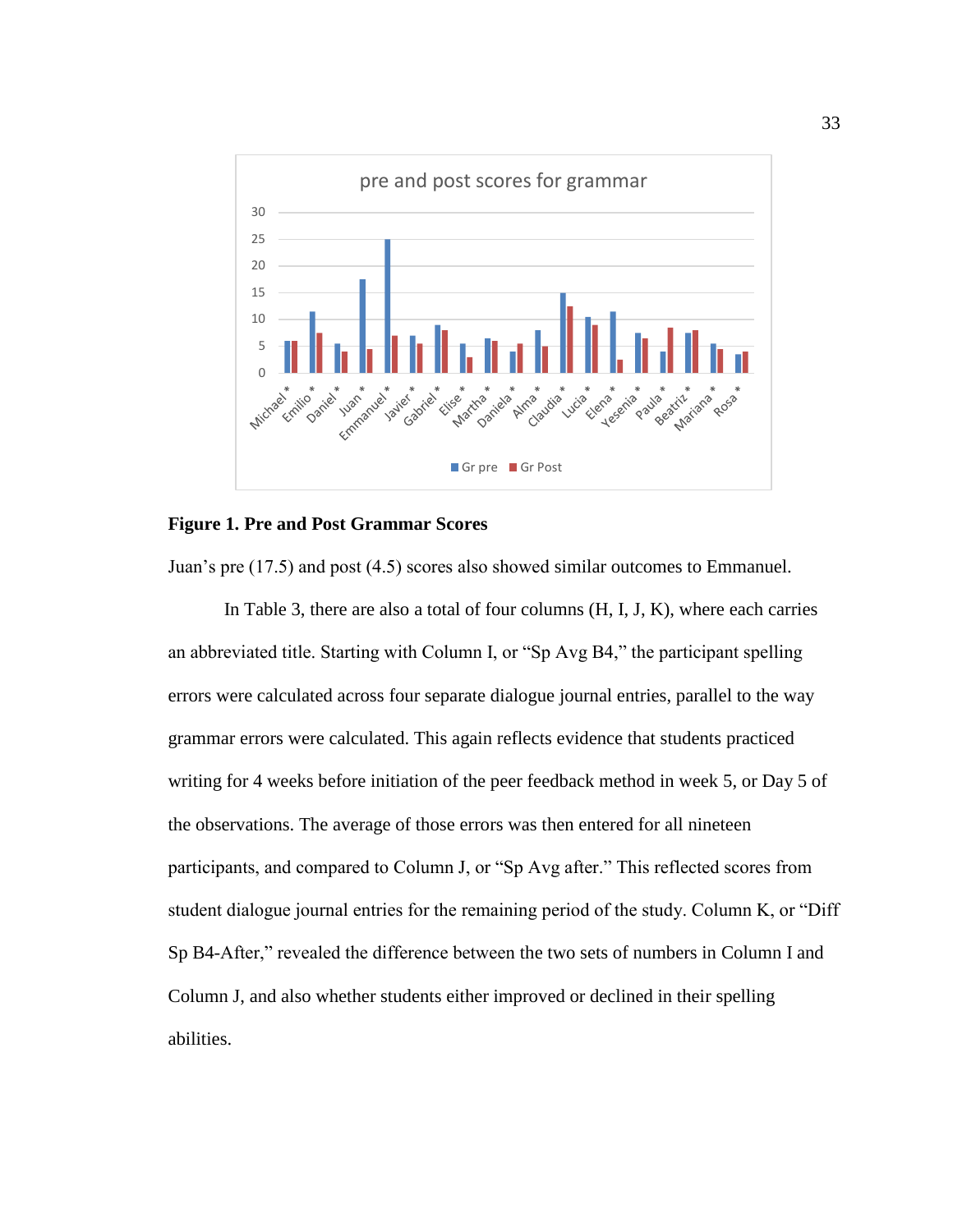| $\boldsymbol{\mathrm{H}}$ | $\mathbf I$    | J                | $\bf K$          |
|---------------------------|----------------|------------------|------------------|
| Student                   | Sp Avg B4      | Sp Avg After     | Diff Sp B4-After |
| Michael                   | $\overline{1}$ | $\overline{0.5}$ | 0.5              |
| Emilio                    | $\overline{4}$ | 0.5              | 3.5              |
| Daniel                    | 3.5            | 1.5              | $\overline{2}$   |
| Juan                      | 4.5            | $\overline{2}$   | $2.5\,$          |
| Emmanuel                  | 6.5            | 2.5              | $\overline{4}$   |
| Javier                    | 6.5            | $\overline{7}$   | $-0.5$           |
| Gabriel                   | 6.5            | 3.5              | 3                |
| Elise                     | $\mathfrak{Z}$ | 0.5              | 2.5              |
| Martha                    | $2.5\,$        | $1.5\,$          | $\mathbf{1}$     |
| Daniela                   | 1.5            | $\mathbf{1}$     | 0.5              |
| Alma                      | 3              | 3                | $\boldsymbol{0}$ |
| Claudia                   | 5              | $\overline{2}$   | 3                |
| Lucia                     | 9              | 3.5              | 5.5              |
| Elena                     | 3.5            | $\overline{2}$   | 1.5              |
| Yesenia                   | 5.5            | 3.5              | $\mathbf{2}$     |
| Paula                     | $1.5\,$        | 1.5              | $\boldsymbol{0}$ |
| Beatriz                   | 7.5            | $\overline{4}$   | 3.5              |
| Mariana                   | 3.5            | 1.5              | $\overline{2}$   |

**Table 3. Average Spelling Errors Before and After Intervention**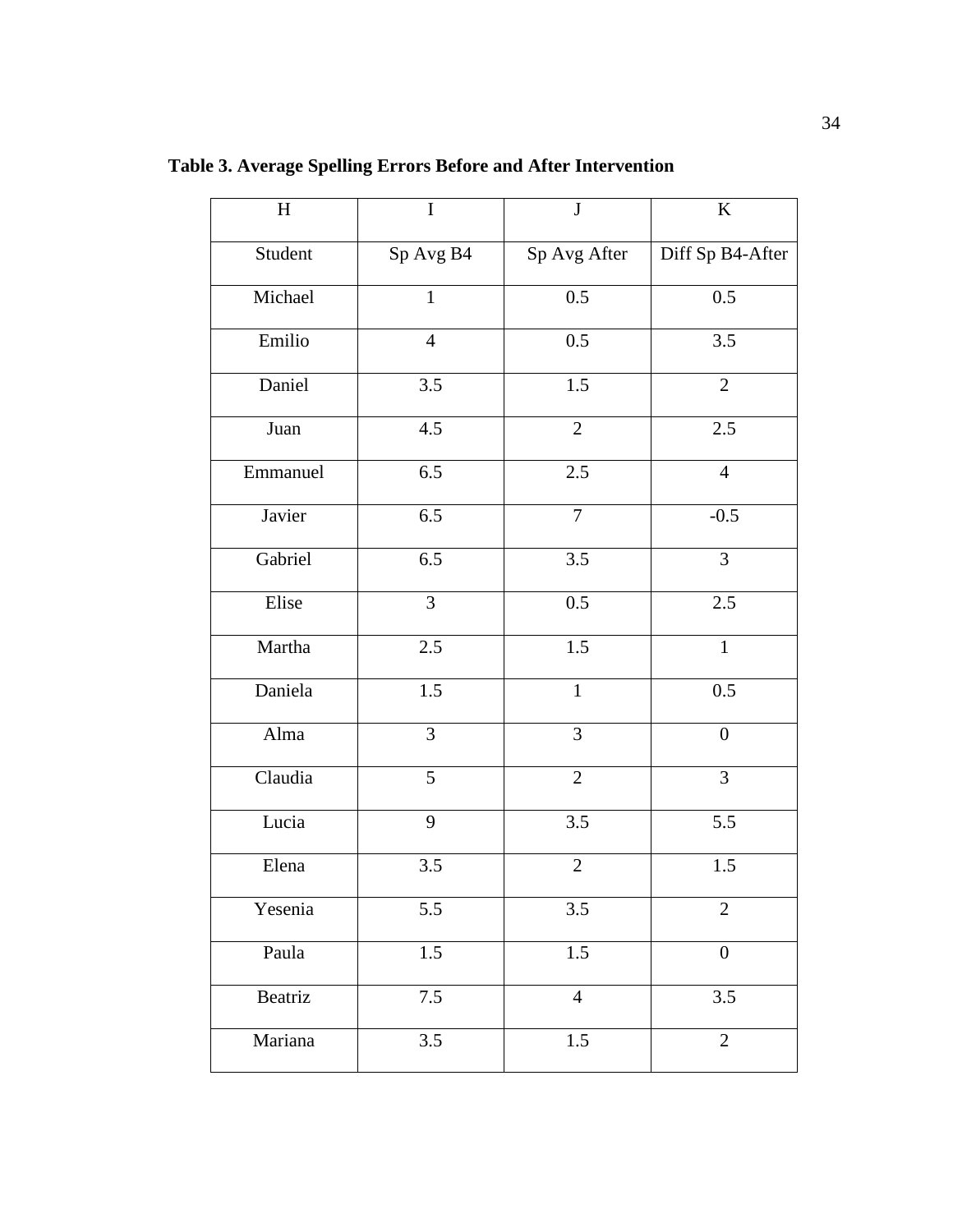| Rosa | ن ک | $\mathsf{u}.\mathsf{v}$ |  |
|------|-----|-------------------------|--|

High numbers in Column K (e.g., 5.5) meant large improvements, low numbers (1) symbolized little improvement, numbers of zero showed no improvement, and negative numbers (e.g., -0.5) revealed that student skills decreased by the end of the experiment.

In Table 4 the mean was achieved for class spelling averages before ("Sp Avg B4") and after ("Sp Avg after") the date of peer feedback intervention, from the number of participants in the study ("N"). The Sp Avg B4 equaled a mean of 4.24 when divided across all 19 ESL students, which meant that the class had more spelling mistakes on average prior to introducing peer feedback.

**Table 4. Statistics on Spelling Means and Standard Deviations**

| Sample       |    | Mean | <b>StDev</b> | <b>SE</b> Mean |
|--------------|----|------|--------------|----------------|
| Sp Avg B4    | 19 | 4.24 | 2.20         | 0.50           |
| Sp Avg After |    | 2.21 | 1.62         | 0.37           |

In Figure 2, a visual bar graph representation of the 19 pre and post scores are presented. The biggest improvements shown in the data were from Lucia and Emmanuel, whose spelling errors are included below. In Lucia's case, a "pre" score of 9 errors vs. a later "post" score of 3.5 errors signified that the combination of dialogue journals and peer feedback helped her improve overall spelling abilities. Emmanuel's pre (6.5) and post (2.5) scores also showed similar outcomes to Lucia.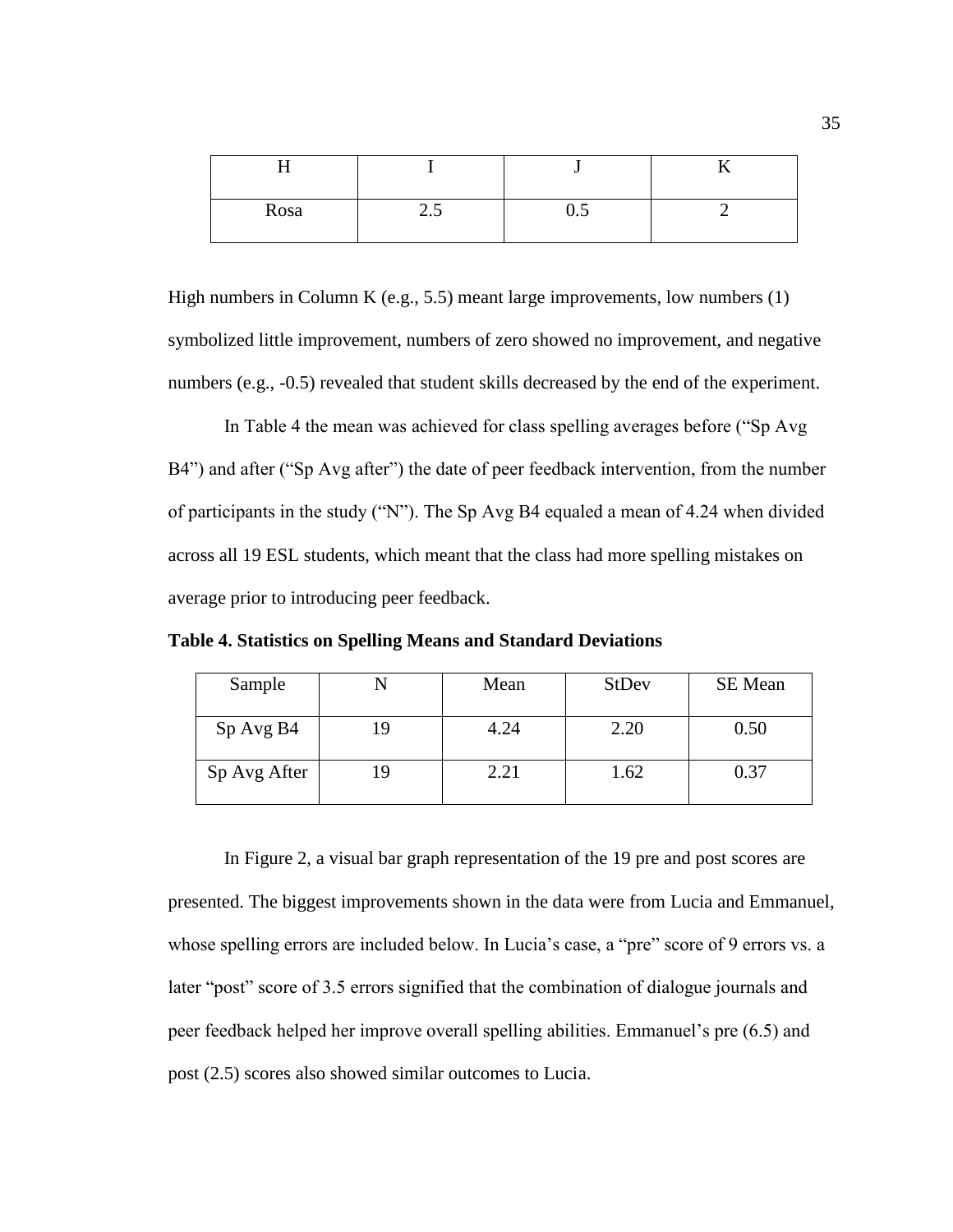

## **Figure 2. Pre and Post Spelling Scores**

In Table 5 the differences between pre and post scores for grammar, as well as for spelling are shown. In Table 5, the first variable, "Diff Gr B4-After," is an average class mean of 2.79 with a standard deviation of 5.25.

**Table 5. Spelling and Grammar Differences Before vs. After**

| Variable         |     | Mean  | <b>StDev</b> |
|------------------|-----|-------|--------------|
| Diff Gr B4-After | ١q  | 2.79  | 5.25         |
| Diff Sp B4-After | - G | 2.026 | 1.550        |

In comparison, the second variable, "Diff Sp B4-after," shows an average class mean of 2.026 with a standard deviation of 1.55. Through the same process, individual error differences from both "pre" and "post" sets of spelling data are derived, aligning with Column K in Table 3. While students tended to improve their abilities in both grammar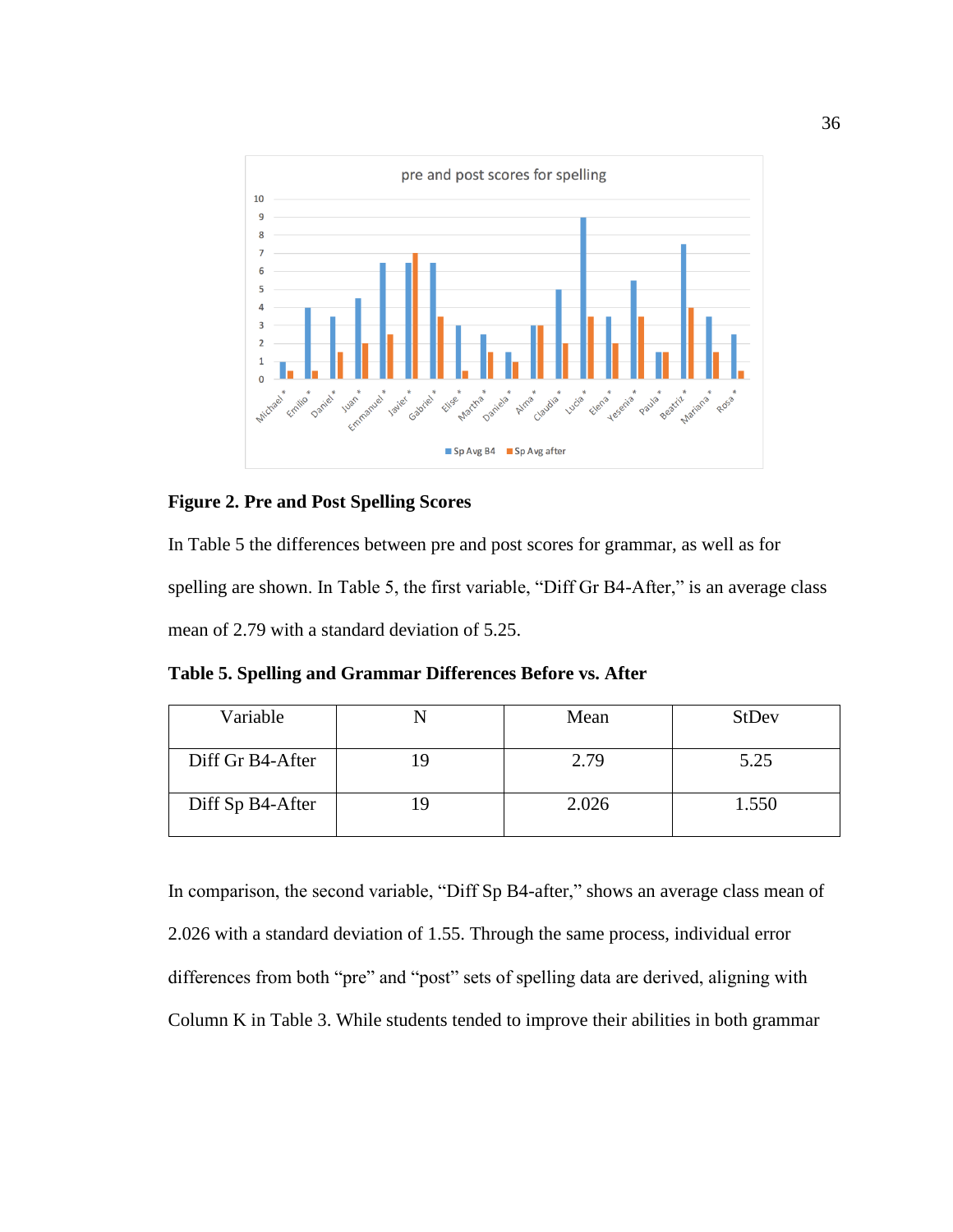and spelling, this data displayed a greater improvement in grammar by the culmination of the study when comparing numerical means from Tables 4 and 2.

In Table 6, correlations between spelling pre-post averages and grammar pre-post averages were analyzed to determine whether the peer feedback intervention led to changes in the data. According to the calculations below, it became apparent that students carried similar grammar and spelling scores prior to the intervention, but after introduction there was no significant relationship between grammar and spelling. The overall data for each variable (Gr Avg B4, Gr Avg after, Sp Avg B4, Sp Avg after) weighed positive and negative factors for all 19 student participants, including grammar and spelling comprehension, or lack thereof.

|  |  |  |  |  |  | Table 6. Spelling and Grammar Correlations Before vs. After |  |  |  |  |  |
|--|--|--|--|--|--|-------------------------------------------------------------|--|--|--|--|--|
|--|--|--|--|--|--|-------------------------------------------------------------|--|--|--|--|--|

|              | Gr Avg B4 | Sp Avg B4 | Gr Avg After |
|--------------|-----------|-----------|--------------|
| Sp Avg B4    | 0.460     |           |              |
|              | 0.047     |           |              |
| Gr Avg After | 0.275     | 0.415     |              |
|              | 0.255     | 0.077     |              |
| Sp Avg After | 0.131     | 0.710     | 0.211        |
|              | 0.592     | 0.001     | 0.385        |

Correlation r-value

p-value

By the end of the three-month study, there were some anomalies present, like Javier's increase of spelling mistakes from Table 3 (6.5 errors before intervention, 7 errors after).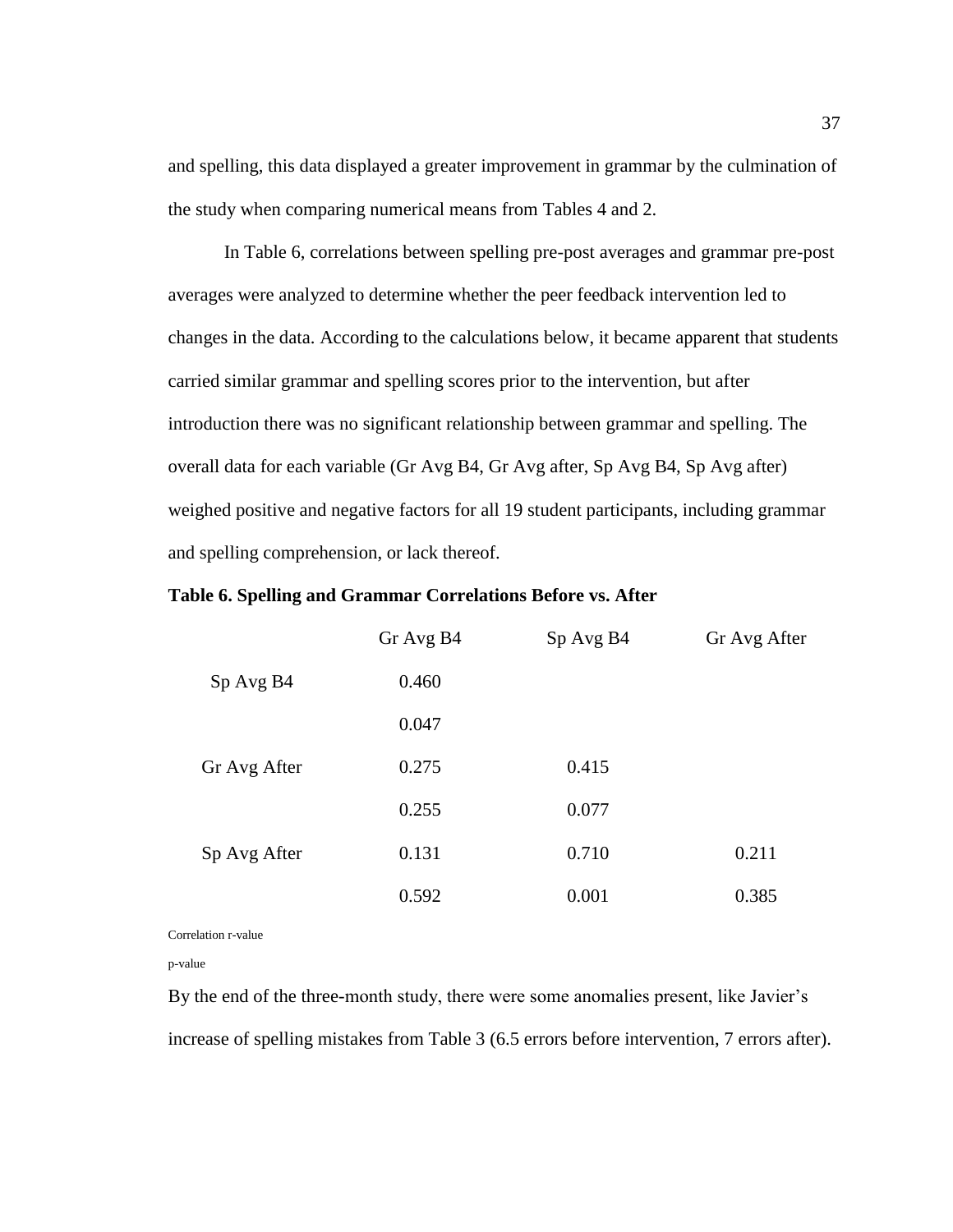In terms of grammar, four students performed poorly in their "post" intervention scores by the end of the experiment, ranging from a low of -4.5 to -0.5 respectively (see Table 1). However, when peer feedback and dialogue journals were combined, it was noted that both methods successfully helped the ESL class as a whole. On average, 14 out of 19 participants (74%) improved their grammar, and 16 out of 19 participants (84%) improved their spelling. In the next section, themes from the Observation Data will be revisited with examples of student dialogue journal entries and examined to determine the acquisition of fluency.

# **Journal Analysis.**

The first theme that emerged in the student dialogue journals focused on the level of student discomfort which affected many of the participants by tracking changes that showed positive differences in comfort over time. While several students felt apprehensive about using the English language and claimed they became "stuck," "confused," or had difficulty "expressing themselves," only one student truly experienced discomfort. During week 2, Juan shared general enjoyment of the course and provided examples of what he absorbed that evening. However, the entry transitions to describe a different mood when Juan mentions the disconnect he senses between comprehending a conversation and verbally speaking. In the following excerpt, outcomes on this exchange supports the first theme in terms of student discomfort (red  $=$  spelling error, highlighted  $=$ grammar error):

"The experience today was great and very useful we learn and practiques others cultures we make some coments about poplations, the tallest building **I** like it.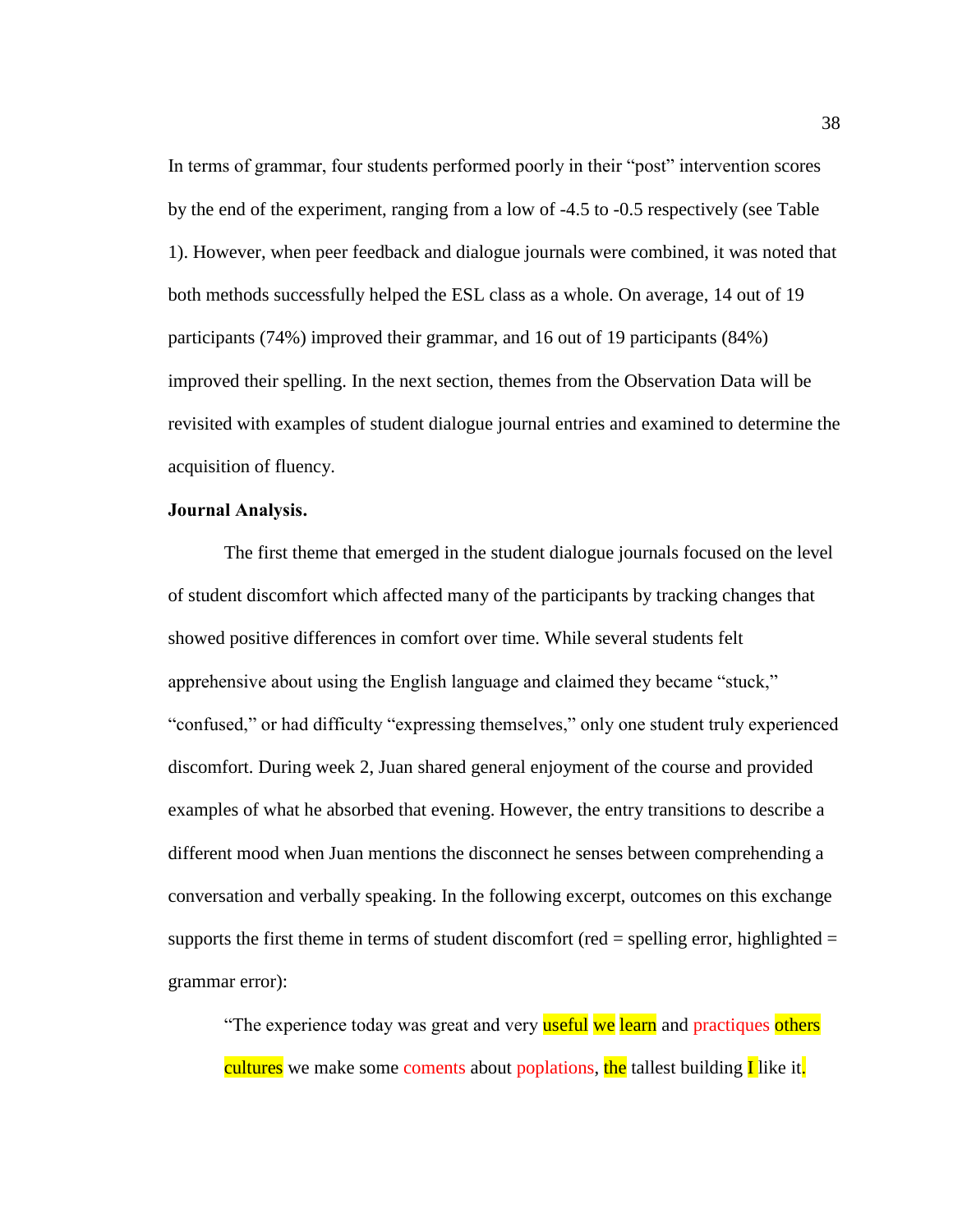Because is important to know what we have in differents part of the world. I think I learn a lot of information when I listen very careful the teacher but when I try to coment, I feel little nervous because I think I speak wrong the word but I know will do it better if I keep trying. I think can understand almost the whole conversation when I speak with someone, but I can't speak very clear and I have to repeat some of the words two times. I would like to improve my speaking."

Juan's fears of speaking in English because he believes his verbal clarity is not as strong as his listening skills. On the other hand, increased levels of comfort and overall happiness were experienced by many participants throughout the remaining weeks of the study. In Gabriel's situation, the week of the peer feedback intervention proved to be a turning point in his English language learning process. While earlier entries did not explicitly show discomfort, Gabriel explained that he had trouble with public speaking and pronunciation. Still, he revealed that continuous practice, effort placed on studying, and initiating conversations with coworkers led to "more self-confidence" and a desire to help others with English. The excerpt below details his final journal entry:

"I'm glad taking this class, I feel comfortable. We practice every day, we keep a conversation often times and everyone has to **expose** in from of the class. I like that we meet each other more close and thats made me feel more confortable. Profesor Martin is very useful and he motivate the class to speak more English. In a fact this class was very fun, and I have learned many things that I going to use to take **next** class."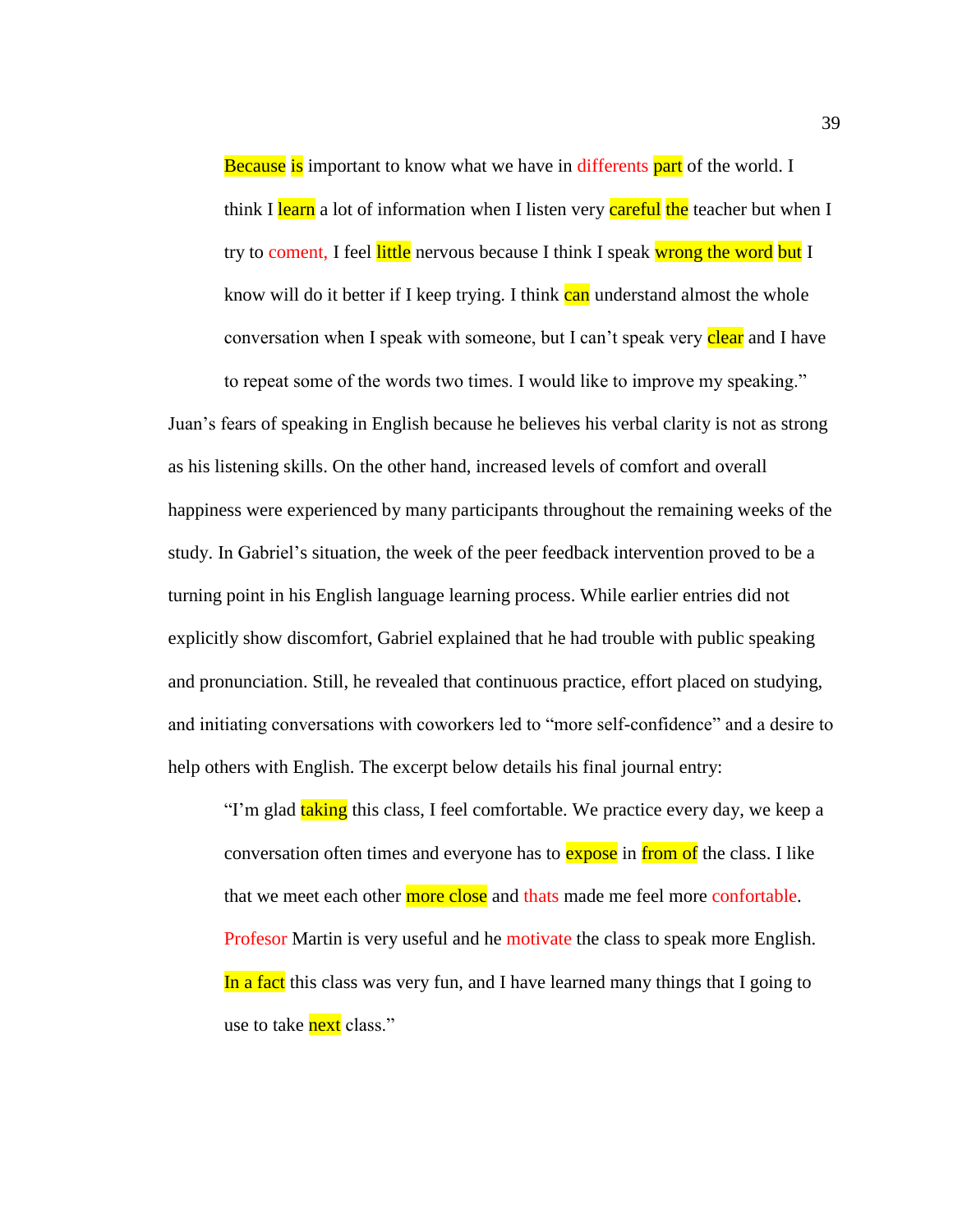In the second theme, evidence of group work was documented, including positive influences on writing, speaking, or listening skills. It was found in the majority of ESL student dialogue journals that spending time interacting with classmates held a number of benefits. For instance, Beatriz reported that she likes to work in groups because it allows members to "argue the problems" they encounter when engaging in debate about specific topics. Another student, Lucia, gives attention to the development of friendship and uncovering common cultural interests. Yet, Rosa's view on group work reinforces the second theme in her dialogue journal entry:

"It's good, but I need more practice. I learn about other countrys, their customs, and lenguages. I can't speak a lot of English with my partners. When I talk with some people *I'm* forget words, and need talk more. My partners are good! I like the class!"

Connecting thought to her enthusiasm for learning English, Rosa seems to understand that memorization plays a key role in mastering a new language. Having issues with speaking, Rosa became pushed to socialize more with her peers, which ultimately improved motivation.

In the third theme, the assessment of fluency was reported as well as how it tied to previous observation data examples, such as conversations in the ESL classroom. Fluency in student dialogue journal entries was identified through the accuracy of sentence compilation, writing flow, and improvement of both grammar and spelling by the end of the study. Two distinct examples of improved English speaking and listening skills are included below from Daniel, a student who credits the course as well as the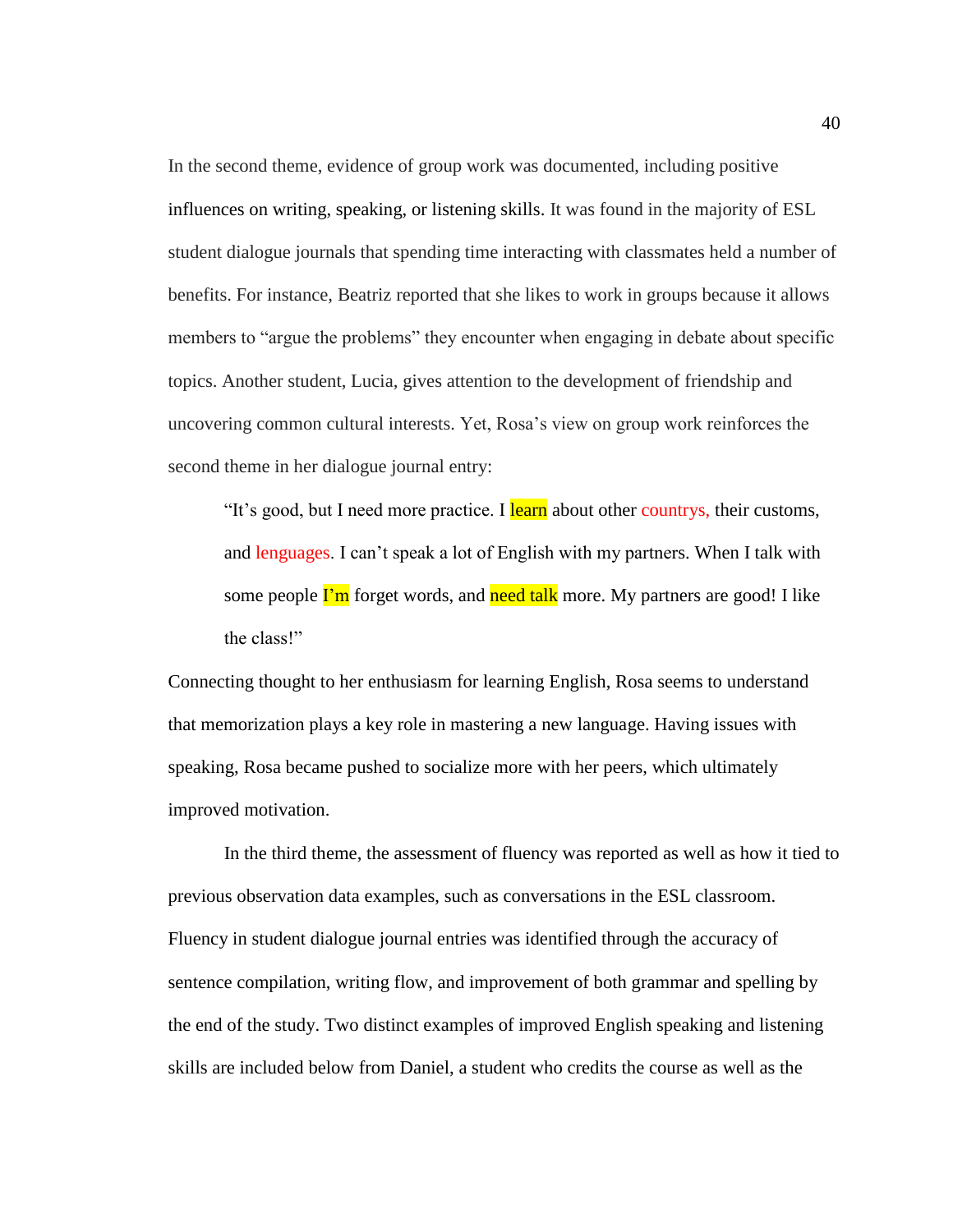experiment. The dialogue journal entry below illustrates the number of mistakes made when the peer feedback intervention was introduced:

"Has been bery good since I started this classes. I have *improve* my oral skills, when I have to learn a new word is more easy and take less time to keep ind my mind. Yes, now I can write more faster and remember mor sentences easily, this is my first semester in the college  $\mathbf I$  tink I am going good. I belive that I need to lear more but your analysis let me now that I am **inthe right way.**" *(7 spelling igures) errors; 10 grammar errors— "Has" should be "It has," "improve" should be "improved," "is" should be "it is," "more easy" should be "easier," "take" should be "takes," "more faster" should be only "faster," the comma should be a semicolon, "I" should be "and I," "going" should be "doing," and "inthe right way" should be changed to a new phrase, like "headed in the right direction.")*

Daniel's second journal entry demonstrates enhanced English writing skills, particularly across both areas of spelling and grammar. After the intervention was introduced, a noticeable difference was seen in his errors, mirroring almost perfect scores:

"I can say that my progress is good every week because I can remember a lot of words at the same time. I can explain **better the ideas**. Even I can remember more words, I still want to improve. Now I can understand around 90% of a conversation but I want to make sure that **is the right sentence** in my writing." *(0 spelling errors; 3 grammar errors— "better the ideas" should be rewritten as "the ideas better," "Even" should be changed to "Even though," and the phrase "is the right sentence" should be rewritten as "I am using the right sentences.")*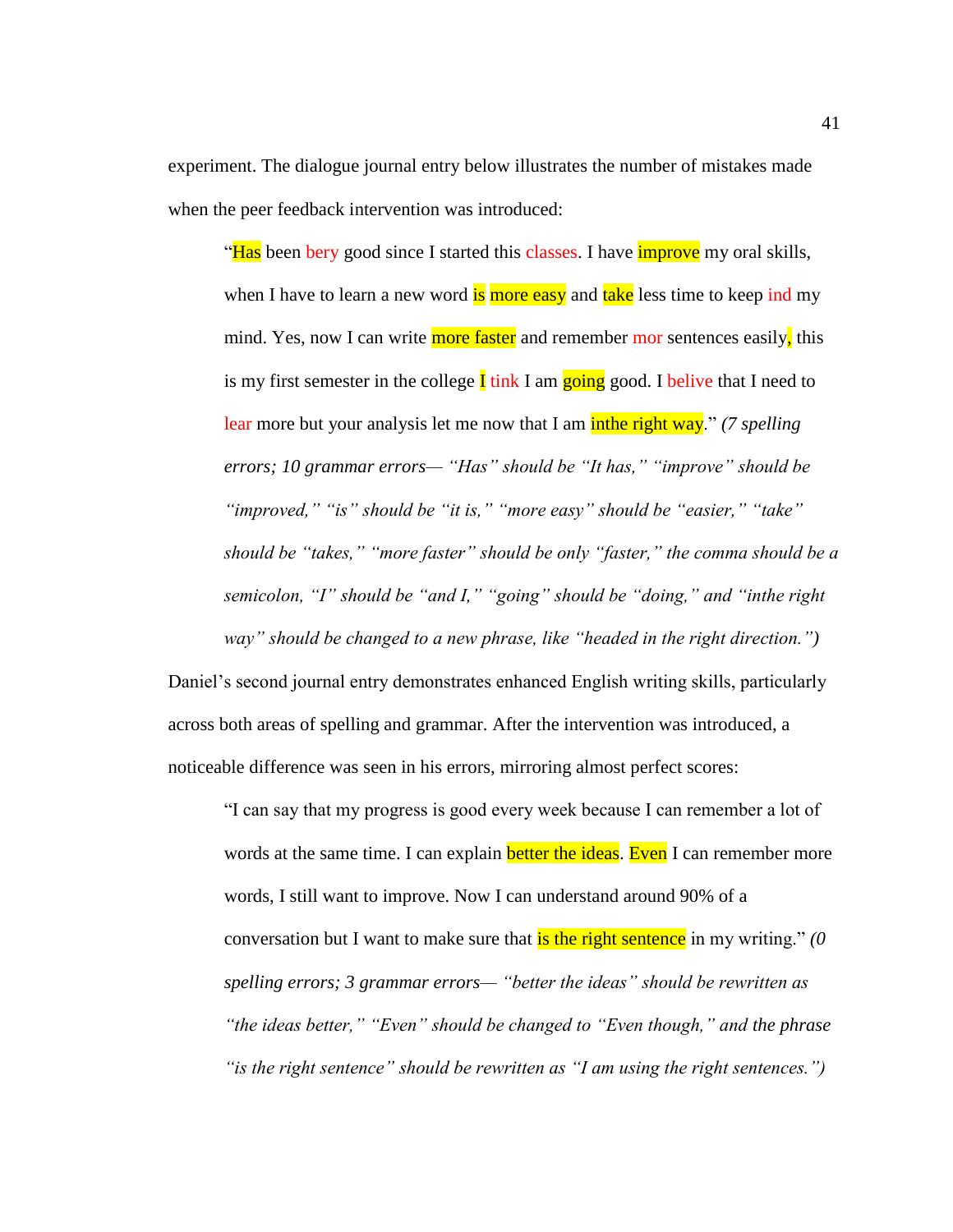In Week 10, all participants began preparing for the close of the experiment. A general class discussion was held about the writing process, where students reflected on the past 9 weeks. Prof. Rodríguez-Juárez opened the dialogue by questioning how students felt the activity had been helpful to them, and three students shared their impressions aloud. Opinions were upbeat, as participants commented about ways the dialogue journal method dramatically improved overall English vocabulary comprehension.

Students also explained that writing in English has challenged them to "think" more before selecting words to include in their sentences and paragraphs. An excerpt from Martha's dialogue journal labeled the technique as a sufficient "tool" for ESL learners:

"Sarah, I will be follow your comments and ideas. I try to practice when I have time at home and in the school. I want to be better every day. Hopefully you can come for next semester because this journal *its* good tool for us to use. This is what we need for more learning is very important."

This coincided with the consensus reached by the class as a whole, which stated the dialogue journals truly helped them become better writers over the course of the semester's experiment. In addition, several students stated my notebook corrections of spelling and grammar errors consistently taught them awareness of proper English use in the college classroom. In the next chapter, results from this study will be discussed in the context of the extant literature.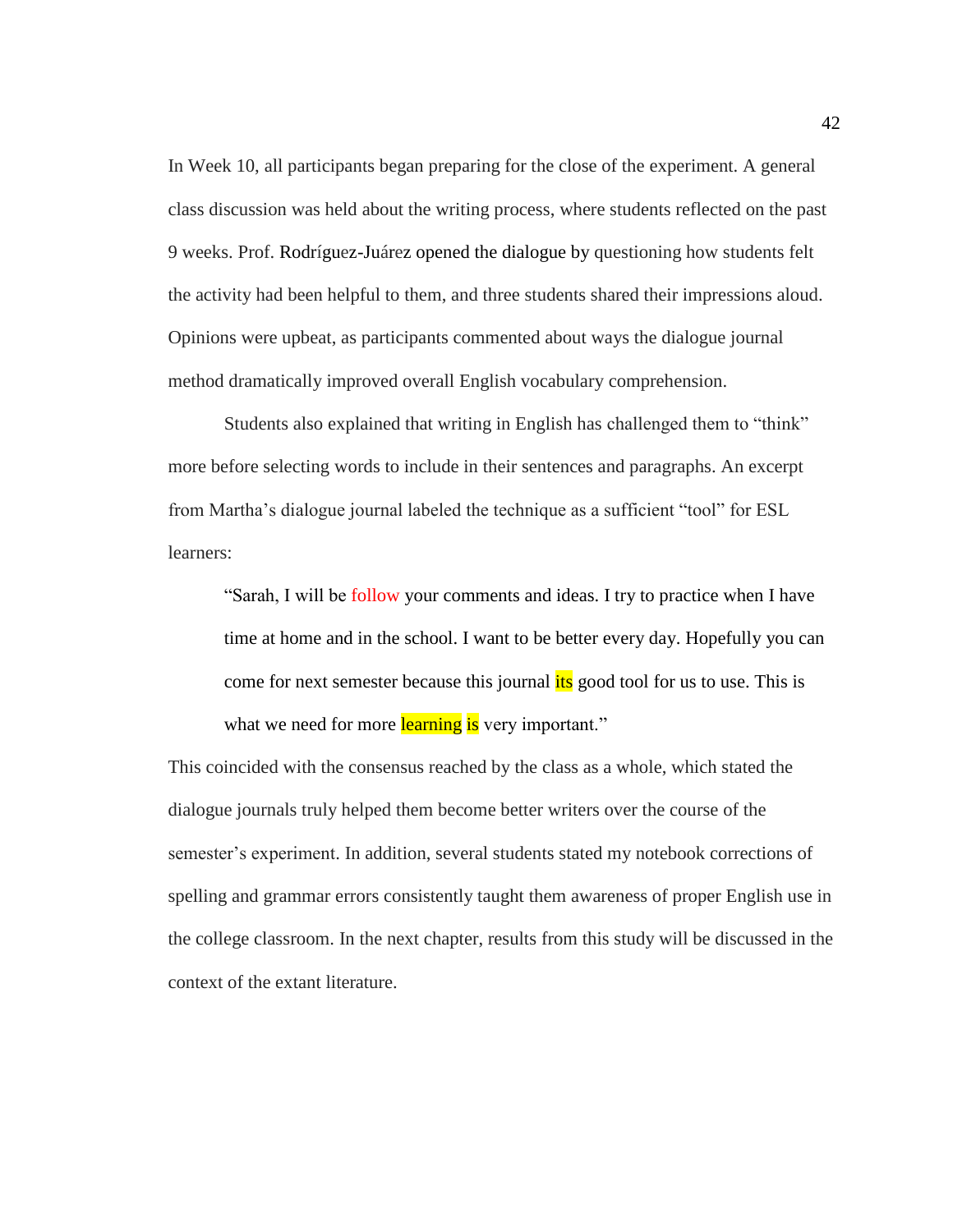# **Discussion**

The primary purpose of this study was to examine the effectiveness of dialogue journals and peer feedback when used simultaneously in order to achieve English fluency among college level ESL students. Earlier research suggested that journal writing was valued in adult literacy education due to its genuine flexibility, reflective opportunities, and promotion of interactive engagement between ESL learners and teachers (Kim, 2005; Peyton, 2000). Highlighted by Holmes and Moulton (1997), it was concluded that dialogue journals leave room for topics "relevant to learning," modeling proper grammatical forms, and serve as a foundation for language to emerge. Furthermore, dialogue journals can connect language and thought, providing students learning a second language access to a convenient outlet for extended practice of what they may or may not understand.

To test the effectiveness of dialogue journals over the course of the semester, 19 ESL students were encouraged to write weekly entries for one month exclusively. Without the presence of peer feedback, study participants focused on the development of spelling and grammar skills and were corrected on the accuracy of their responses to associated prompt questions. Out of four possible questions, participants were allowed to choose whether a single question or multiple questions resonated with their weekly individual learning experiences. This autonomy gave students a sense of freedom, which aligned with Tanner and Clement's (1997) statement regarding student interest, motivation, and exploration of ungraded English writing. By the end of the experiment,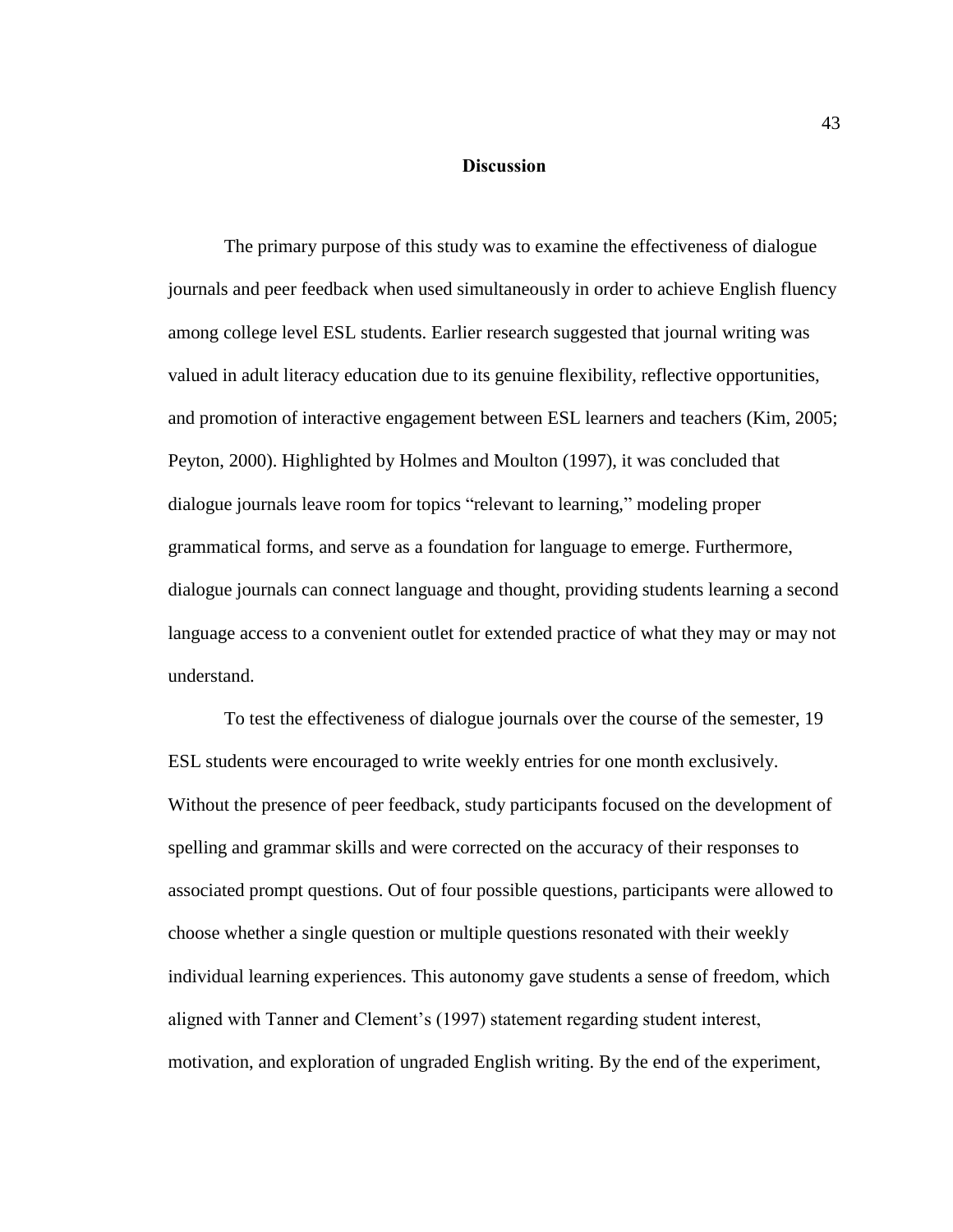ESL students were no longer scared to make mistakes, based on observed and written conversations. Additional results from the experiment revealed a noticeable improvement in the majority of students, including an overall increase in L2 written expression and confidence among the ESL class. These reinforced arguments posed by Mlynarczyk (1998) and Larrotta (2009) that journaling in the form of a "dialogue" can have a significant effect on ESL students' communication in college, especially when compared to alternative writing strategies, like essays.

According to the literature review, peer relationships can often be fostered through exposure to group-centered activities which benefit ESL students by giving them the chance to communicate with a "defined audience" who experiences shared difficulties in writing (Hafernik, 1983; Hyland, 2000). Following the introduction of peer feedback as a secondary tool, participants were observed to determine whether such a positive impact occurred during the remainder of the dialogue journal writing process. While comments from students showed praise for both teacher feedback and peer feedback, a greater appreciation was placed on interwoven opportunities of peer advice in journal writing sessions because it offered guidance unique from the instructor. In turn, observation field notes which studied peer interactions showed that students became more comfortable and open with their classmates over time, supporting Hafernik's (1983) view that trust develops among ESL students who participate in peer feedback. The technique was also seen by authors as relinquishing more control to students, and observations confirmed that students were able to make active decisions regarding use of their peers' comments when they edited their writing. Finally, data collected from the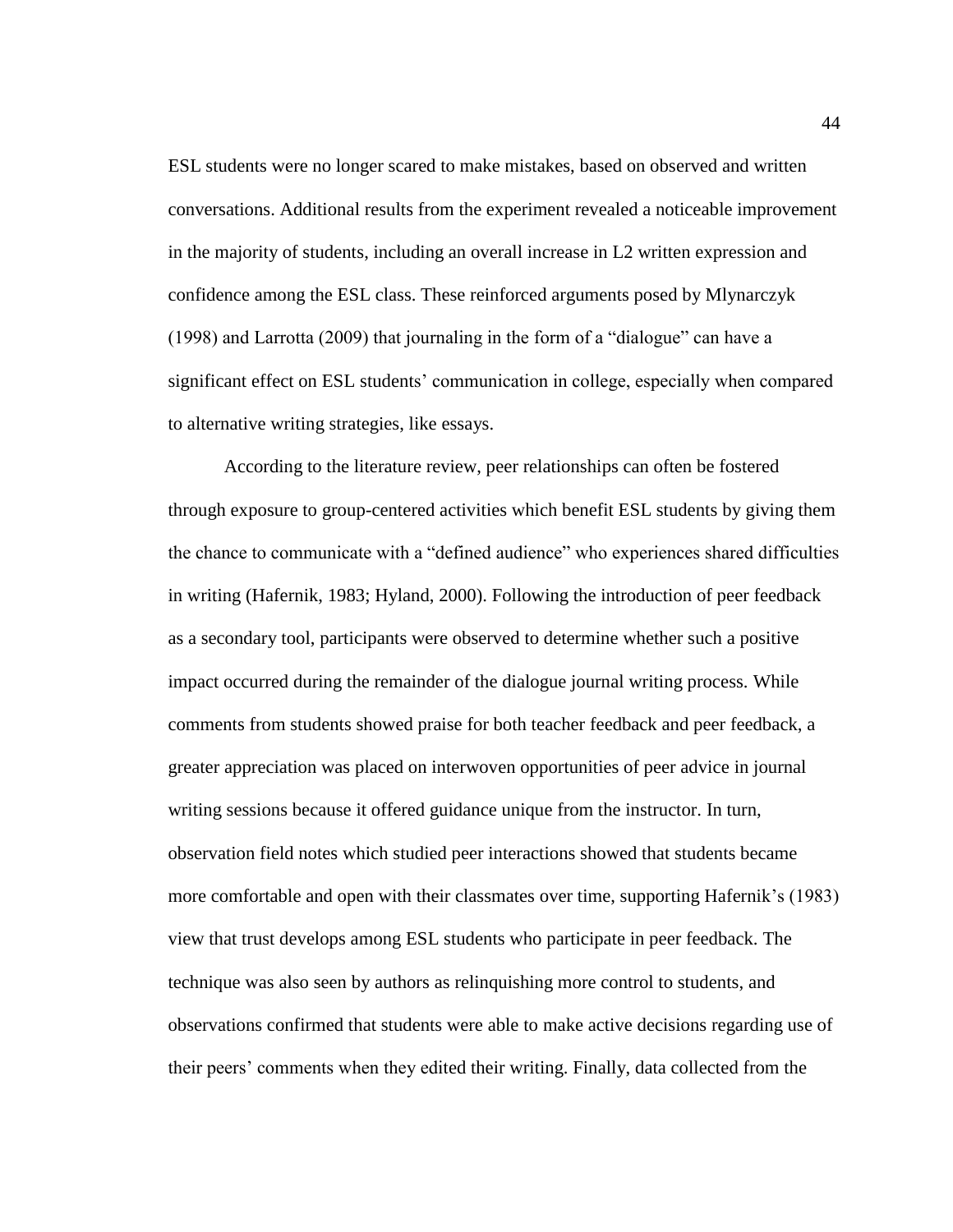number of student errors in grammar and spelling showed improved comprehension of English, which correlated with themes of positive group interactions on English growth and influences of peer feedback on English skills.

Second language fluency was mentioned by Denne-Bolton (2013), Kim (2005), Peyton (2000), Larrotta (2009), and Tanner and Clement (1997) in the literature review, which was noted as paramount for second language learning adults. Due to the continuous requirement of ESL interaction when composing dialogue journal written material, teachers must allow their students the option of writing whatever they want during class. Known as "playing" with an L2 language, Denne-Bolton's (2013) studentcentered approach proved to enhance cognitive and linguistic maturity in Prof. Rodríguez-Juárez's ESL students, which would not have occurred if the study placed restrictions on response styles to designated prompt topics. This freedom not only initiated authentic replies in student entries, it began small group conversations which contained feedback delivered in a "supportive manner," similar to the theory proposed by Best et al. (2014). To follow the progress of ESL student writing, a journal analysis was conducted to determine English language competence as modeled through earlier research. Results from the study enabled Prof. Rodríguez-Juárez and I to realize how the ESL class privately reflected on speaking and listening activities each week, as well as how participants translated their individual experiences from various native languages (L1) to coherent sentences in L2 (Leki, 2007).

Spelling and grammar data demonstrated that the class wrote more fluently in their journals and with an average decrease in grammar mistakes after introducing peer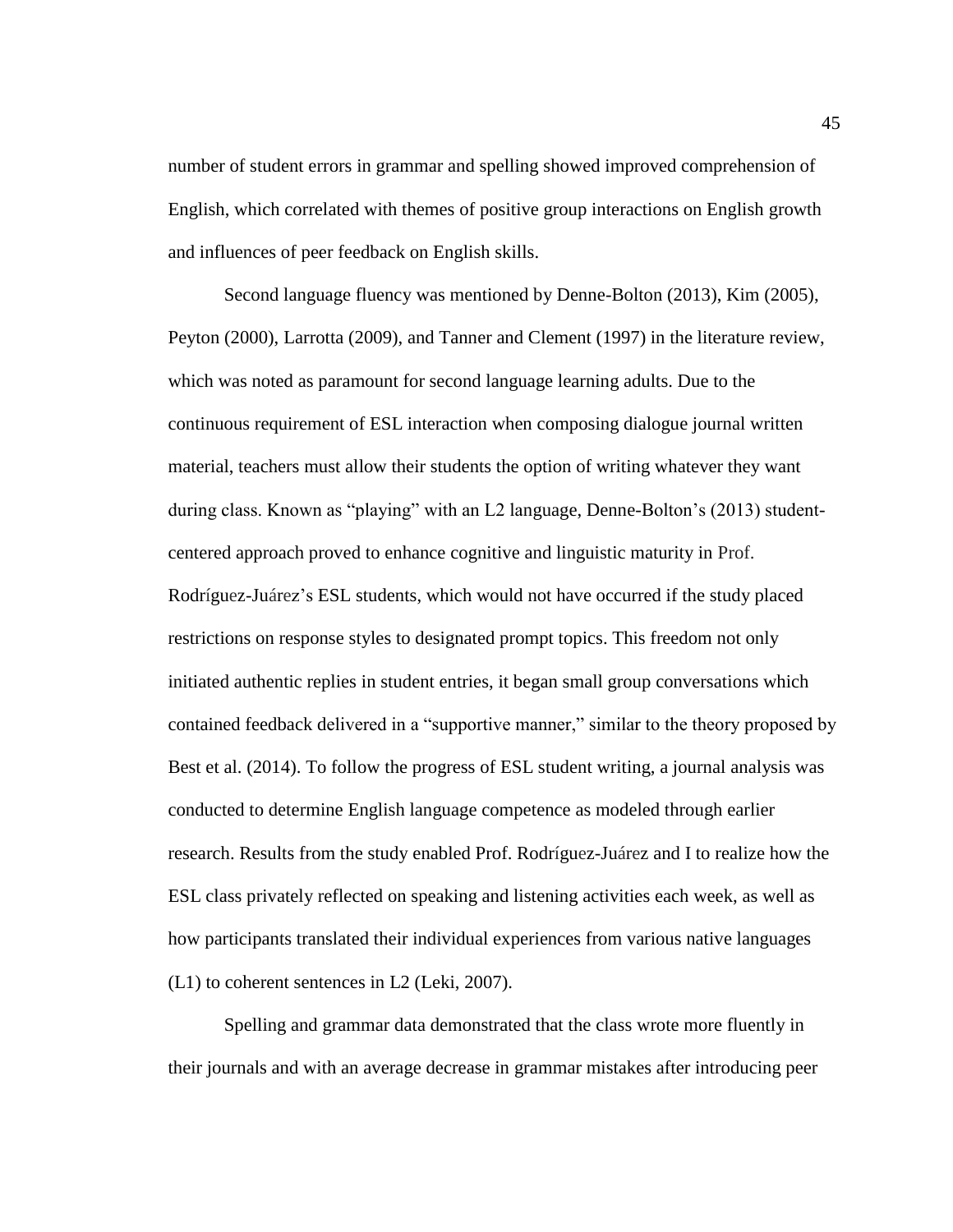feedback. In addition, fewer spelling errors were reported on average after introducing peer feedback, which suggests that the combination of peer feedback and dialogue journals worked to aid ESL college students in becoming more fluent with the English language.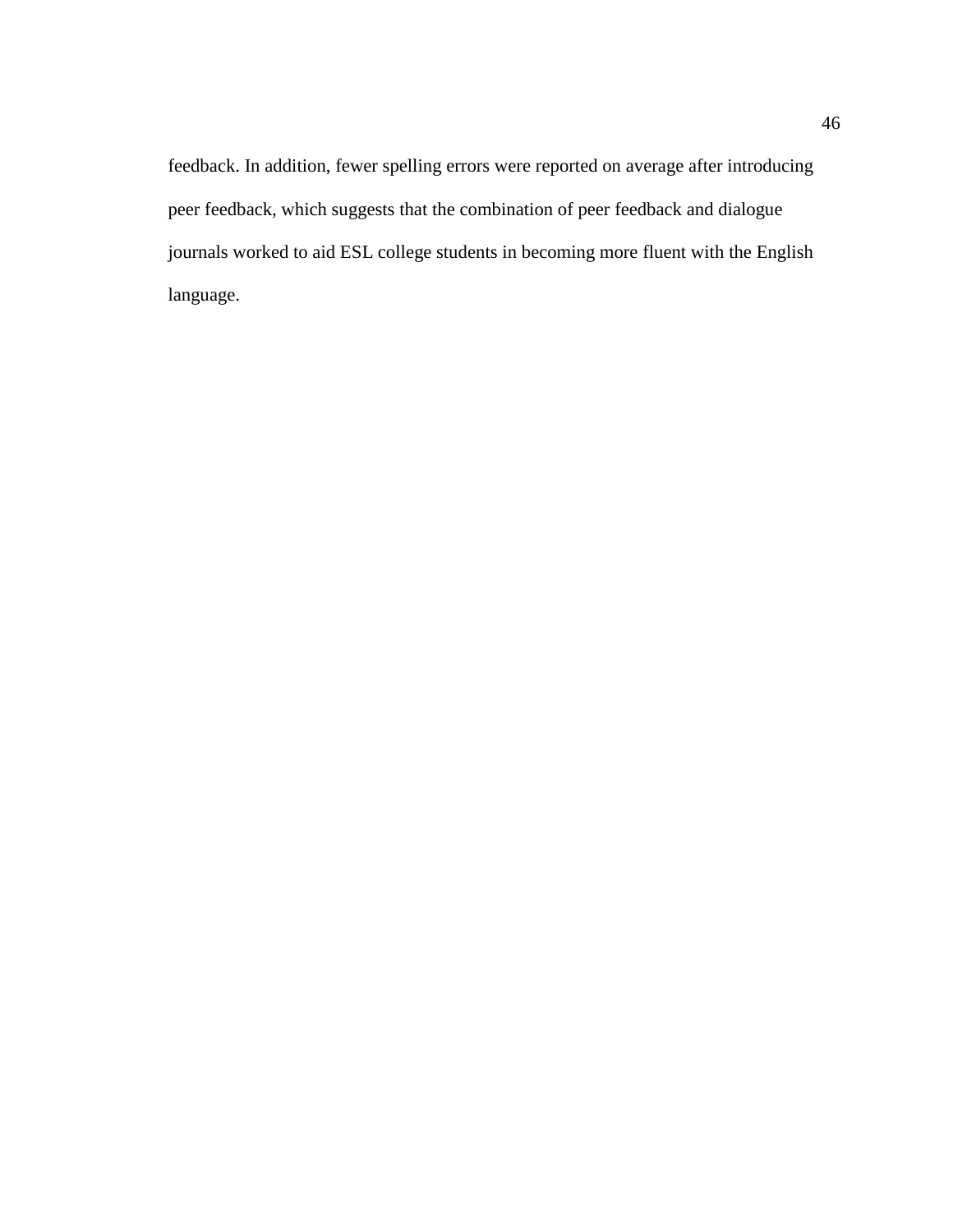### **Conclusion**

The utilization of dialogue journals and peer feedback were chosen from a set of best practices designed to assist adult ESL students in college improve their English fluency in the classroom. Evidence from related literature on the success of these two methods led to an experiment which combined dialogue journal writing with opportunities for peer feedback interactions. For three months, 19 ESL students at Gavilan College were observed and documented in field notes which meticulously recorded cooperation or adversity to peer feedback sessions, English language ability while speaking, listening, or writing, and how many errors were made in grammar and spelling. Pre and post scores were also compared to represent whether students' understanding of English improved after the intervention of the peer feedback method.

Study outcomes revealed that students became more self-confident with English (L2) skills, comfortable sharing entries or engaging with classmates, and increased overall English fluency. On average, 14 out of 19 participants (74%) improved their grammar, and 16 out of 19 participants (84%) improved their spelling. Thus, it can be concluded that dialogue journals and peer feedback help achieve English fluency among college level ESL students when merged together.

# **Limitations**

Data for this study was collected using word counts to evaluate the number of errors and determine if the error rate changed during the peer feedback intervention. This data showed significant improvements and a reduction of errors across the three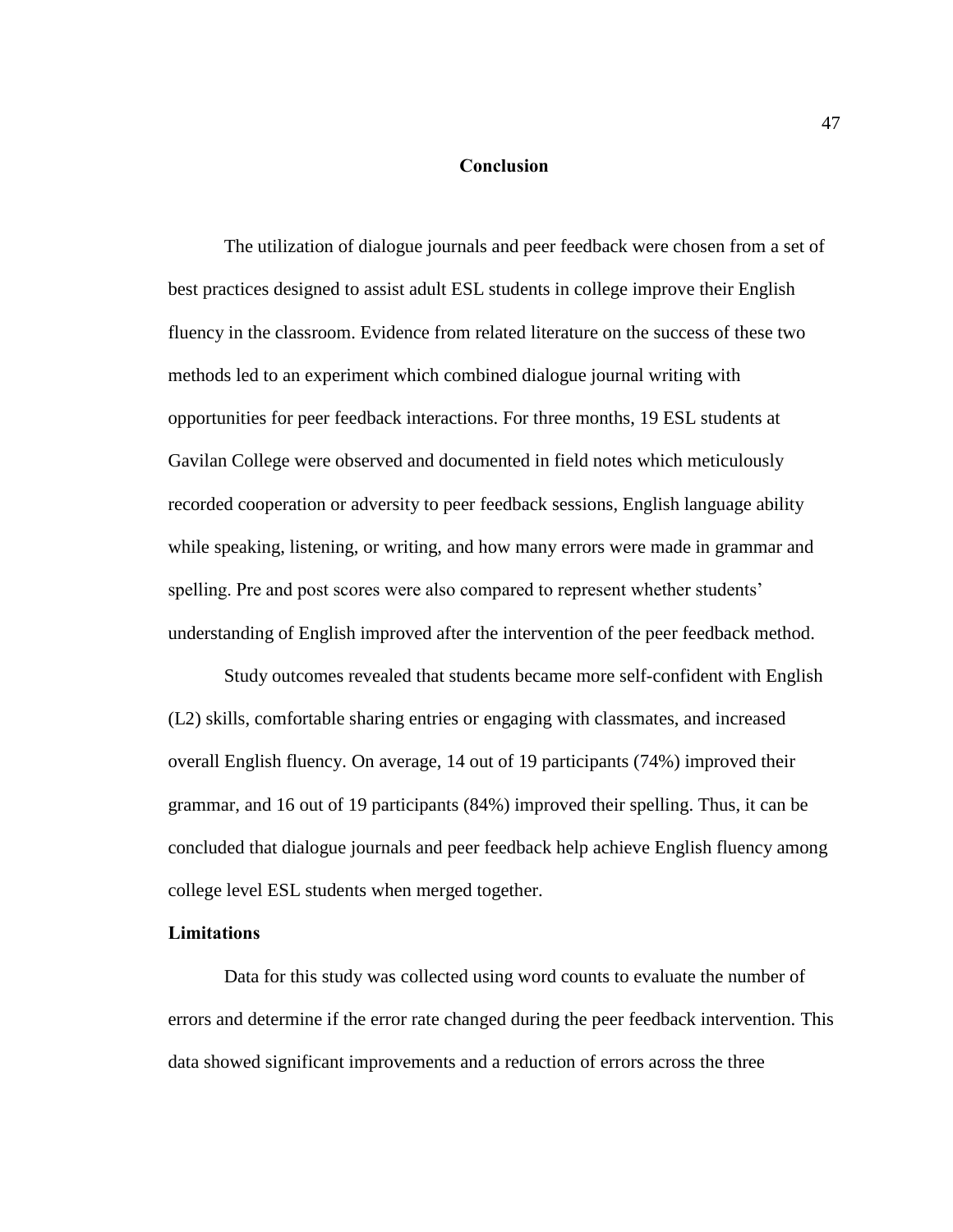measurements. However, as the length of entries increased over the intervention period, using ratios (errors/100 words) would most likely produce even greater evidence for the effectiveness of the intervention. Further measurement of this technique could be examined with increased dialogue journal writing sessions, occurring on a daily basis and not just once per week.

# **Recommendations.**

In this study, a fair amount of success was achieved across the ESL class as a whole. The experiment was performed on a small scale, with only 19 student participants utilizing the two methods listed above. Future research would benefit from a larger sample, in order to provide more evidence that dialogue journals combined with peer feedback is an effective means to obtain increased English fluency in college level ESL learners. Finally, the study was carried out over the period of one semester. It should be considered by educators that extending the study for a longer duration, without time constraint, will yield higher comprehension rates in ESL grammar and spelling.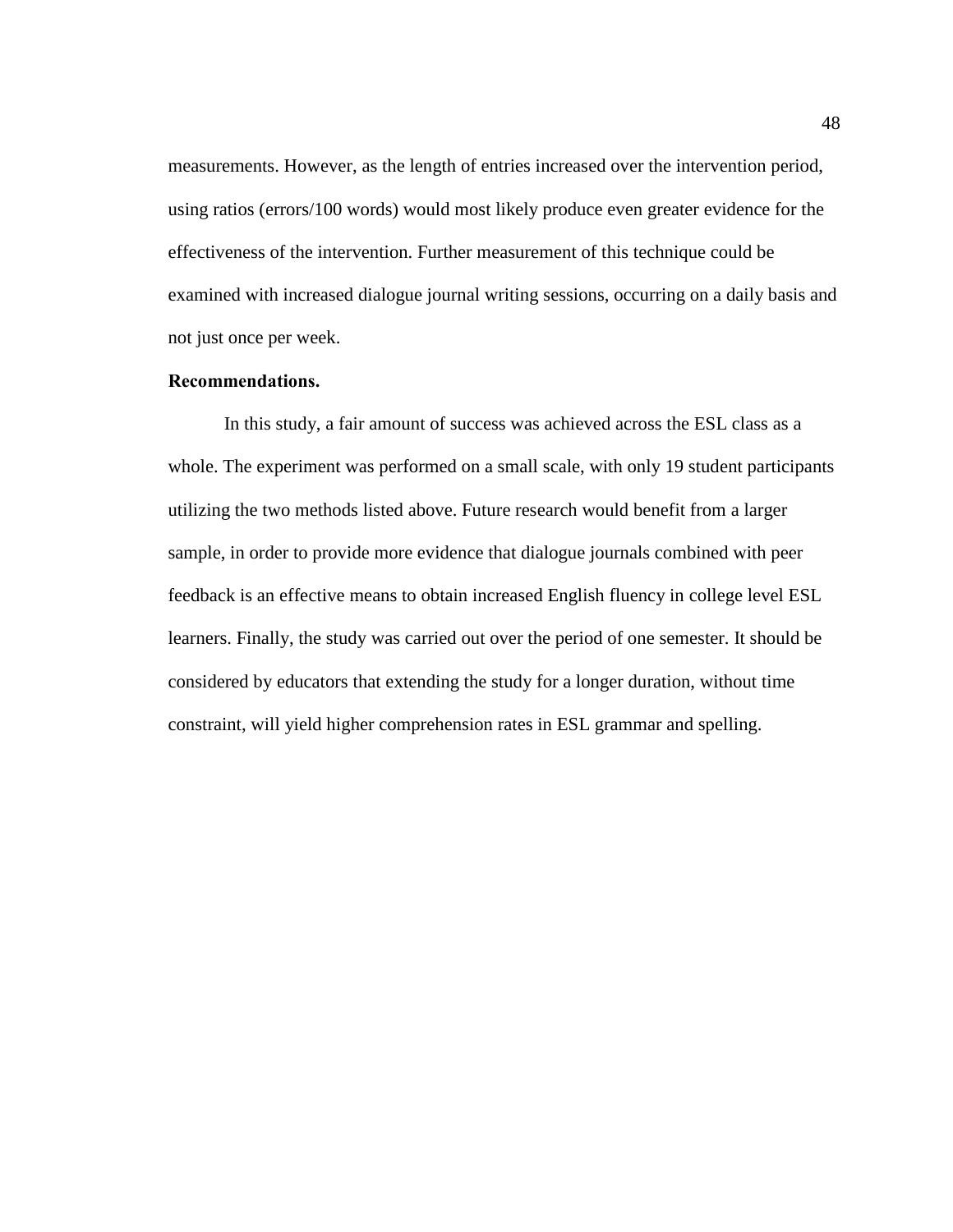### **References**

- Baitinger, K. (2005). Engaging adult learners in the writing/ESL classroom. *College Quarterly, 8*(1), 1-10. Retrieved from http://www.senecac.on.ca/quarterly/2005 vol08-num01-winter/baitinger.html
- Bell, J. H. (1991). Using peer response groups in ESL writing classes. *TESL Canada Journal, 8*(2)*,* 65-71. https://doi.org/10.18806/tesl.v8i2.589
- Best, K., Jones-Katz, L., Smolarek, B., Stolzenburg, M., & Williamson, D. (2015). Listening to our students: An exploratory practice study of ESL writing students' views of feedback. *TESOL Journal, 6*(2)*,* 332-357. doi: 10.1002/tesj.152
- Denne-Bolton, S. (2013). The dialogue journal: A tool for building better writers. *English Teaching Forum, 51*(2)*,* 2-11. Retrieved from https://americanenglish.state.gov /files/ae/resource\_files/51\_2\_3\_denne-bolton.pd
- Diaz, D M. (1986). The adult ESL writer: The process and the context*. National Council of Teachers of English Annual Convention,* 1-18. Retrieved from https://eric.ed.gov/?id=ED281235

Dunkelblau, H. (2007). ESL students discover the rewards of reading through reader response journals. *ENCOUNTER: Education for Meaning and Social Justice, 20,*  50-55. Retrieved from http://ezproxy.humboldt.edu/login?url=http://search. ebscohost.com/login.aspx?direct=true&db=aph&AN=25742735&site=ehost-live

Ewert, D. E. (2011). ESL curriculum revision: Shifting paradigms for success. *Journal of*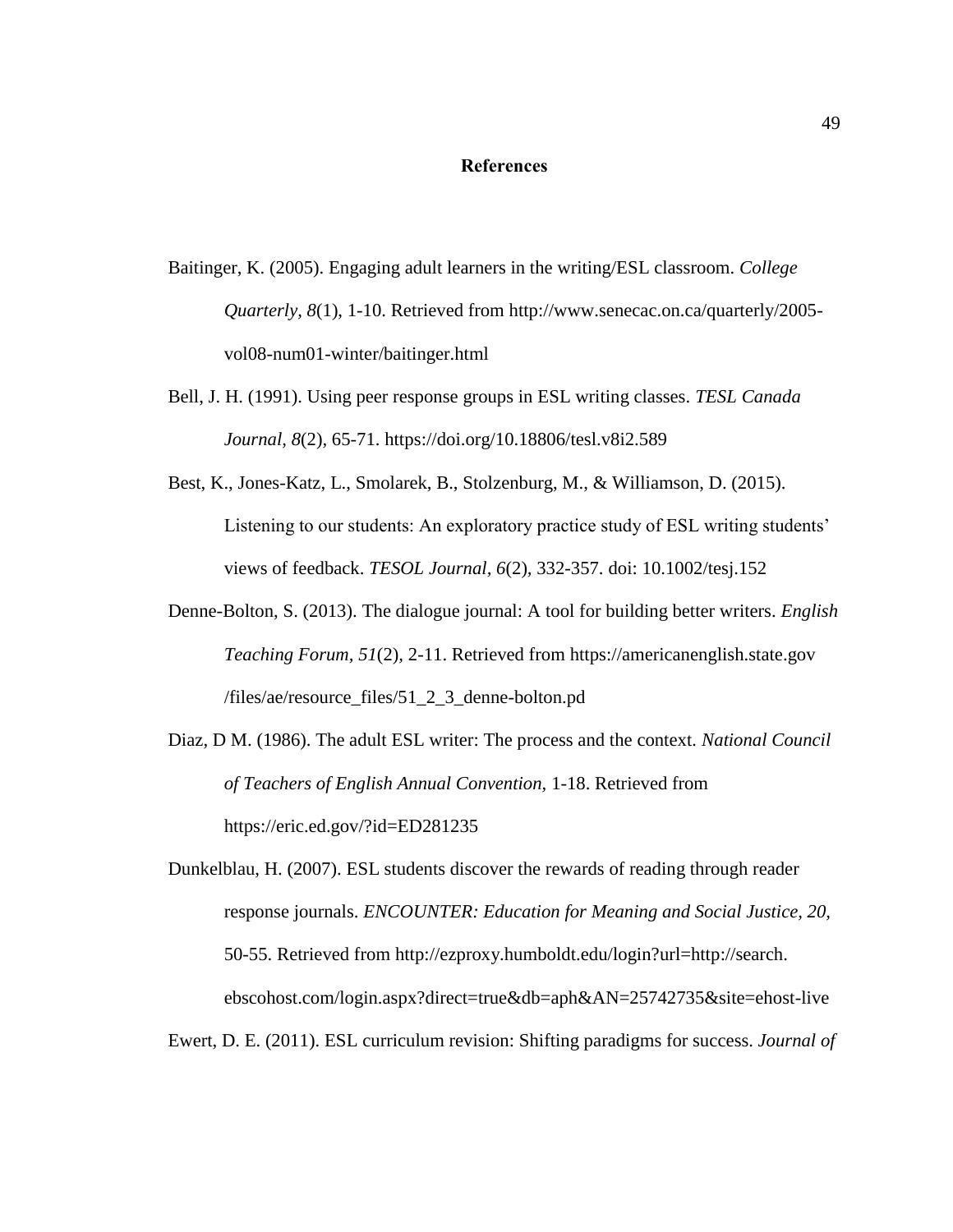*Basic Writing, 30*(1)*,* 5-33. Retrieved from https://eric.ed.gov/?q=ESL+ curriculum+revision&id=EJ944152

- Fernandez, R., Peyton, J. K., & Shaetzel, K. (2017). A survey of writing instruction in adult ESL programs: Are teaching practices meeting adult learner needs? *Journal of Research and Practice for Adult Literacy, Secondary, and Basic Education, 6*(2)*,* 5-20. Retrieved from https://www.coabe.org/current-issue/
- Hafernik, J. J. (1984). The how and why of peer editing in the ESL writing class. *California Association of Teachers of English to Speakers of Other Languages, 10,* 48-58. Retrieved from https://eric.ed.gov/?id=ED253064
- Holmes, V. & Moulton, M. R. (1997). Dialogue journals as an ESL learning strategy. *Journal of Adolescent & Adult Literacy, 40*(8)*,* 616-621. Retrieved from http://www.jstor.org/stable/40013472
- Hyland, F. (2000). ESL writers and feedback: Giving more autonomy to students. *Language Teaching Research, 4*(1)*,* 33-54. https://doi.org/10.1177/ 136216880000400103
- Kim, J. (2005). A community within the classroom: Dialogue journal writing of adult ESL learners. *Adult Basic Education, 15*(1)*,* 21-32. Retrieved from http://ezproxy.humboldt.edu/login?url=http://search.ebscohost.com/login.aspx?dir ect=true&db=aph&AN=16875063&site=ehost-live
- Larrotta, C. (2009). Journaling in an adult ESL literacy program. *New Directions for Adult and Continuing Education, 121,* 35-44. doi: 10.1002/ace.323

Leeds, B. (Ed.). (1996). *Writing in a second language: Insights from first and second*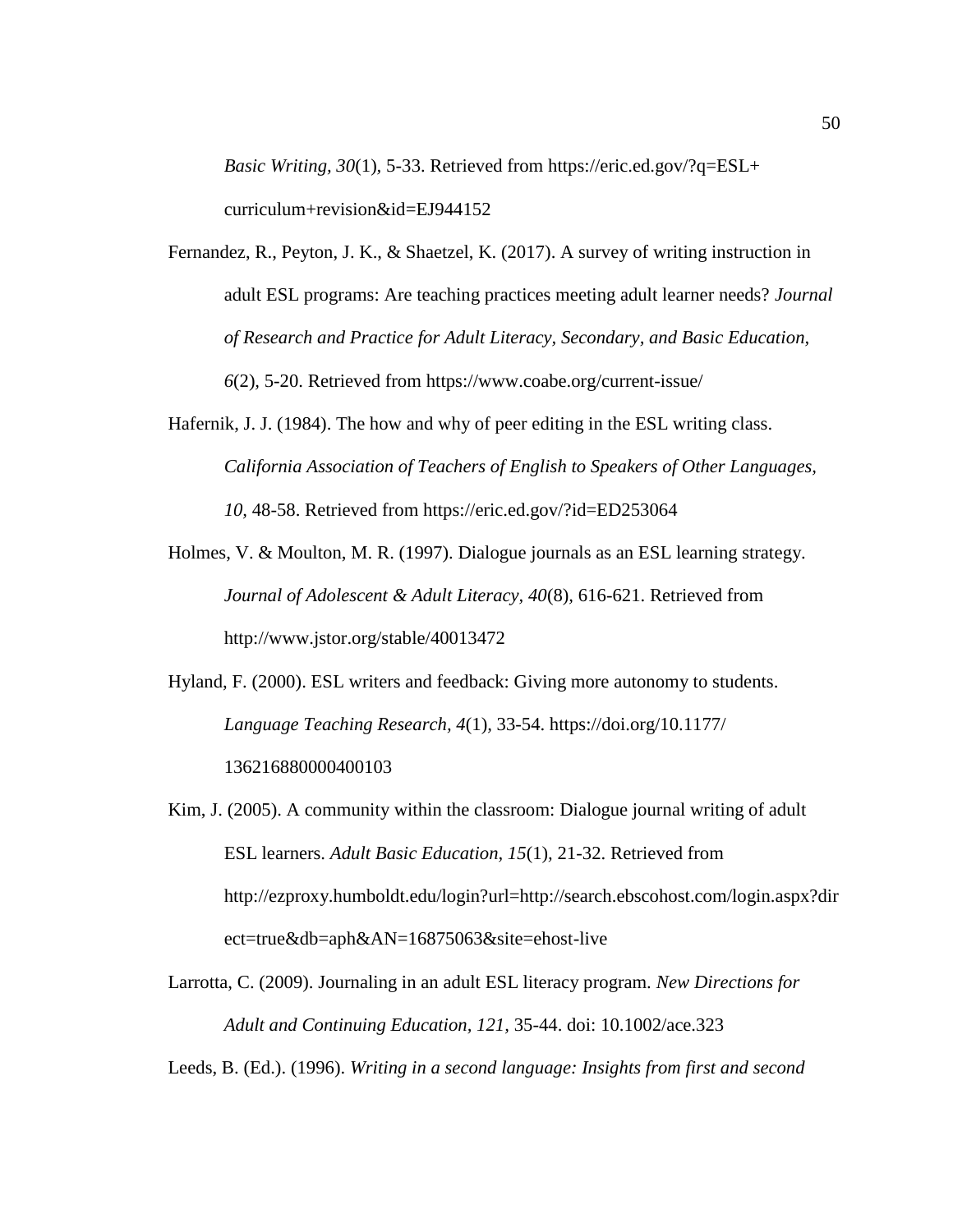*language teaching and research*. White Plains, NY: Addison-Wesley Publishing Company, Inc.

- Leki, I. (2007). *Undergraduates in a second language: Challenges and complexities of academic literacy development.* New York, NY: Lawrence Erlbaum Associates, Taylor & Francis Group LLC.
- Mlynarczyk, R. M. (1998). *Conversations of the mind: The uses of journal writing for second-language learners.* Mahwah, NJ: Erlbaum Associates Inc.
- Nicholls, S., & and Hoadley-Maidment, E. (Eds.). (1988). *Current issues in teaching English as a second language to adults*. London: Hodder and Stoughton Limited.
- Orem, R. A. (2001). Journal writing in adult ESL: Improving practice through reflective writing. *New Directions for Adult and Continuing Education, 90,* 69-77. doi: 10.1002/ace.22
- Peyton, J. K. (2000). Dialogue journals: Interactive writing to develop language and literacy. Revised. ERIC Q&A. *National Center for ESL Literacy Education,* 1-6. Retrieved from http://files.eric.ed.gov/fulltext/ED450614.pdf
- Raimes, A. (1983). *Techniques in teaching writing.* New York, NY: Oxford University Press.
- Saito, H. (1994). Teachers' practices and students' preferences for feedback on second language writing: A case study of adult ESL learners. *TESL Canada Journal, 11*(2)*,* 46-70. https://doi.org/10.18806/tesl.v11i2.633

Shirinian, M. (2016). *Effectiveness of instructor feedback on ESL student writing: A case*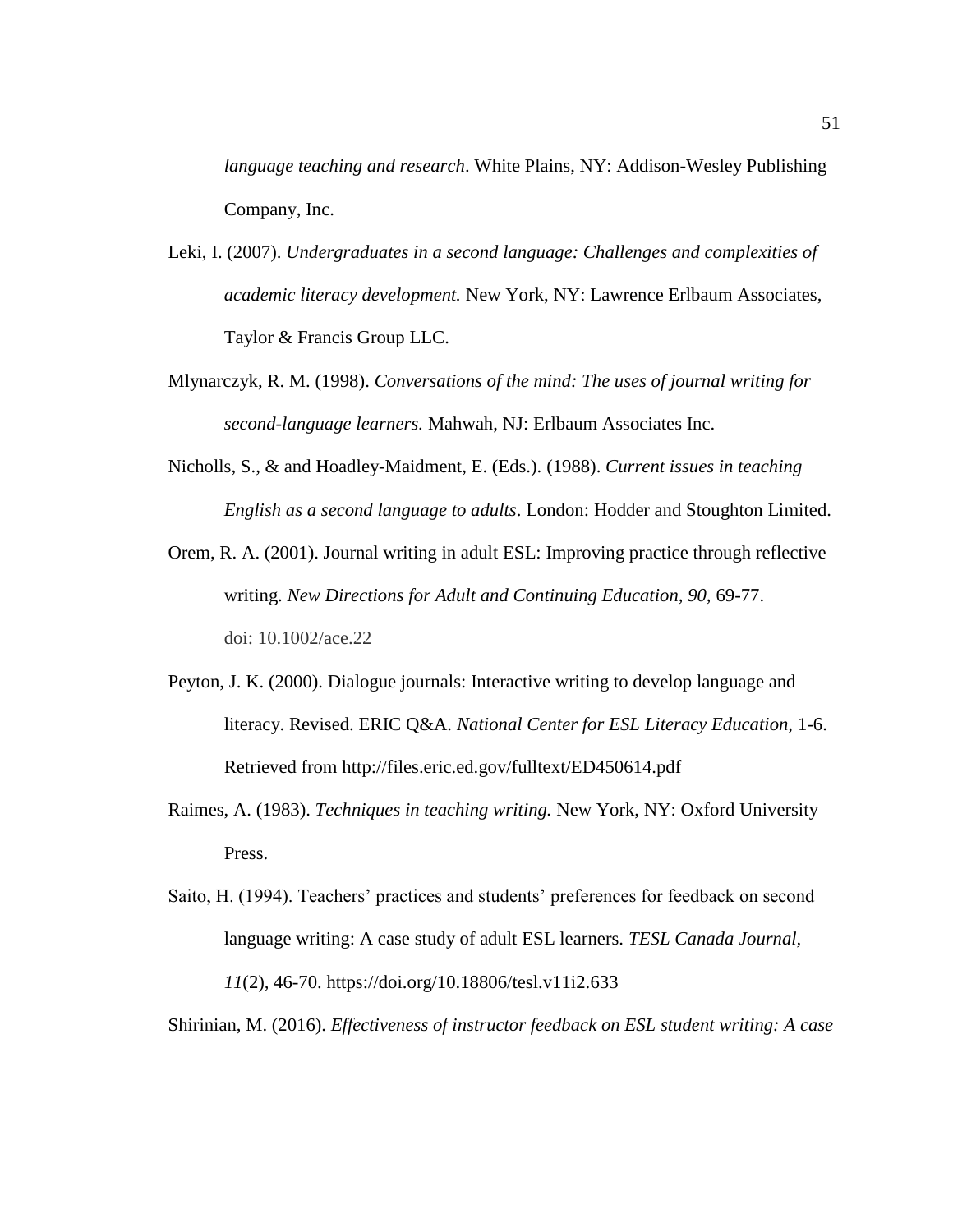*study.* Retrieved from ProQuest Dissertations & Theses Global: The Humanities and Social Science Collection. (10240057).

- Soares, C. (1998, March). *Peer review methods for ESL writing improvement*. Paper presented at the Teachers of English to Speakers of Other Languages*, Seattle,*  WA. Retrieved from https://eric.ed.gov/?id=ED491393
- Tang, G. M., & Tithecott, J. (1999). Peer response in ESL writing. *TESL Canada Journal, 16*(2)*,* 20-38. https://doi.org/10.18806/tesl.v16i2.716
- Tanner, M., & Clement, L. (1997). The effects of dialogue journals in enhancing ESL students' writing. *Deseret Language and Linguistic Society Symposium, 23*(1)*,*  113-121. Retrieved from https://scholarsarchive.byu.edu/dlls/vol23/iss1/19
- Verplaetse, L. S. & Migliacci, N. (Eds.). (2008). *Inclusive pedagogy for english language learners: A handbook of research-informed practices*. New York, NY: Lawrence Erlbaum Associates, Taylor & Francis Group LLC.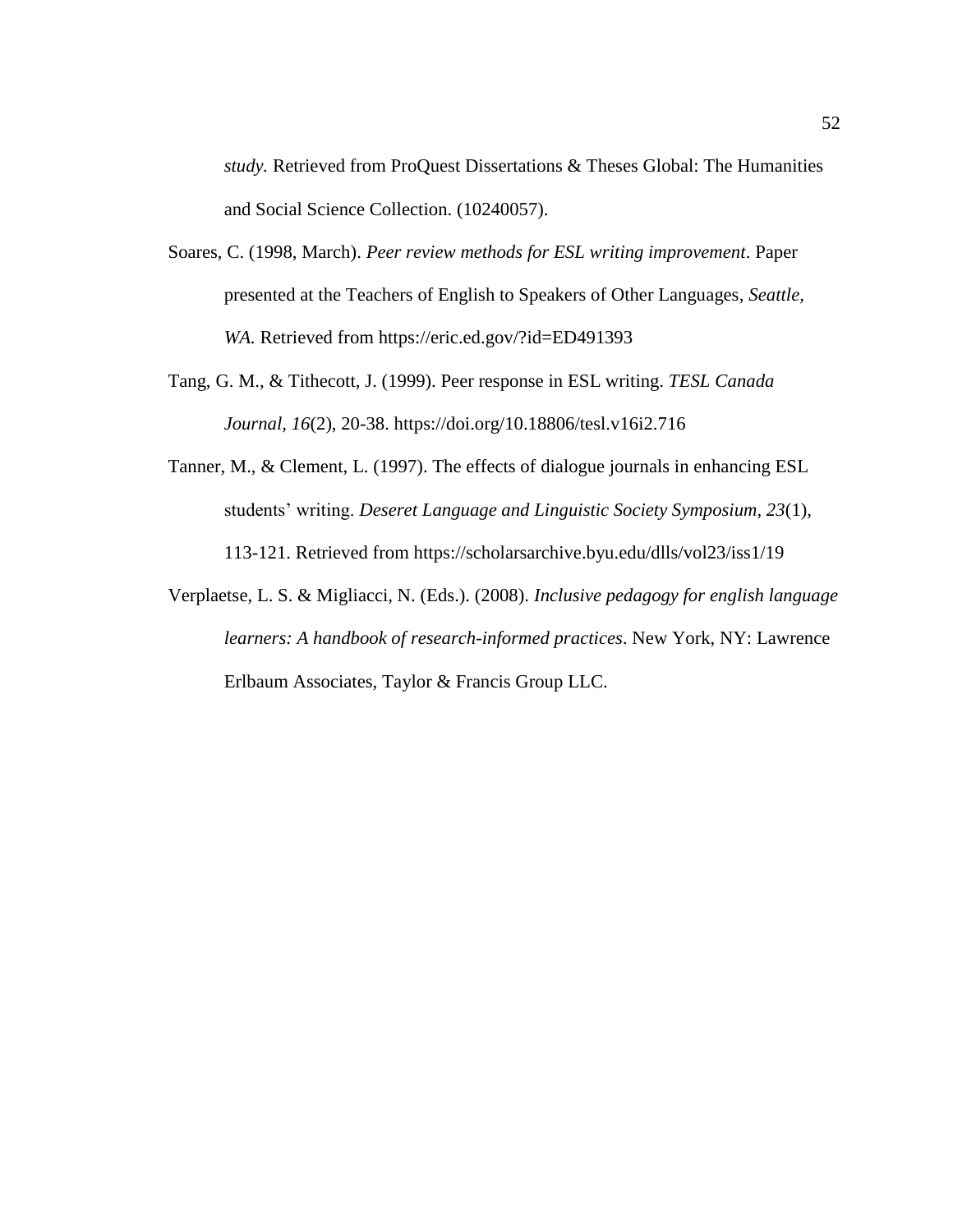# **Appendices**

# **Appendix A**

# **Martin's Questionnaire**

Q1: How did this journal experiment help your students with English? Explain.

A1: According to the comments from my students, this journal experiment helped them to develop their writing skills. It was really good to see them doing their best to complete their journal each week. As their professor, I noticed that their writing significantly improved from the start of the semester. I felt that this experiment allowed the students to learn new words and new vocabulary in order to survive real-life situations in the English world. The feedback that you wrote for them was also really useful. It gave them suggestions on various ways they could improve their grammar and communicative abilities.

Q2: Do you feel like writing in dialogue journals improves an ESL student's spelling and grammar skills?

A2: Yes, I completely agree that writing in journals improves an ESL's overall skills, especially if some of those students had no prior experience with English before. They expand not only their spelling and grammar, but speaking and listening as well. When they write down an entry, perhaps they might read it aloud to hear how it sounds, or if it's correct. Your comments notifying those who used the wrong spelling or punctuation was a source of great value for them to improve their English skills because the conversation, or dialogue, helps them work towards fluency.

Q3: How did working in peer groups help your students with English?

A3: As you know, I always want them to work in peer groups. With every activity or assignment, they always receive feedback from their classmates to understand their mistakes. However, I also want them to realize that sometimes we need different opinions from our friends and classmates, not solely from our teachers. I felt that this was one of the best things to do this semester, so your experiment was definitely beneficial for language learners.

Q4: Were the opinions of your students positive when sharing their journal entries with peers?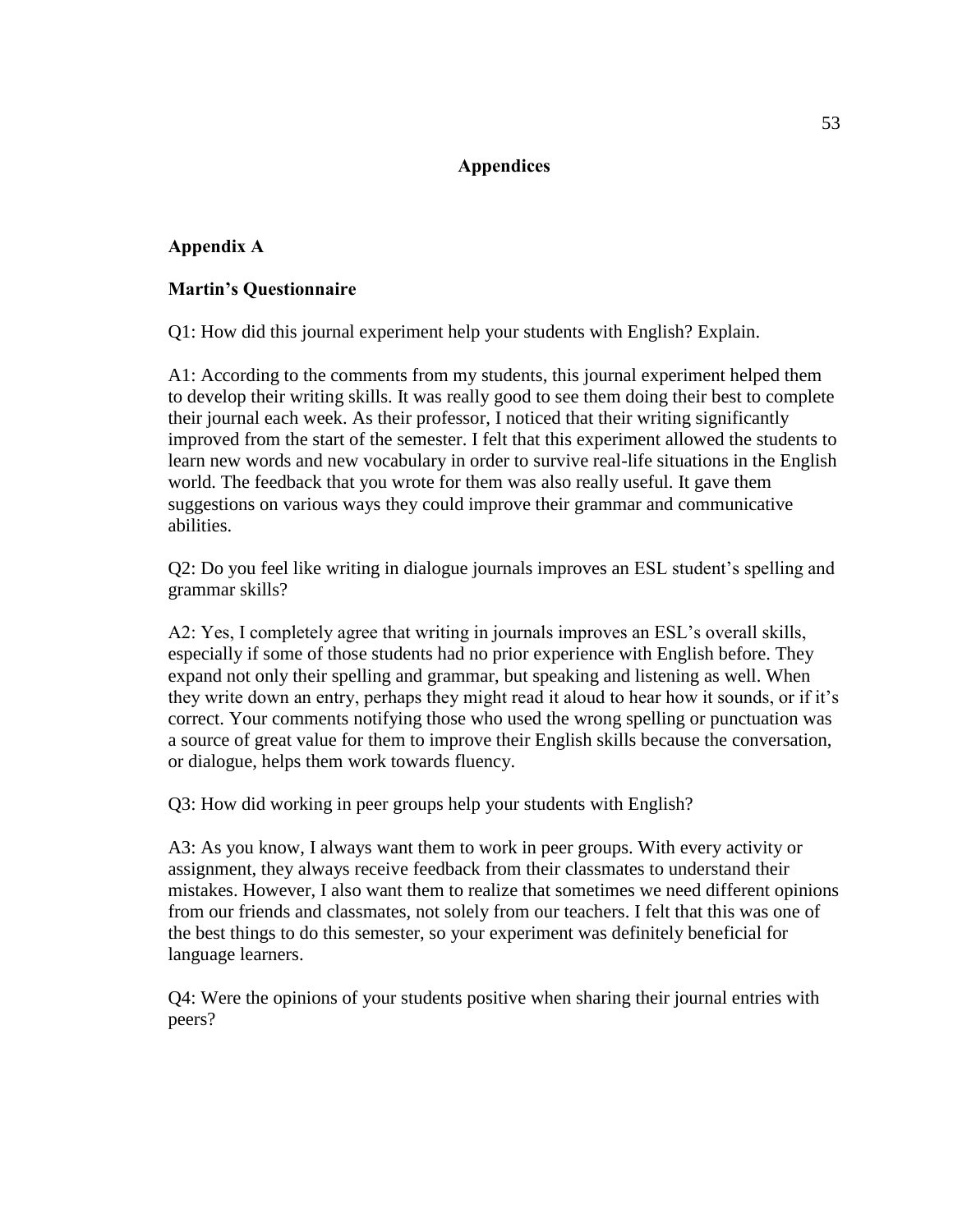A4: Their opinions were positive and negative. Still, I recommended that they should try to use negative feedback as positive, because we are constantly learning how to grow and improve any skills that are lacking.

Q5: If students provided negative feedback, why was it negative? Were they too shy to share with each other, was the peer interaction not helpful, or was the advice from their classmates too critical?

A5: Yes, I think that a couple of my students were too shy. For some of them, this research was a bit private, and it took them longer to become comfortable with the concept of sharing their thoughts with each other. Another reason that they struggled to participate fully was due to the fact that it was their first time writing in a journal, or writing in English at all, and so they were embarrassed of how their sentences translated.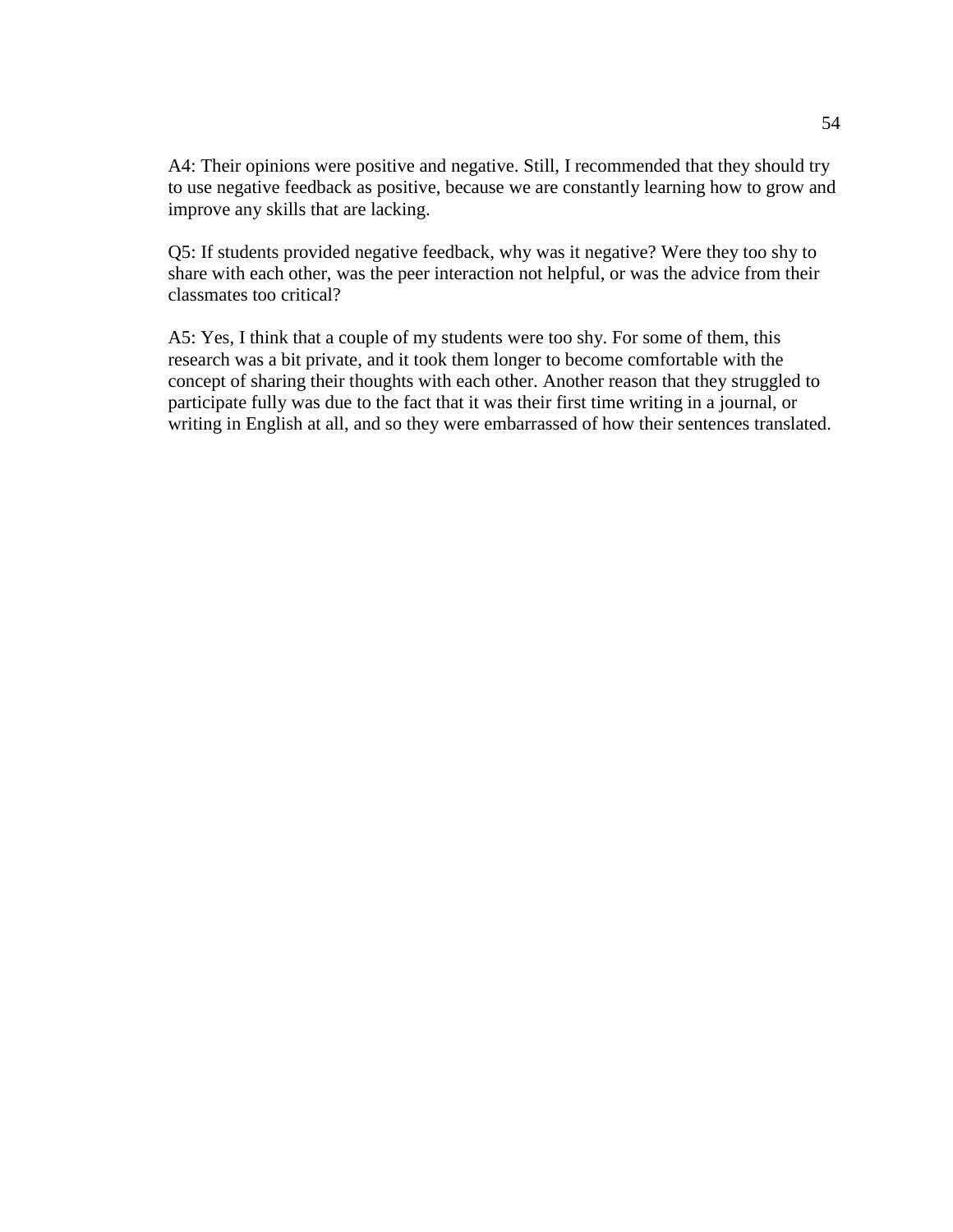# **Appendix B**

### **Script for Research Study**

Hello! My name is Sarah Stone and I am a graduate student currently earning my Master's degree in Education from Humboldt University. I am conducting a study for my thesis research under the guidance of Dr. Eric Van Duzer, Graduate Program Coordinator, and Prof. Rodriguez-Juarez. I am studying how peer feedback and dialogue journals help enhance the English learning experience of ESL students in a community college setting, including the development of writing and oral skills. This research will take approximately 3 months, during which I will observe and take notes of student interactions in the classroom.

Dialogue journals will be distributed to those who choose to participate and writing exercises will follow a set of prompt questions related to the course. If you volunteer as a participant, you will be asked to complete 1-2 journal entries per week. Upon collection, grammar and spelling will be analyzed to track your progress. By the end of this research study, I hope that these opportunities will have improved your overall fluency in English, and that you become better at speaking, writing, and communicating with the language as a result. Benefits to volunteering in the study will be awarded in your final grade and will be counted towards your participation points if you choose to be a part of the research. However, you also have the right not to participate at all or to leave the study at any time. If you are interested, please fill out one of the informed consent forms and I will be in touch with you.

Thank you! I look forward to working together.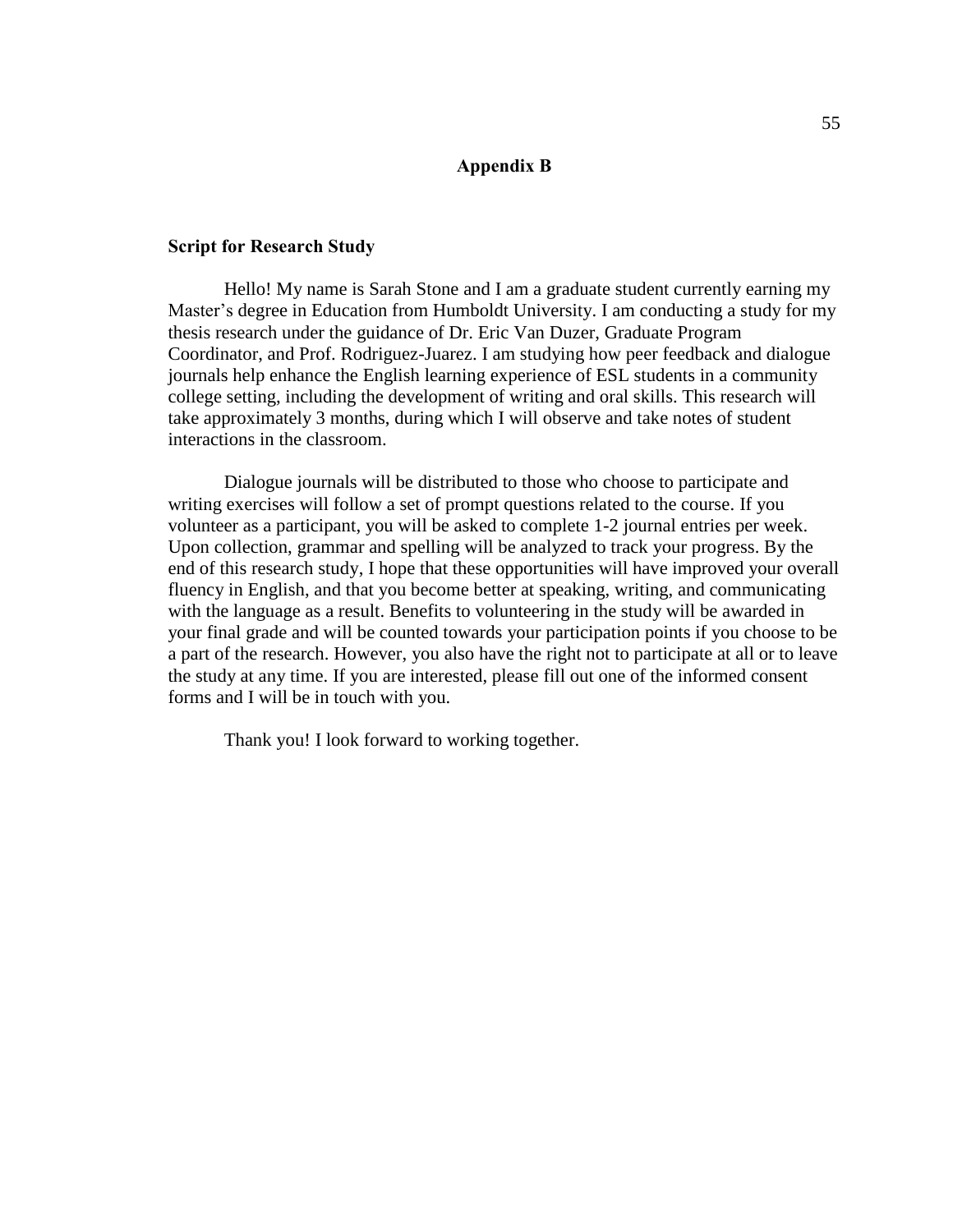# **Appendix C**

### **INFORMED CONSENT FORM**

I would like to ask you to be a part of my study on whether working with other students on your writing will help you get better at English faster. My name is Sarah Stone, and I am a graduate student at Humboldt State University. The purpose of this research is to evaluate the effectiveness of peer feedback and dialogue journal writing on the mastery of spoken English skills among ESL students studying English at a community college in northern California. Weekly journals with a standard prompt will be collected and analyzed for grammar and spelling. Observations will also be done once a week throughout the study. If you decide to participate, you will be asked to write 1-2 journal entries per week. These entries will answer a set of standard prompt questions related to course topics taught in class, and I will be collecting and responding to your answers.

After a few weeks, opportunities for peer feedback will be given. Your participation in this study will last three months. Direct quotations from journal entries will be used at the end of the research study with the participant's permission. There are some possible risks involved for participants. These risks are: general discomfort when answering prompts, engaging in peer feedback, and sharing journal entries with peers, myself, or the instructor. However, risk management procedures will be set in place to ensure that all participants remain as comfortable as possible, by requiring everyone to provide positive feedback and respect to each other's needs or feelings. There are some benefits to this research, particularly as they pertain to the improvement of ESL student learning, English fluency, and contributions to the field of education. Your participation in this project is voluntary. You have the right not to participate at all or to leave the study at any time without penalty or loss of benefits to which you may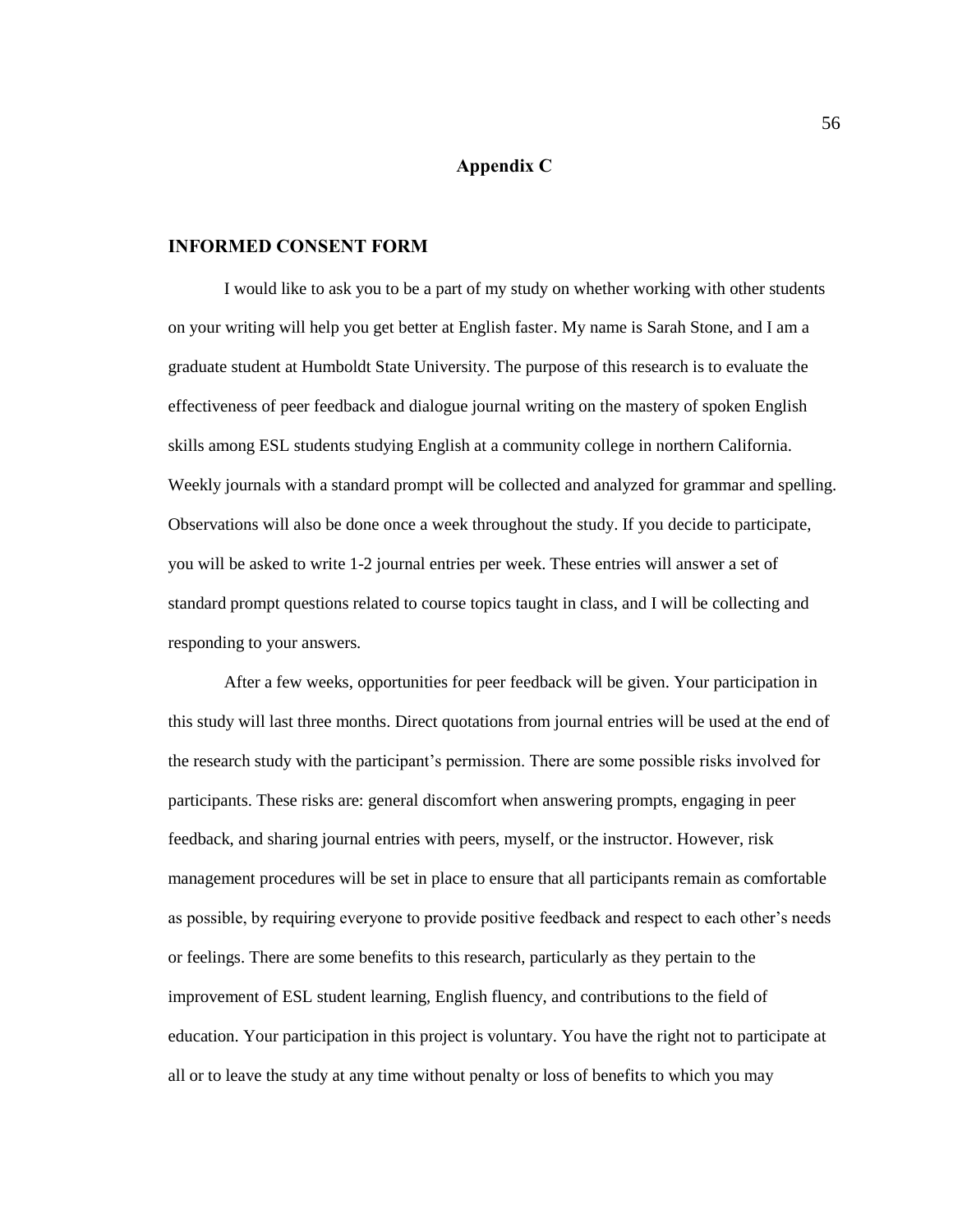otherwise be entitled. If you decide to participate, incentives associated with the study will act as points added to your class participation grade.

Any information that is obtained in connection with this study and that can be identified with you will remain confidential and will be disclosed only with your permission. Measures to ensure your confidentiality are the use of pseudonyms for analyzing data. Students will agree prior to the study to not discuss student work with anyone outside the classroom. The data obtained will be maintained in a safe, locked location and will be destroyed after a period of three years after the study is completed. This consent form will be maintained in a safe, locked location and will be destroyed after a period of 3 years after the study is completed. If you have any questions about this research at any time, please call me at 408-710-5799 or email me at [sls1241@humboldt.edu.](mailto:sls1241@humboldt.edu) You may also contact Dr. Eric Van Duzer at [evv1@humboldt.edu.](mailto:evv1@humboldt.edu) If you have any concerns with this study or questions about your rights as a participant, contact the Institutional Review Board for the Protection of Human Subjects at irb@humboldt.edu or (707) 826-5165. Your signature below indicates that you have read and understand the information provided above, that you willingly agree to participate, and that you understand that your participation is voluntary, and you may stop at any time.

Signature \_\_\_\_\_\_\_\_\_\_\_\_\_\_\_\_\_\_\_\_\_\_\_\_\_\_\_\_\_\_ Date \_\_\_\_\_\_\_\_\_\_\_\_\_\_\_\_\_\_\_\_\_\_\_\_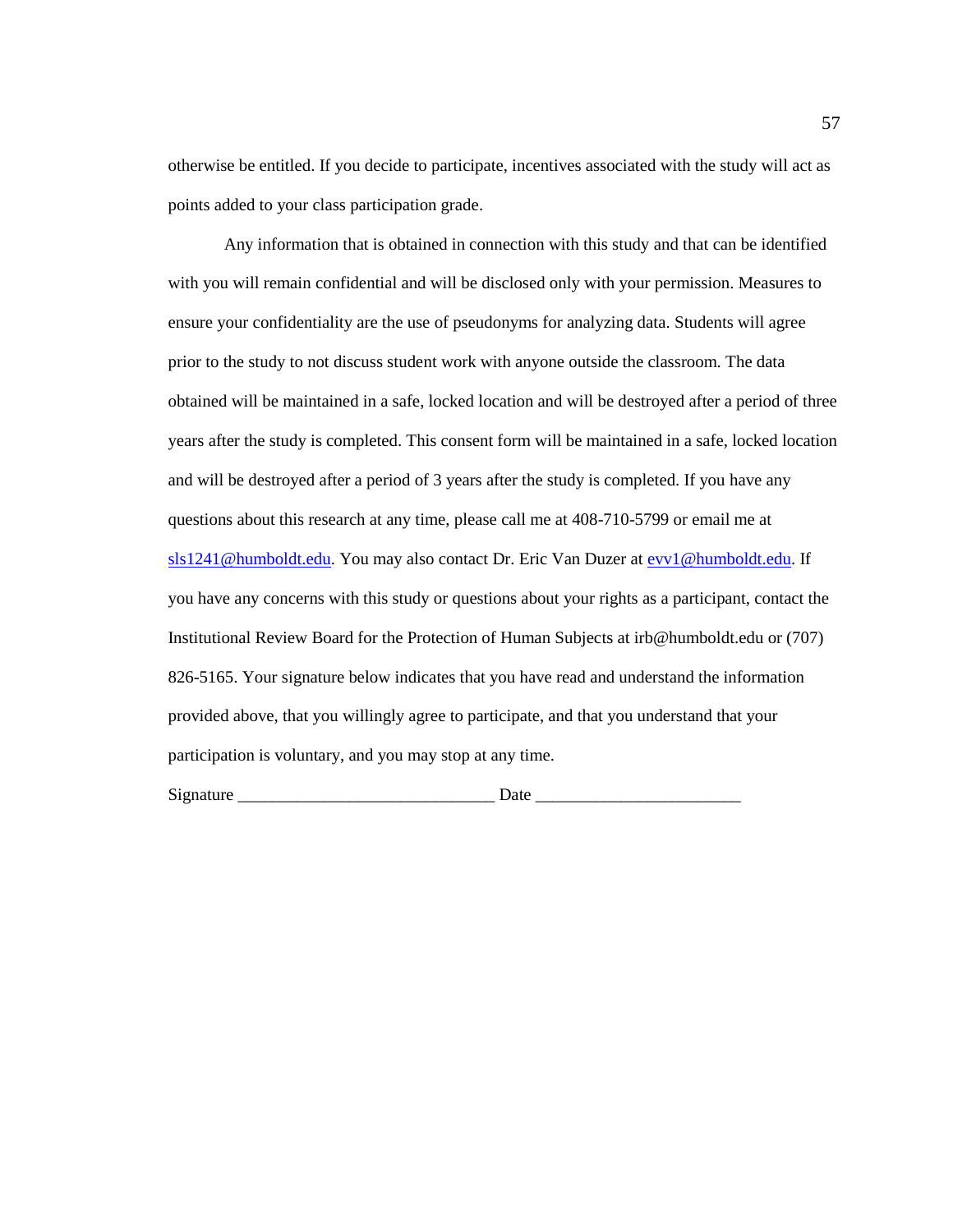# **Appendix D**

#### **INFORMED CONSENT FORM (SPANISH)**

Usted está invitado a participar en un estudio de investigación que incluirá los efectos de la retroalimentación formal entre pares sobre el desarrollo de la escritura y las habilidades orales. Mi nombre es Sarah Stone, y soy estudiante de postgrado en Humboldt State University. El propósito de esta investigación es evaluar la efectividad de la retroalimentación entre pares y la escritura de un diario de diálogo sobre el dominio de las habilidades del inglés hablado entre los estudiantes de ESL que estudian inglés en un colegio comunitario en el norte de California. Las revistas semanales con un mensaje estándar serán recogidas y analizadas para gramática y ortografía. Las observaciones también se realizarán una vez a la semana durante todo el estudio. Si decide participar, se le pedirá que escriba 1-2 entradas de diario por semana. Estas entradas responderán a un conjunto de preguntas estándar relacionadas con los temas del curso que se imparten en clase, y recogeré y responderé a sus respuestas.

Después de algunas semanas, se darán oportunidades para comentarios de colegas. Su participación en este estudio durará tres meses. Las citas directas de las entradas del diario se utilizarán al final del estudio de investigación con el permiso del participante. Hay algunos posibles riesgos involucrados para los participantes. Estos riesgos son: incomodidad general al responder preguntas, participar en la retroalimentación de compañeros y compartir entradas de diario con compañeros, yo o el instructor. Sin embargo, se establecerán procedimientos de gestión de riesgos para garantizar que todos los participantes permanezcan lo más cómodos posible, al requerir que todos brinden comentarios positivos y respeten las necesidades o sentimientos de los demás. Hay algunos beneficios en esta investigación, particularmente en lo que respecta a la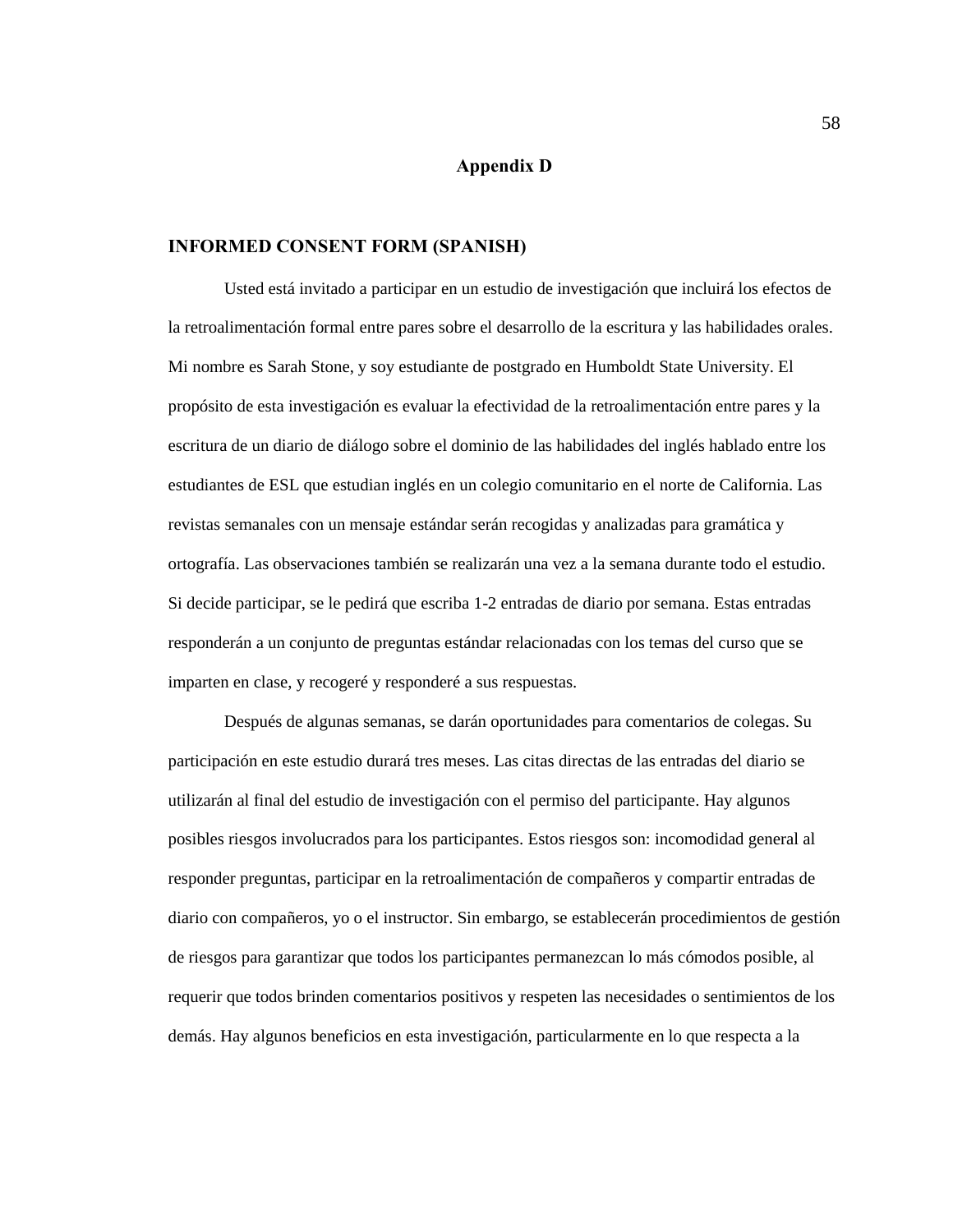mejora del aprendizaje de los estudiantes de ESL, la fluidez en inglés y las contribuciones al campo de la educación.

Tu participación en este proyecto es voluntaria. Tiene derecho a no participar en absoluto o abandonar el estudio en cualquier momento sin penalización o pérdida de beneficios a los que de otra manera podría tener derecho. Si decide participar, los incentivos asociados con el estudio actuarán como puntos agregados a su grado de participación en la clase. Cualquier información que se obtenga en relación con este estudio y que pueda identificarse con usted será confidencial y se divulgará solo con su autorización. Las medidas para garantizar su confidencialidad son el uso de seudónimos para analizar datos. Los estudiantes acordarán antes del estudio no discutir el trabajo del alumno con nadie fuera del aula. Los datos obtenidos se mantendrán en un lugar seguro y cerrado y se destruirán después de un período de tres años después de que se complete el estudio. Este formulario de consentimiento se mantendrá en un lugar seguro y cerrado y se destruirá después de un período de 3 años después de que se complete el estudio.

Si tiene alguna pregunta sobre esta investigación en cualquier momento, llámeme al 408- 710-5799 o envíeme un correo electrónico a sls1241@humboldt.edu. También puede contactar al Dr. Eric Van Duzer en evv1@humboldt.edu. Si tiene alguna inquietud con este estudio o preguntas sobre sus derechos como participante, comuníquese con la Junta de Revisión Institucional para la Protección de Sujetos Humanos a irb@humboldt.edu o (707) 826-5165. Su firma a continuación indica que ha leído y entendido la información proporcionada anteriormente, que acepta voluntariamente participar, y que comprende que su participación es voluntaria y puede detenerla en cualquier momento.

Nombre entre electronic entre electronic electronic electronic electronic electronic electronic electronic ele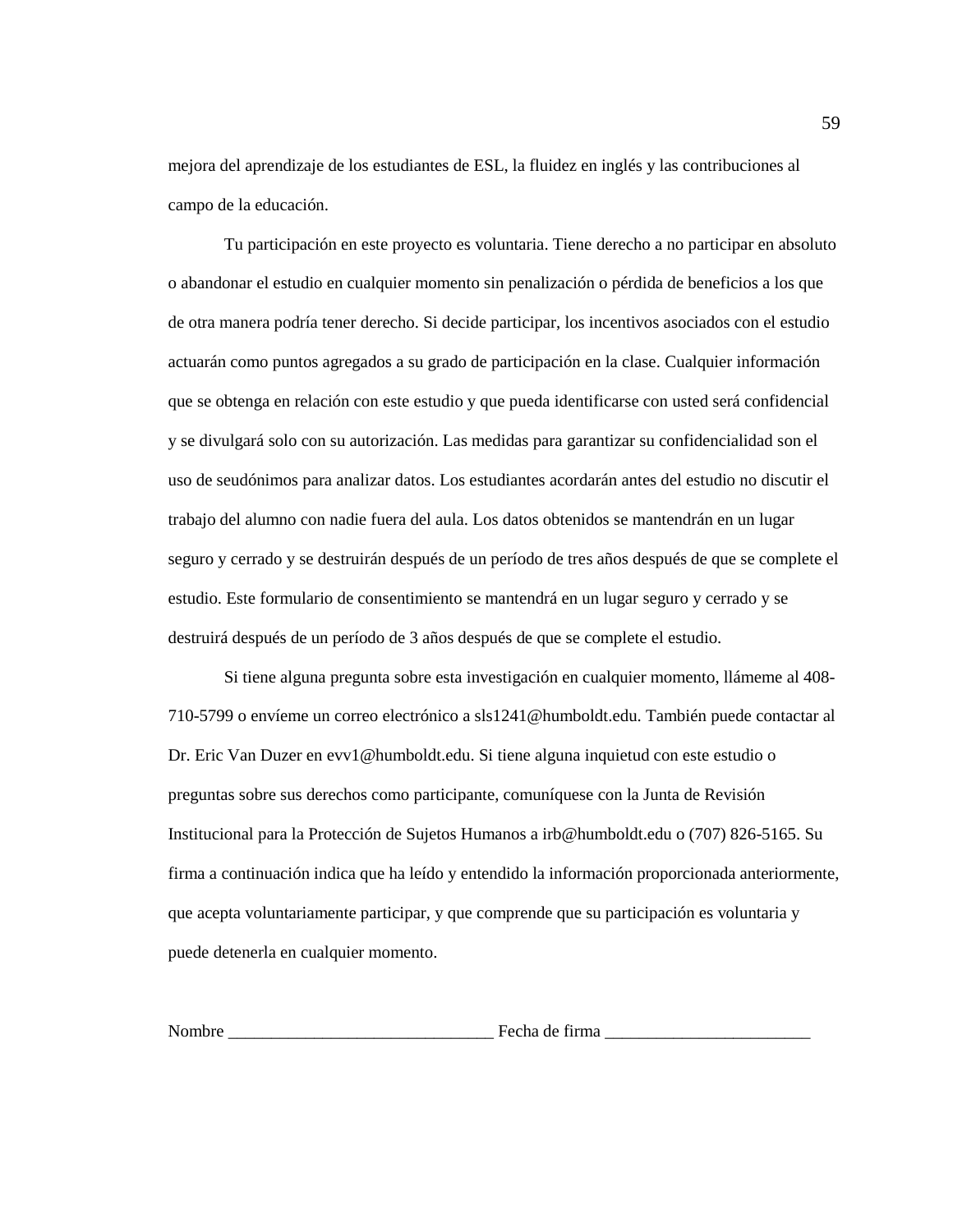# **Appendix E**

## **Dialogue Journal Transcription**

Error Codes: **RED = Spelling**; YELLOW = Grammar

# **Pseudonyms**

- 1) Carolina\* (In part a, Carolina answered 1 prompt question; In part b, Carolina was answering all 4 of the prompt questions; Moved back to Mexico before the end of the study)
	- a) First Entry: "I like this class and I learn **diferents thinks** about **others** students about the cultures. My teacher is very nice I love my Class. Because I practice my **english** with **others** students." *(5 spelling errors; 4 grammar errors— "nice" should be followed by a comma, "class" should not be capitalized, the period should be removed, and "because" should not be capitalized)*
	- b) Second Entry: "Today the thing that I like in Class was **speek** my **english** with my Class, talking about some questions. In this week was very good. And also I learn about **differents** cultures about **others contries.** My problem is to **speek** my **english** because I feel afraid to **speek.** I wish to **speek** my **english** perfect is my dream. I **realy** wish to improve my **english**." *(12 spelling errors; 6 grammar errors— "like" should be "liked," "Class" should not be capitalized both times, "In this week" should be rewritten to "This week," "And also I learn" should be rewritten as "Also, I learned," and "perfect is my dream" should be changed to "perfectly, it's my dream.")*
	- c) **Intervention Entry**: N/A
	- d) Final Entry: N/A
- 2) Rosa\* (In part b, Rosa answered 3 of the prompt questions)
	- a) First Entry: "Today: I **thing** the different places, **lenguages**, culture, food, people, literature, and clothes, is good for me. Because I have to go to learn other things **to** and meet nice people and friendly." *(3 spelling errors; 4 grammar errors—the comma should be removed, the period after "me" should be removed, "Because" should not be capitalized, and "friendly" should be changed to "be friendly.")*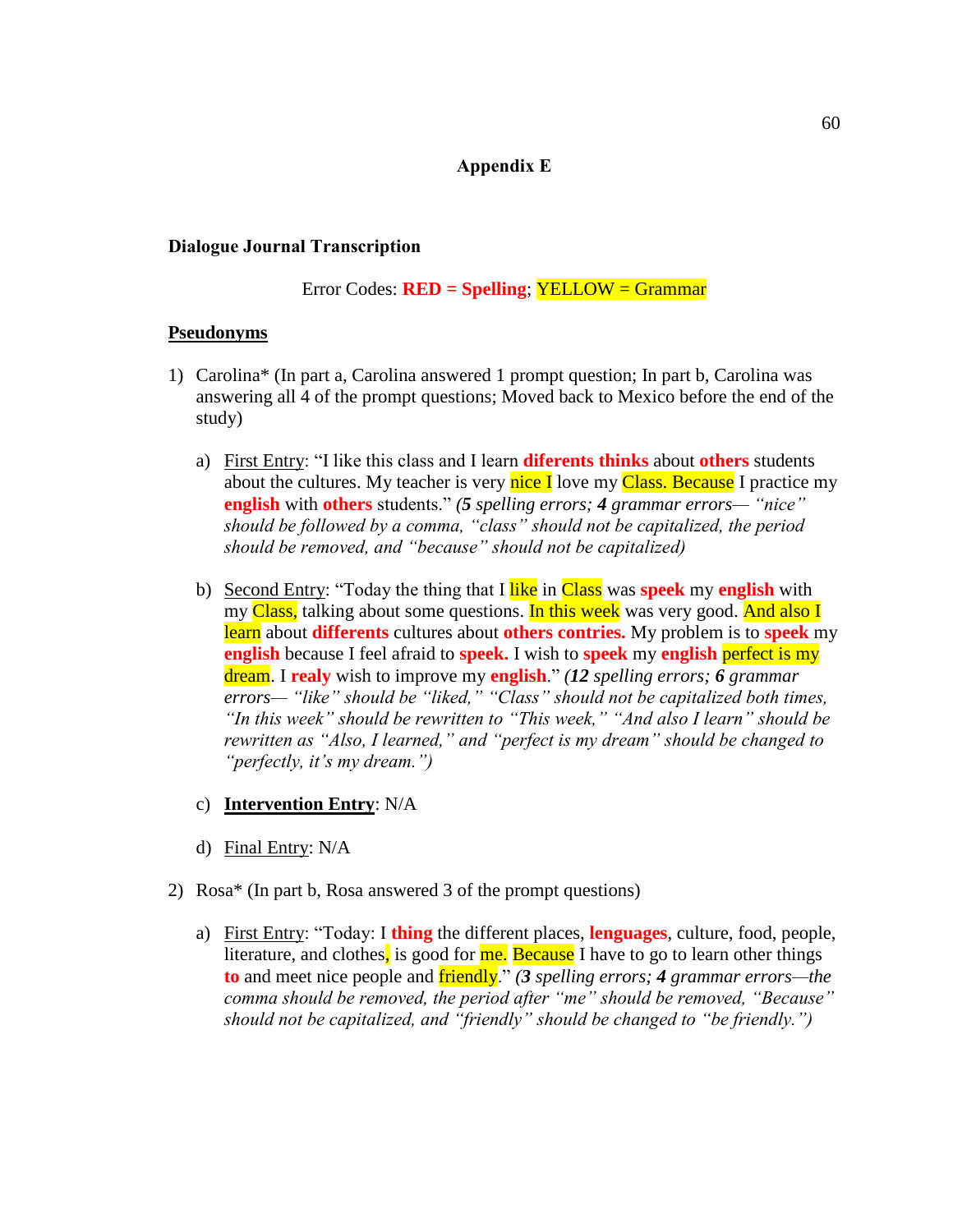- b) Second Entry: "It's good, but I need more practice. I learn about other **countrys,** their customs, and **lenguages**. I can't speak a lot of English with my partners. When I talk with some people  $\Gamma_m$  forget words, and need talk more. My partners are good! I like the class! The teacher is very good!" *(2 spelling errors; 3 grammar errors— "learn" should be "learned," "I'm" should be changed to "I," and "need talk" should be "need to talk.")*
- c) **Intervention Entry**: "My oral experience today: I feel better every day I have more practice and I talk little more with my partners. About the cultural problems, I learn **to** much and learning another **custums**. My problem is I need speak more, my English is not good. I understand, but I can't speak **to** much. Maybe another book or notes. More vocabulary!" *(3 spelling errors; 7 grammar errors— "better" should have a comma after it, "little" should be "a little," "learn" should be "learned," "to much" should be "a lot," "learning" should be "learned about," "another" should be "other," and "I need speak" should be "I need to speak.")*
- d) Final Entry: "I'm glad to understand my troubles **Because** I need some people to speak more English and I like to be here. Then, thank you for your effort and thank you for your time. I want to study hard for learn more. Thank you!" *(0 spelling errors; 3 grammar errors— "Because" should not be capitalized, "Then," should be replaced with "Also," and "for" should be rewritten as "in order to" or "so I can.")*
- 3) Felipe\* (In part a, Felipe answered 1 of the prompt questions; Moved back to Mexico before the end of the study)
	- a) First Entry: "I **lern** to **others** cultures. I **now** when exchange flowers in **others countrys**." *(5 spelling errors; 2 grammar errors— "to" should be changed to "about," and "when exchange" should be changed to "when to exchange.")*
	- b) Second Entry: N/A

# c) **Intervention Entry**: N/A

- d) Final Entry: N/A
- 4) Gabriel\* (In part a, Gabriel answered 1 prompt question; In part b, Gabriel answered all 4 prompt questions)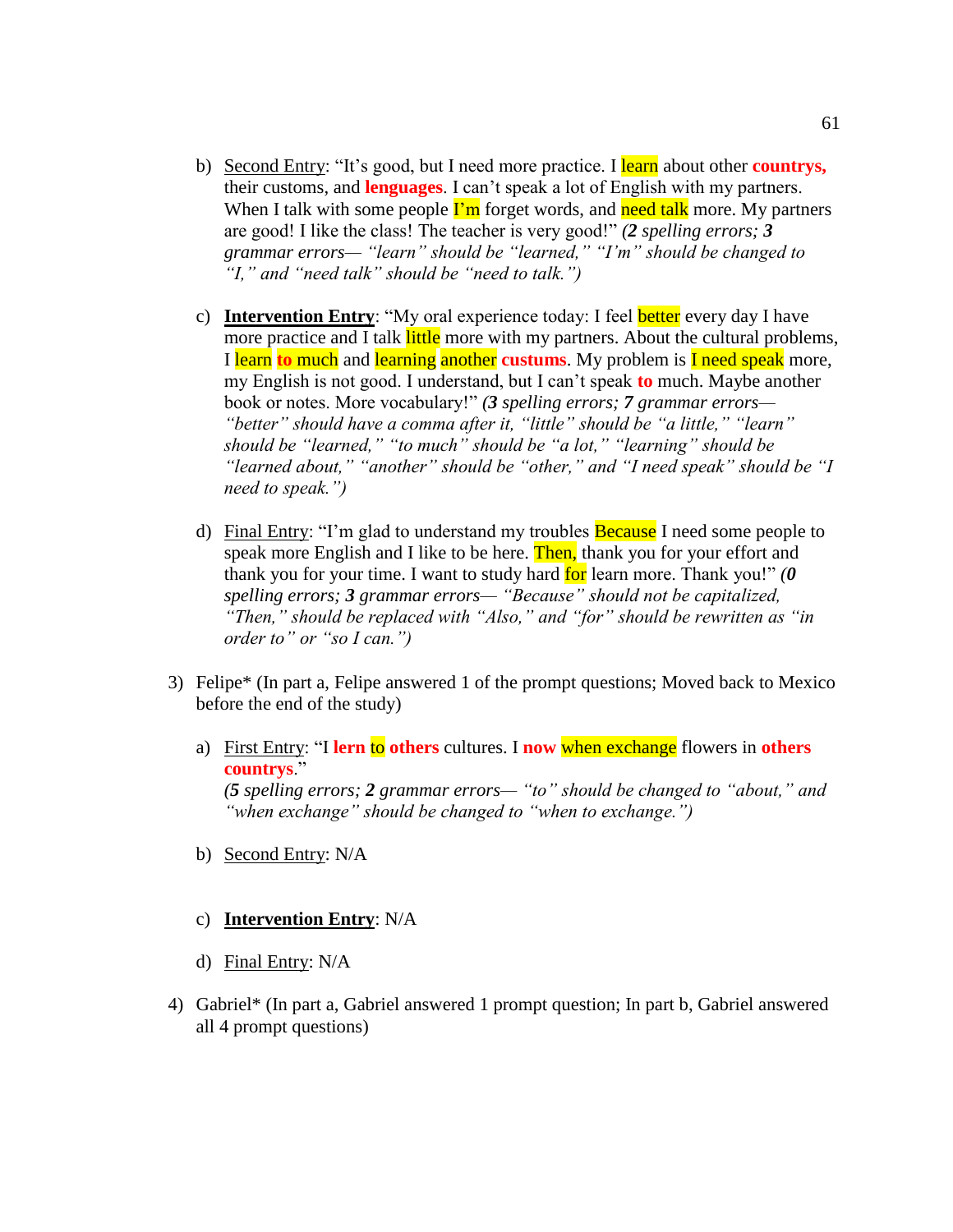- a) First Entry: "Today Wednesday I learned many things from my **clasemates** and the **profesor** Martin like **lenguages** from **diferent** states of Mexico and other countries like Thailand Also we talked about story, food, greetings, we **discused** and made comments about this." *(5 spelling errors; 5 grammar errors— "Today Wednesday" should be "Today, on Wednesday" or "Today was Wednesday and," "Martin like" should be changed to "Martin, like," "Thailand Also" should have a period after Thailand and a comma after also, "story" should be changed to "stories," and the comma after "greetings" should be removed.)*
- b) Second Entry: "Today Monday I learned that I need improve more my English skills and practice English, like write, listen, speaking, pronunciation etc. My **experince** in class is good so **far** last class was good. I like to be **entuciast** and keep **pasion** that what I doing I like teach to others that I learned but I **stills** have a lot of **problem** I need **speeh** more in public and expand my **vocavulary** and get better **pronuciation**. Thanks." *(8 spelling errors; 13 grammar errors—"Today Monday" should be Today, on Monday" or "Today was Monday and," "need improve" should be "need to improve," "more my" should be "more of my," "write" should be "writing," "listen" should be "listening," "far" should instead say "far, and the," "pasion that" should be fixed in its spelling as well as read "passionate about," "I" should be "I'm," "doing" should have a period after it, "like teach" should be "like to teach," "that" should be changed to "what," and "need speeh" should read as "need to speak" after "speeh" is fixed to its proper spelling.)*
- c) **Intervention Entry**: "Yes **I'm** think the prompt questions are very helpful that help me to think that I **hove** to to put more effort to study I like to practice and **practice listening** English everywhere and improve my English at **work** as I speak more and listening I feel better get me more self **cofidence** to share with my classmates, my coworker my thinking I like to keep a great **attitud** I going to do my best thanks for everything and I going to help **another** people" *(4 spelling errors; 19 grammar errors—"I'm" should be "I," a period should come after "helpful," "that" should be capitalized, "to" should be removed, "to" should be "into," "study" should be "studying" and have a period after it, "and practice" should be removed, "listening" should be "listening to," "work" should have a period after, "as" should be capitalized, "listening" should be "listen" and have a comma after, "get me" should be "and get," "coworker" should have a comma, "my thinking" should be "and my thinking" with a period to end the sentence, "attitud" should be corrected and have a period after, "I" should be "I'm," "best" should have a comma, "I" should be "I'm," and "people" should have a period after.)*
- d) Final Entry: "I'm glad taking this class, I feel comfortable. We practice every day, we keep a conversation often times and everyone has to **expose** in from of the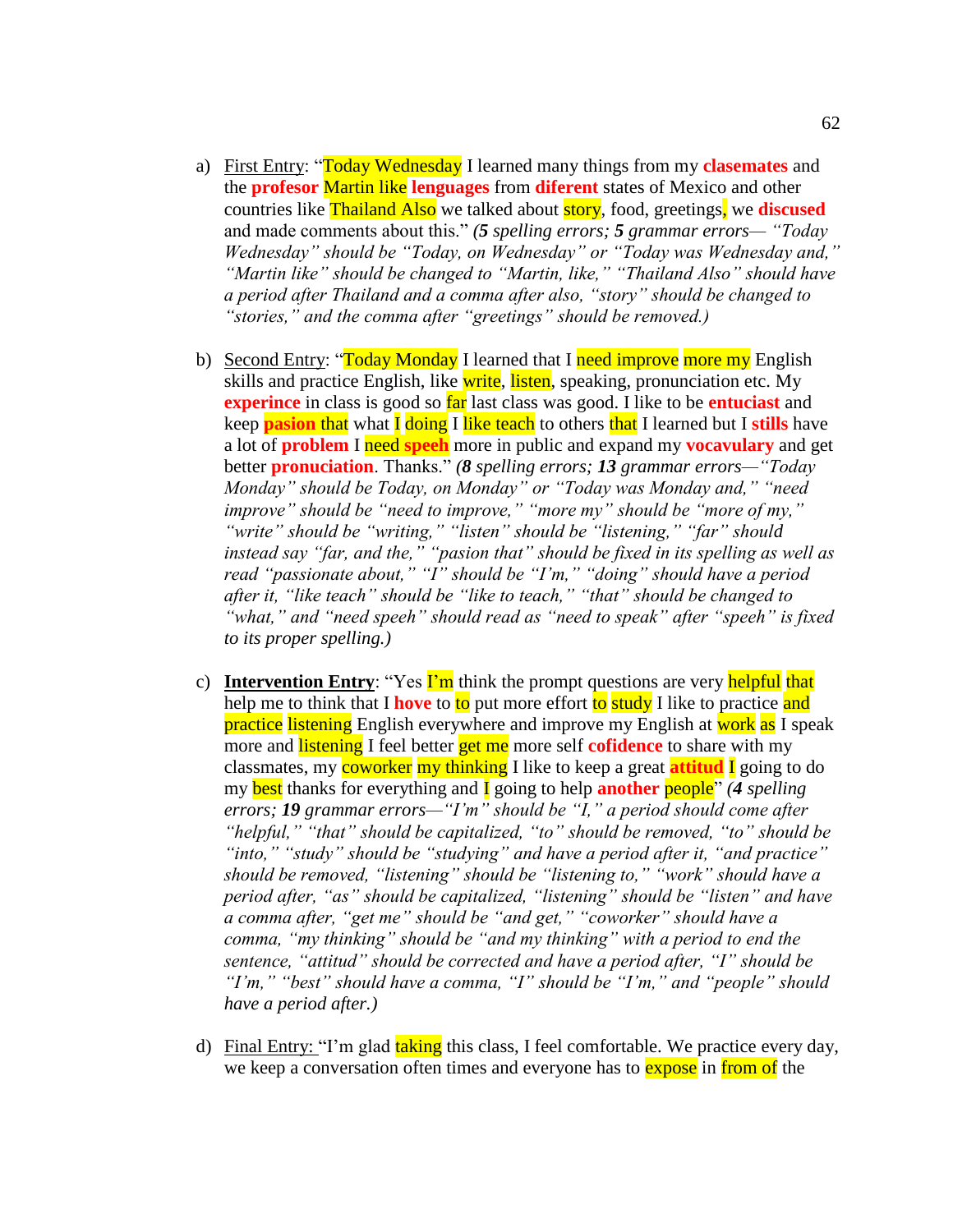class. I like that we meet each other more close and **thats** made me feel more **confortable**. **Profesor** Martin is very useful and he **motivate** the class to speak more English. In a fact this class was very fun, and I have learned many things that I going to use to take next class." *(4 spelling errors; 6 grammar errors— "taking" should be "I'm taking," "expose" should be changed to "have exposure," "from of" should be changed to read "front of," "more close" should be "more closely" or "closer," "In a fact" should be "In fact" with a comma afterwards, and "next" should be changed to "the next.")*

- 5) Javier\* (In part b, Javier answered 2 of the prompt questions)
	- a) First Entry: "Today we were talking about **diferent** cultures, and the way we are or have **diferent** traditions and greetings, we also talk about food, clothing and sports. It's very interesting how that even that we are from the same country, we have our own way in life to do sports, food and **everthin**, diversity of traditions its what make us all special." *(4 spelling errors; 7 grammar errors—the comma should be a semicolon, "talk" should be "talked," "that" should be "though," the comma after "everything" should be a period, "diversity" should be capitalized, "its" should be "is," and "make" should be "makes.")*
	- b) Second Entry: "Today we talked about places to visit in California we saw a couple **off** videos about the top 10 most **touristics citys** and places and we talk why we should go there. We also talked about 10 worse places to visit or life in the state of California, and in class we **discous** about what we can do to improve those places. We end up talking about family matters and how we should **race** our children, **witch** for me it was a little **confiusing** because that didn't have anything to do with our topic. **Pleas** correct my spelling if there is any, Im sure I have. I think I **personaly** need help spelling and writing." *(9 spelling errors;7 grammar errors— "California" should have a period after, "we" should be capitalized, "talk" should be "talked," "and in class" should have a comma after, "end" should be "ended," "it was" should be changed to "was," and "Im" should be "I'm.")*
	- c) **Intervention Entry**: "**Firstable** I will like to thank you for helping me with my spelling. thank you so much! Yes I will like if is **posible** that you can keep helping me with my **misspeling** words. Today we work on the computer lab since the **beginning** and to be **honest** I like to come to the computer lab. because we **ramdom activitys** and that **chalenge** me a **lil** bit more, today Im just **nervios** because I have to **presentate** and I feel that I'm not prepare **enought** to accomplish everything I want to talk about. lol but if I do **presentate** today I will be happy with my score, and to be **onest** with you I like to express the way we feel at class." *(12 spelling errors; 14 grammar errors—"Firstable" should read*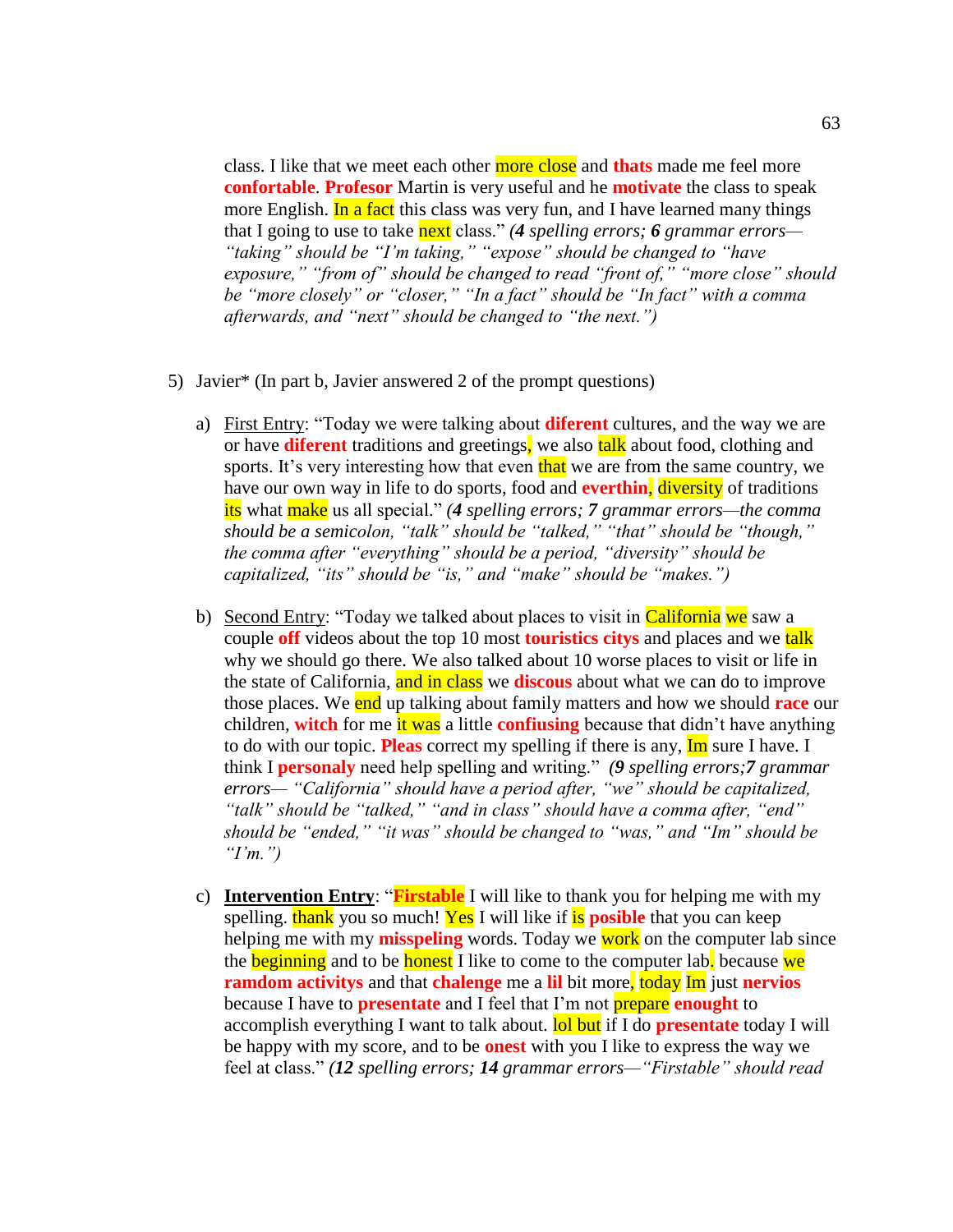*as "First of all" and have a comma after it, "thank" should be capitalized, "Yes" should have a comma after it, "is" should be "it's," "work" should be "worked," "beginning" should have a comma after it, "honest" should have a comma after it, the period should be removed, "we" should be "we do," the comma should be a period, "today" should be capitalized, "Im" should be "I'm," "prepare" should be "prepared," and "lol but" should be replaced with "However.")* 

- d) Final Entry: "Today is **basicly** the last day of school that **were** going to work in the journal. So Im going to say thank you for help me **thru** these months with my grammar, and this part of the class. I enjoyed it because  $\mathbf{I}$ t helped me improve my spelling, and also it made me **xpress** my self, and tell how I felt with the daily activities during the course. Thank you so much for your help hope you the best in your **proyect** and in life. It was nice to meet you!" *(5 spelling errors; 5 grammar errors— "Im" should have an apostrophe in it, "help me" should be "helping me," "It" should not be capitalized, "my self" should eliminate the space to become a single word, and "help hope you" should have a comma after "help" and the rest of the phrase should be changed to "I wish you.")*
- 6) Mariana\* (In part b, Mariana answered 2 of the prompt questions)
	- a) First Entry: "Today I learned about the **differents** cultures, different than my town for example the food or the language. I learned why is important know about other cultures and religion. In so many places have **differents** languages and different forms of their **clothings**. Is interesting know about new **contrys**." *(4 spelling errors; 6 grammar errors—"for example" should have a comma after it, "is" should be "it is" or "it's," "know" should be "to know," "have" should be "they have," "Is interesting" should be changed to "It's interesting" or "It is interesting," and "know" should be "to know.")*
	- b) Second Entry: "Today the class was good, but I have problems when I  $\frac{try}{try}$  speak with other **person** is **dificult** to me speaking because I don't know a lot words about the topics. When I **lisening** is easy comprender but not speak. It's good the **activites** the teacher does for more practice." *(3 spelling errors; 5 grammar errors—"try speak" should be "try to speak," "person" should be "people" and have a period after it, "is dificult to me speaking" should read as "It is difficult to speak," "lot words" should be "lot of words," "is easy comprender" is a Spanish translation of "to understand" and should be rewritten as "it is easy to understand.")*
	- c) **Intervention Entry**: "The activity we did today was very good and I like because I **spoked** more and learned new words. I like **visit** new places, I like the nature, animals, and the trees. We **learn** a lot today, about places can we visit. Today the class will have a discussion about the worst cities." *(2 spelling errors; 5 grammar*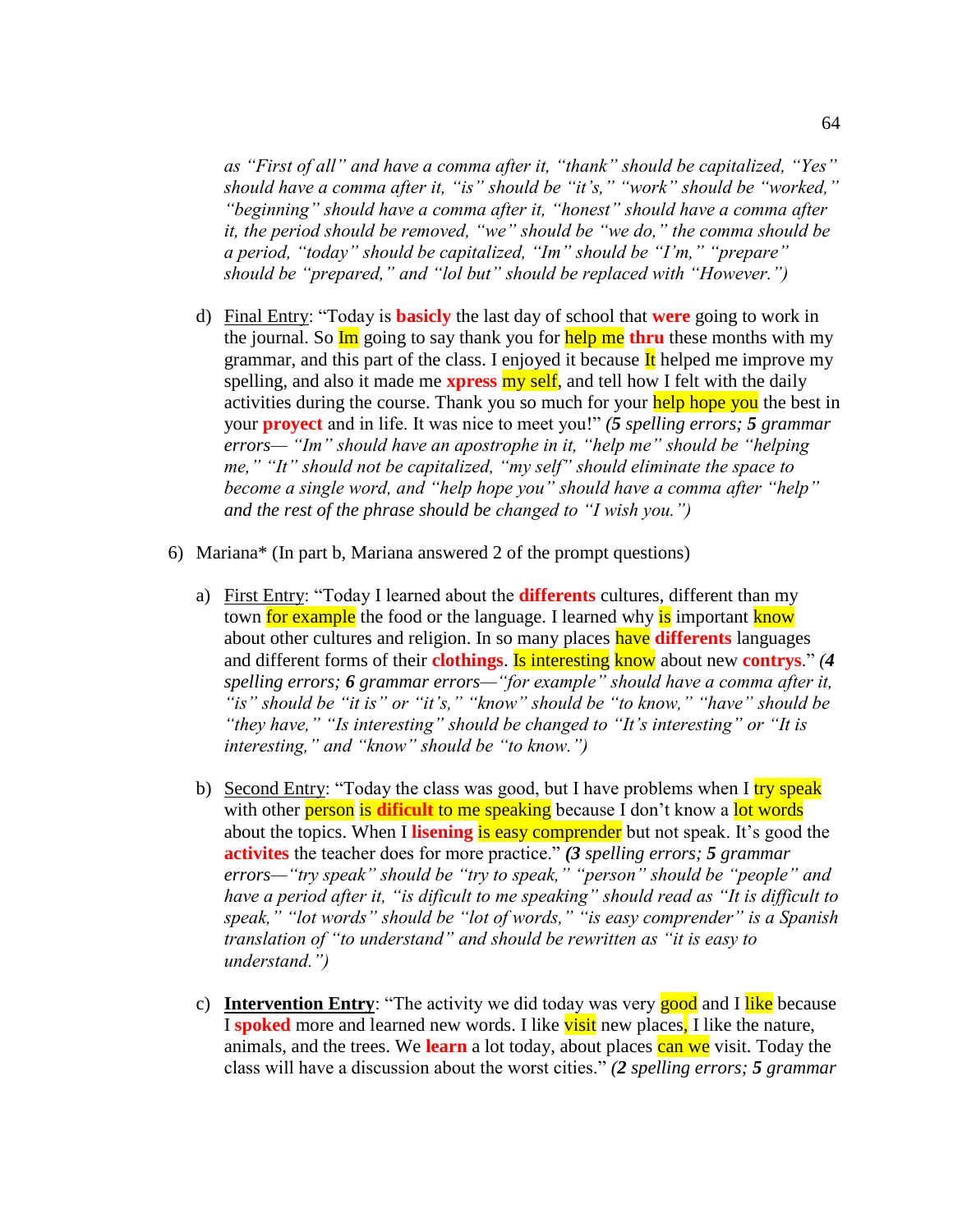*errors— "good" should have a comma after, "like" should read as "liked it," "visit" should be "to visit," the comma should be changed to a semicolon or a period, and "can we" should be switched to "we can.")* 

- d) Final Entry: "All the time know **someting** new in the class, the teacher is a good person teaching. Today I did some **exerecises** in the computer and it's good because I read and select the answer. The teacher put some exercises and we hear and select the answer in our computers, it's good to learn to listen more carefully." *(2 spelling errors; 5 grammar errors— "know" should be "I learn," "in" should be "on," "put" should be "gave," "hear" should be "listen," and the comma should be a semicolon.)*
- 7) Beatriz\* (In part a, Beatriz answered 2 of the prompt questions; In part b, Beatriz was answering all 4 of the prompt questions)
	- a) First Entry: "Today I Learned some cultures. and the important ideas and all kinds of foods. The **diferents**, **lenguages** and literature, clothing, sports. Who **diferent** people **comunicate**. I am happy to come to learn **Inglis** because I have many problems to **leasining** and speaking and also Escribir and I like how my teacher teaching. I need more **practis** and **everiting**." *(8 spelling errors; 7 grammar errors— "Learned some" should not be capitalized and read as "learned about some," the period should be removed, "and the" should be "and," the comma should be removed, "Who" should be "How," "to" should be removed, and "Escribir" is a Spanish translation of "to write" which should be updated to "writing.")*
	- b) Second Entry: "My experience in class today was that I learn the words should, **end** shouldn't and **make sentense** about using that words. My problem is when I heard the audio and I have to make Notes. It is ok but sometimes I feel **stock** and very confuse. Yes I want to **leard everiting vecause** is **importan** in my life." *(7 spelling errors; 8 grammar errors— "learn" should be "learned," "make" should be "made," "that" should be "those," "have" should be "had," "Notes" should not be capitalized, "confuse" should be "confused," "Yes" should add a comma after it, and "is" should be "it is.")*
	- c) **Intervention Entry:** "Hi Today I Learn about cities and parks of California have and also we learn about the worst **Pleases** that California have, like **Okland** and Salinas, Hollister, and Watsonville, about **gangas** and people Don't have work and education and what we Can do to help them it Was a good **discouse**. I like to work with in groups because we learn more. Thanks for **you** help." *(5 spelling errors; 15 grammar errors— "Hi" should have a period or exclamation point after it, "Learn" should be lowercase, "of" should be "that," "have" should be "has," "learn" should be "learned," "have" should be "has," the comma should*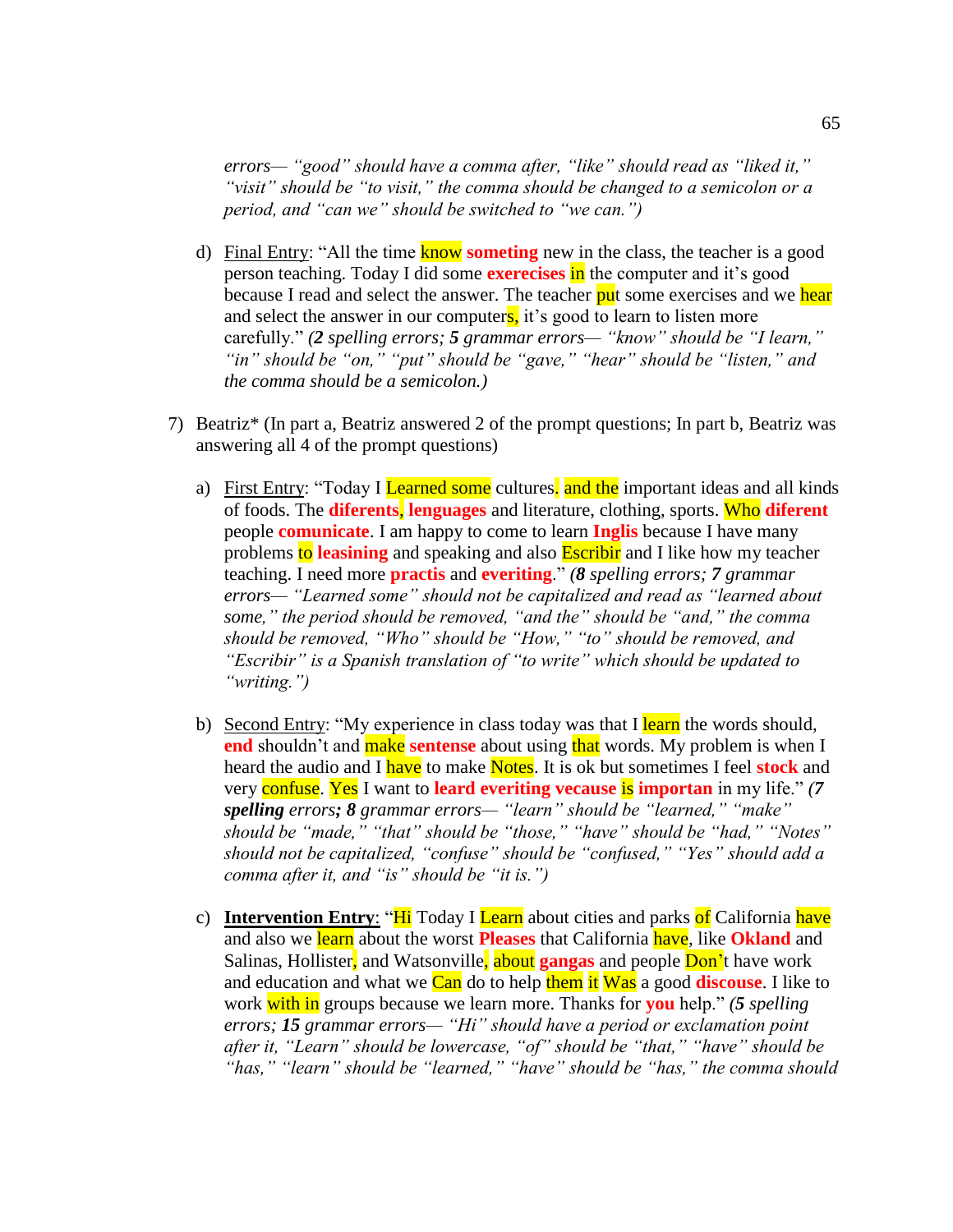*be removed, the next comma should be a semicolon, "about" should be "we learned about" or "we also learned about," "Don't" should be "who don't," "Can" should be lowercase, "them" should have a period after, "it" should be capitalized, "Was" should not be capitalized, and "with in" should be one word.)* 

- d) Final Entry: "Today I learned some **vocavularies** and we was listening to an audio. I am having some **dificul** to listen and writing, but I put all my effort into it. Please I want you to **carect** me all my spelling because I know I need more practice. I like to work in groups because we can argue the problems. For example we learned about Machu Picchu, the culture and we use many words. **for** me, it is very **dificult** to write **centens** I am learning and I like this exercise. Thank you so much for your help." *(5 spelling errors; 6 grammar errors— "was listening" should be "were listening," "to listen" should be "listening," "Please" should have a comma after, "argue the" should be "argue about the," "example" should have a comma after the word, and "for" should be capitalized.)*
- 8) Emmanuel\* (In part a, Emmanuel answered 1 prompt question; In part b, he answered all 4 prompt questions)
	- a) First Entry: "Hi, my name is above. In my country (Mexico) I had a English classes in the highschool, but at that time **I** don't liked to me much, because a **thoght** "I will never used it" a one year ago I changed my mind. I have to come to u.s. because my mother in law have been living here and she **get** sick, so my wife told me, "we have to move to u.s. for take care to my mom" "she has been living" there" so I'm learning English now because we moved to here, then we have to talk English. my English **classe** are very good, I like so much study, are fun and interesting, my teacher is young so I think that's why my classes are interesting he have a new ideas about to teach us the language in this **contry** and I appreciate so much. **Thank's**." *(4 spelling errors; 30 grammar errors—"a" should be removed, "the" should be removed, "highschool" should be two words, "I don't liked" should be "I didn't like," "to me much" should be "them much," "a" should be "I," "used it" should be "use it," "a one" should be "but one," "to u.s." should be "to the U.S.," "have" should be "has," "get" should be "got," "we" should be capitalized, "to u.s." should be "to the U.S.," "for take care to my mom" should be "to take care of my mom," "she has been living there" should be "she has been living here," "so" should be removed, "to" should be removed, "then" should be "and," "talk" should be "speak," "my" should be capitalized, "are" should be "is," "like so much study" should be "like to study so much," "are fun" should be "it's fun, "the comma should be a period, "my" should be capitalized," "young" should have a comma after it, "interesting" should have a semicolon after it, "have a new ideas" should be "has new ideas," "to" should be removed, and "teach" should be "teaching.")*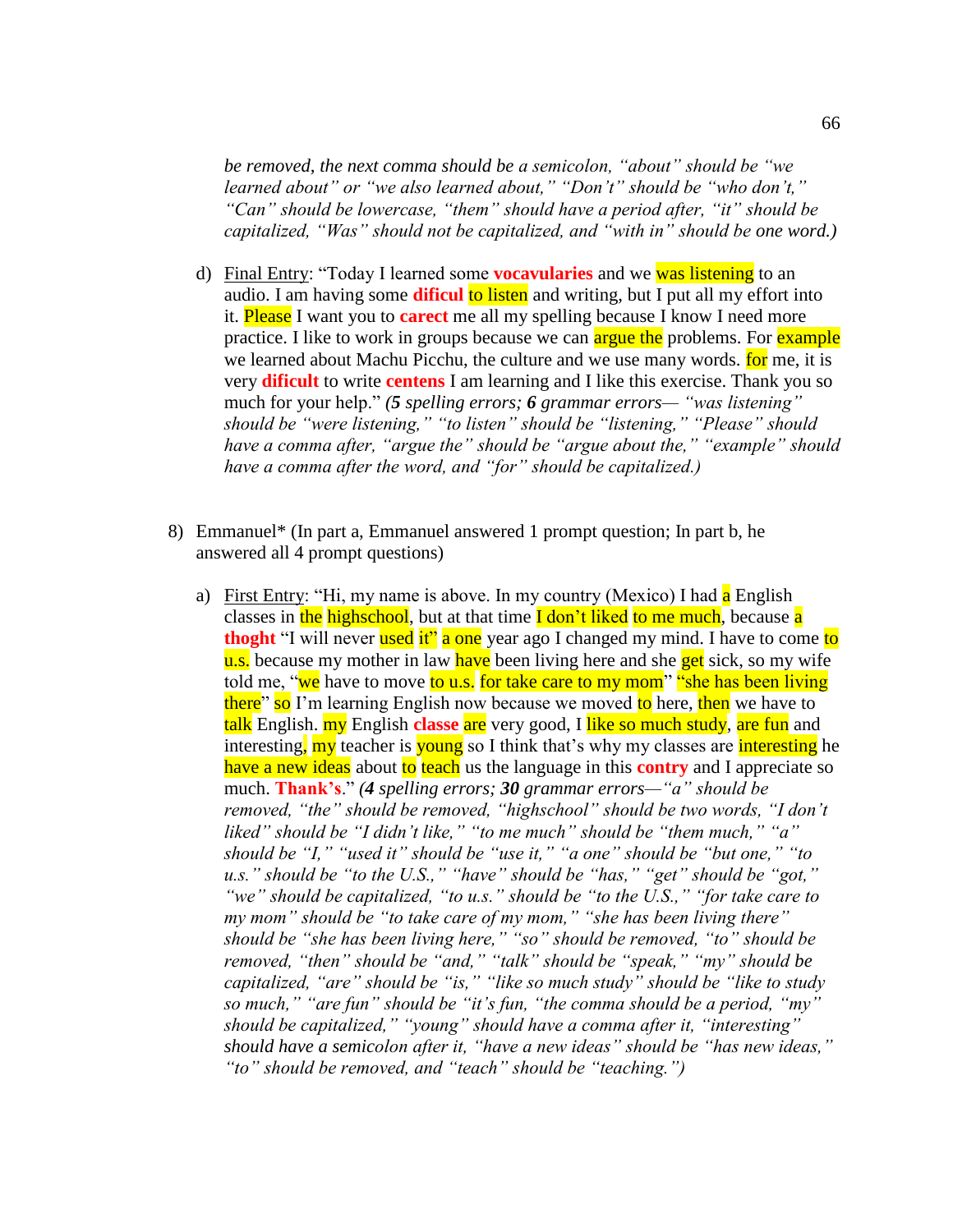- b) Second Entry: "It was good, **share** the practice of English with classmates. It's **helpfull** to me because this way I can learn to **pronunciate** many words or sentences. It was good because we had  $\alpha$  good material for listening and **practice** the **lenguage**, I mean spoken, this English course **its** about to listening and speaking so thats the better way to learn, our **teach** keep us speaking for the knowledge will be faster. When Somebody speak **quicky**, I have some troubles or problems for to understand clearly or easily. **Personally** I think I need more vocabulary, maybe we need some interesting stories and actually in this English course, we have 3 presentations for improve **ours speaking's** skills **thats**  personally I liked it." *(9 spelling errors; 20 grammar errors— "share" should be "to share" or "sharing," "a" should be removed, "practice" should be "practicing," the comma should be removed, "spoken" should be removed, "to" should be removed, "thats" should add an apostrophe, the comma should be removed, "our" should be "and our," "keep" should be "keeps," "for the" should be "so the," "be faster" should be changed to "acquired faster," "Somebody" should not be capitalized, "speak" should be "speaks," "for" should be removed, "Personally" should have a comma, "stories" should have a period after, "and actually" should begin a new sentence with "Actually," "for" should be "to," and "it" should be removed.)*
- c) **Intervention Entry**: "My experience was good, because today we have more practice in the class, and I knew how to listen **carefully** maybe I learned more vocabulary. Was interesting my classes this week, because we used **te** book, we used **computer's** programs like games and small **test**. I learned to **spoke** in past tense and **writed**. I think this week I dont have **problems** I'm feel very good. I wish improve, However, to listen well and **speek** better or fluently, but I know I have to be patient, everything **take's** some time. **thanks.**" *(5 spelling errors; 13 grammar errors— "have" should be "had," "carefully" should have a semicolon after it, "Was interesting my classes this week" should be written as "My classes were interesting this week" and remove the comma, "computer's" should be "computer," "test" should add an "s," "dont" should have an apostrophe, "problems" should have a comma or a period, "I'm" should be "I," "improve" should be "to improve," "However" should not be capitalized, the comma should be a period, "but" should be removed, and "thanks" should be capitalized.)*
- d) Final Entry: "Hi Sarah, your **recomendation** are good for me, thank you very much. Now I can see I need to read a lot, that is a path to learn more faster, I mean about my **writting**, and maybe will be better to speak my English too. This week the teacher gave us a list about apps and web directions for *improve* our knowledge. I'll practice them with my family. See you soon!" *(2 spelling errors; 6 grammar errors— the comma should be changed to a semicolon, the comma*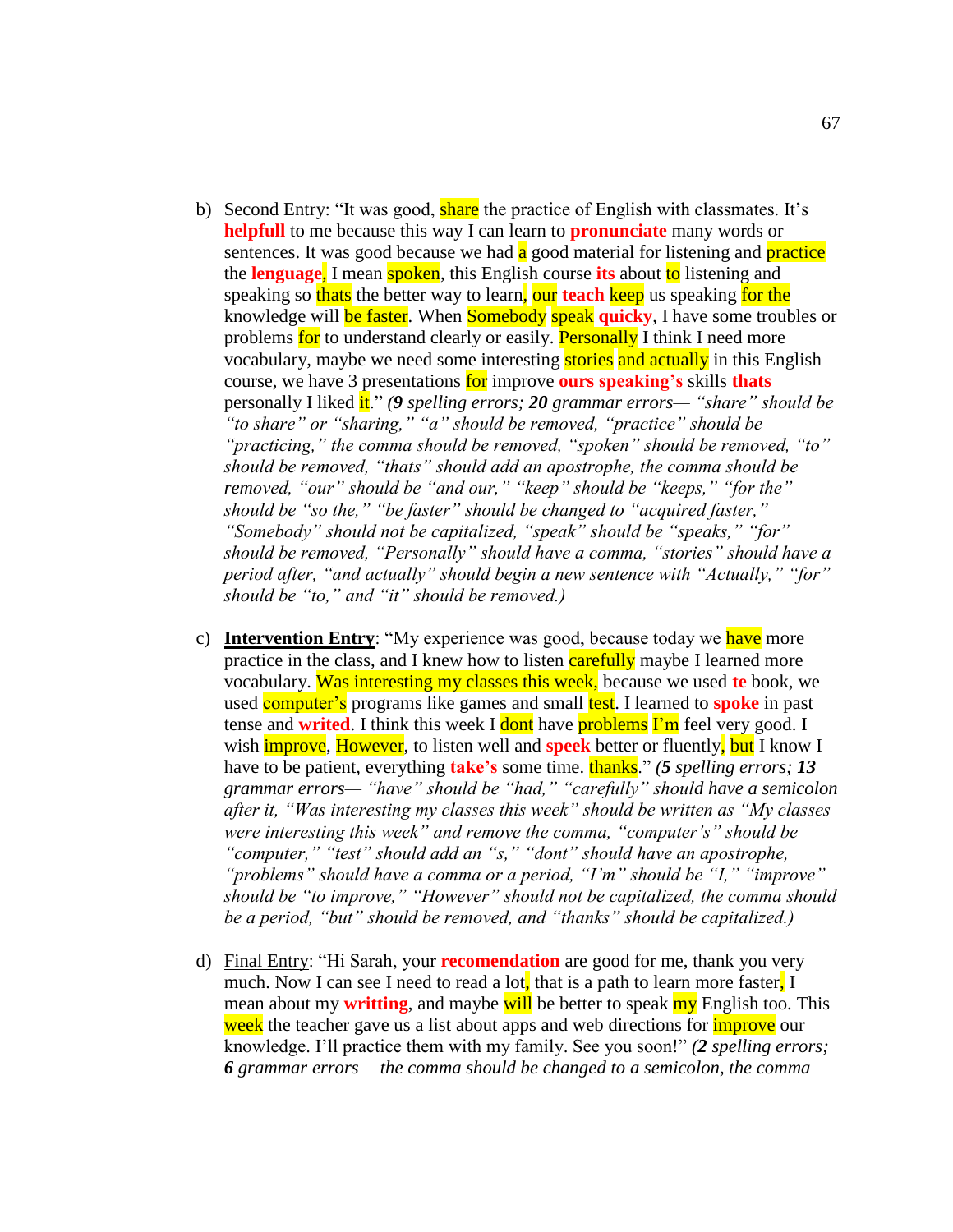*should be changed to a period, "will" should be changed to "it will," "my" should be eliminated for technical reasons, although it could also be changed to "more," "week" should have a comma after, and "improve" should be "improving.")*

- 9) Paula\* (In part a, Paula answered 1 prompt question; In part b, she answered 3 of the prompt questions)
	- a) First Entry: "I like to practice English in group I learn about other cultures It is good to learn from them,  $\mathbf{I}t$  is interesting, I like to have new friends in class. I learn in **thailand** the kids study at **less** four **leanguaje**." *(3 spelling errors; 5 grammar errors— "group" should be "groups" and have a period after it, "cultures" should have a period after it, "It" should not be capitalized and read as "and it," the comma should be a period, and "learn" should be "learned.")*
	- b) Second Entry: "My **Oral** experience today in class is **Poor** I want to talk more but sometimes I can't talk, I want to express more and talk more about some questions. I want to practice more but I don't have a lot of friends to **speak** English." *(0 spelling errors; 3 grammar errors— "Oral" should not be capitalized, "Poor" should also not be capitalized and should have a period after it, and "speak English" should be "speak English with.")*
	- c) **Intervention Entry**: "**Helo**! You know what this Saturday I practice my English I have a Conversation with my son's teacher and you know I understand a lot I found her in the store. Today I learned **It's** not only one California, theres three and the teacher Put some videos about nice cities and bad cities in California I want to visit some cities For example Santa Ana, Point lobos etc." *(1 spelling error; 14 grammar errors— "what" should have a question mark after it, "this" should be capitalized, "practice" should be "practiced," "English" should have a period, "have" should be "had," "Conversation" should be lowercase, "understand" should be "understood," "lot" should have a period after it, "It's" should be lowercase, "theres" should have an apostrophe, "Put" should be "played," "California" should have a period after it, "cities" should have a comma after it, and "For" should not be capitalized.)*
	- d) Final Entry: "Today I learned new vocabulary. Two words that I don't **now** the **defenition** is **"suffer and survey."** I'm happy to learn new things. I want to do my best in **grammar the** verbs are difficult for me, but I'm **practice** and also I practice with my daughter. I told her if she wants to talk to me, please talk in English and also text message in English to read." *(2 spelling errors; 5 grammar errors— "suffer and survey" should be rewritten as "suffer" and "survey," "grammar the" should have a comma after "grammar" and "the" should be "and the,"*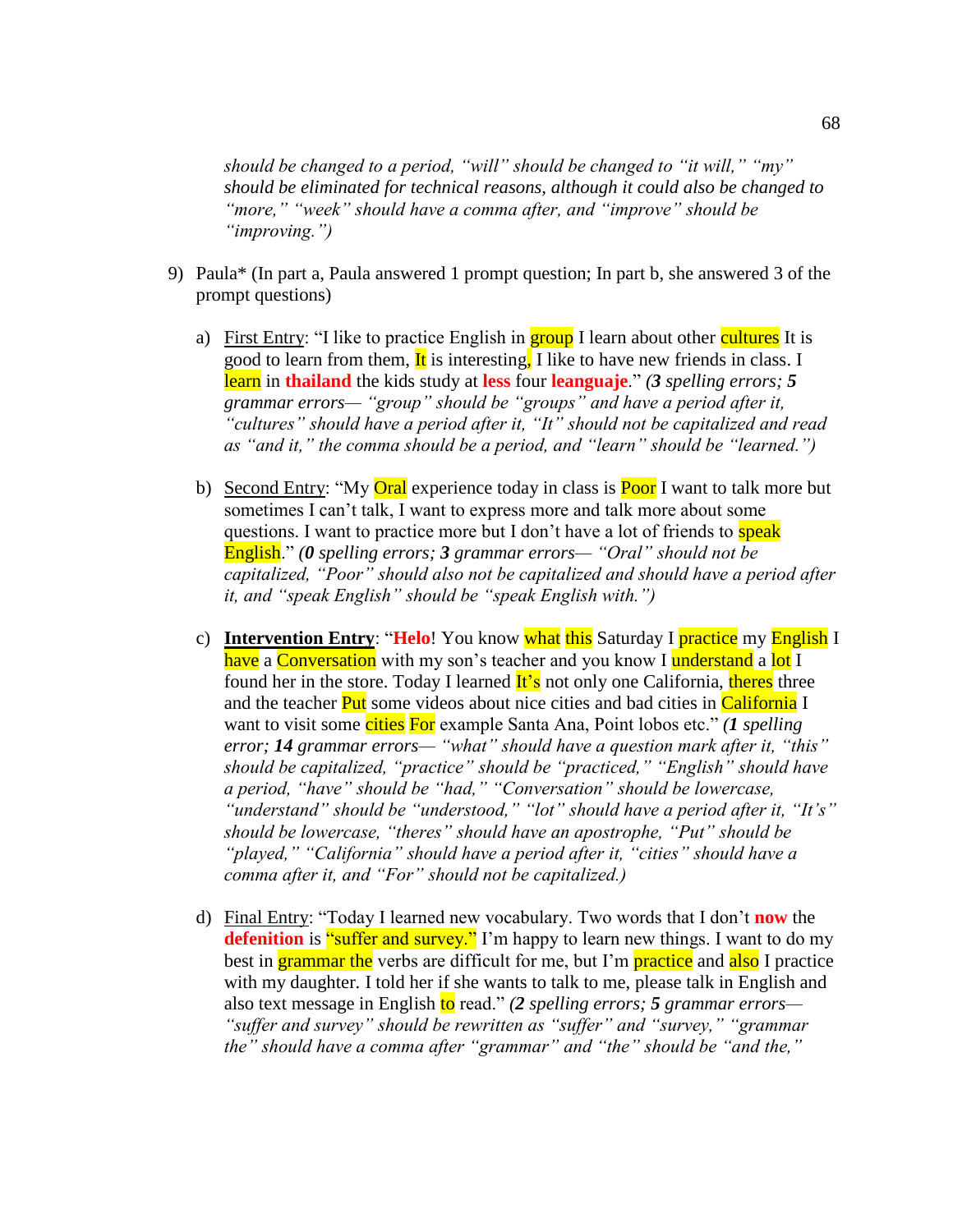*"practice" should be "practicing," "also" should have a comma after, and "to" should be "for me to.")*

- 10) Yesenia\* (In part a, Yesenia answered 1 prompt question; In part b, she answered 3 of the prompt questions)
	- a) First Entry: "Today we learn about what important is to study other cultures. **Personaly** I like to **heard** about other cultures, and learn how they think about my culture too. And also I like to know about **they** food and how they use the food to socialize with **they** relatives or with the members of their **comunitites**. For me it's important to understand that everyone are diferent but at the end we are in the same world." *(5 spelling errors; 5 grammar errors— "learn" should be "learned," "what" should be "what's," "is" should be "which is," "And also" should be just "Also," and "are" should be "is.")*
	- b) Second Entry: "I think my principal problem is to speak and use the words **corectly**. Today we **practice** with **a** little cards that **have** some **cuestions** and we had to **coment** with other student about that, I really like these exercise because we practice the vocabulary, but **personaly** when I have to talk it's a little **dificult** to me because I have the words in my mind but is **dificult** to say it, but I am still practicing." *(6 spelling errors; 10 grammar errors— "practice" should be "practiced," "a" should be removed, "have" should be "had," "student" should be "students," the comma should be replaced with a period, "exercise" should be "exercises," "because" should be "since," "is" should be "it is" or "it's," the comma should be a period, and "but" should be removed.)*
	- c) **Intervention Entry**: "Ok, answering one of your **cuestions**, I feel good doing the journal **writting**, I think it's helping me with **writting** skills, now I am **tring** to write correctly. And answering the second one, yes I think this is a good exercise to practice **Inglish**. Ok this is not **answer** of the **cuestions** but I want to share with you a little from today class, today we were practicing about reading numbers and dates, I feel a little **loose** when I have to read a big number I confuse the **tousands** with hundreds and the problem **heve** is that I remember that I have to study reading big numbers when I need to read **ome**, big issue." *(10 spelling errors; 11 grammar errors— the first comma should be a period, "And" should be removed, "answering" should be capitalized, "answer" should be answering, "of" should be "one of," "today" should be "today's," the comma should be a period, "today" should be capitalized, "number" should have a period after, "heve" should be corrected and read as "I have," and "big" should be "it's a big.")*
	- d) Final Entry: "Hello! I really like what you did on my writing journal, I like the way you correct my spelling—thank you. Today we had a test and I was the last one, but the good thing is that I finished on time. The test it was long and it **has** a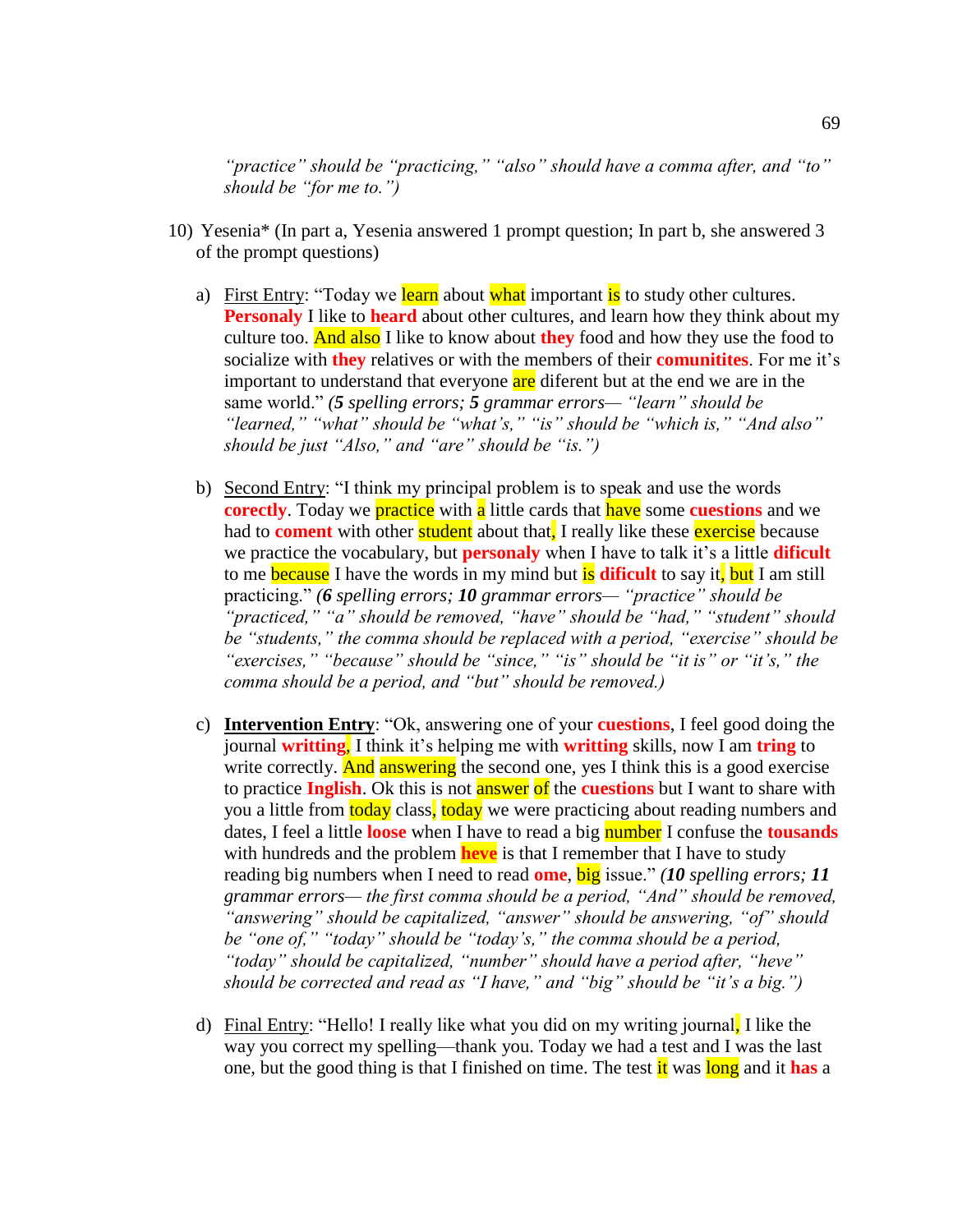lot to read and also easy to confuse the answers. Thank you so much for your comments." *(1 spelling error; 4 grammar errors— the comma should be a semicolon, "it" should be eliminated, "long" should have a comma after it, and "also" should be changed to read "it was also.")*

- 11) Juan\* (In part a, Juan answered 1-2 prompt questions; In part b, he answered all 4)
	- a) First Entry: "What I learn today is very important. Was about culture and a lot of conversation. the word we **use** was should and shouldn't and for me was very good topic. the teacher martin do a great job when we **practiqces** in group because feel the we have a lot of conversation between people of the group. At the same time we learn english we learn about others cultures too and I like the way we **practiqces** between people of the group." *(4 spelling errors; 16 grammar errors—"learn" should be "learned," "Was" should be "It was," "conversation" should add an "s," "the" should be capitalized, "word" should be "words," "was" should be "it was," "the" should be capitalized, "martin" should be capitalized, "do" should be "did," "feel" should be "I feel," "the" should be "that," "of" should be "in," "time" should have a comma after, "english" should be capitalized, "too" should have a comma after it, and "of" should be "in.")*
	- b) Second Entry: "The experience today was great and very useful we learn and **practiques others cultures** we make some **coments** about **poplations**, the tallest building I like it. Because is important to know what we have in **differents** part of the world. I think I learn a lot of information when I listen very careful the teacher but when I try to **coment,** I feel little nervous because I think I speak wrong the word but I know will do it better if I keep trying. I think can understand almost the whole conversation when I speak with someone, but I can't speak very clear and I have to repeat some of the words two times. I would like to improve my speaking." *(5 spelling errors; 19 grammar errors—"useful" should have a period after it, "we" should be capitalized to start a new sentence, "learn" should be "learned," "others" should be "others'" or "other," "cultures" should have a period after it, "the" should be changed to "like the," "I" should be "and I," the period should be removed, "Because" should be lowercase, "is" should be "it's," "part" should be "parts," "learn" should be "learned," "careful" should be "carefully," "the" should be "to the," "little" should be "a little," "wrong the word" should be a different phrase like "the wrong words" and add a period after, "but" should be removed, "can" should be "I can," and "clear" should be "clearly.")*
	- c) **Intervention Entry**: "The class today was very busy with a lot of conversation and a lot of **coments**. I learn what in California we have a lot of places we can go spend time with the family and have fun. the topic we discuss today was very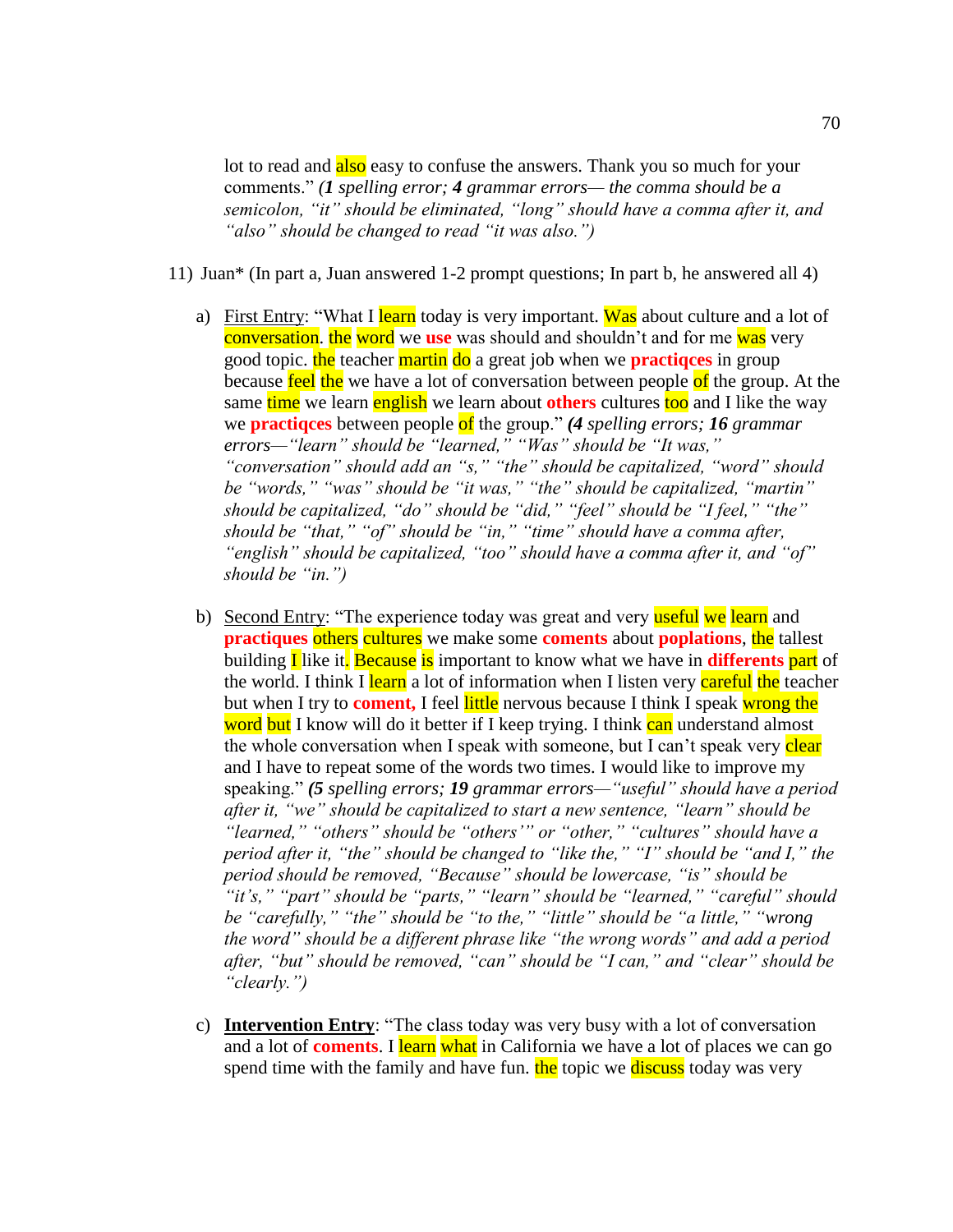helpful for **practiques** and also listening other partners in the class I think still need to listen very **carefull** to understand the conversation. The teacher did a very good examples for **practiques** each day is **nore** easy to understand the **lenguage**. I will keep **practiques** my english thank you for the comments." *(7 spelling errors; 9 grammar errors— "learn" should be "learned," "what" should be "where," "the" should be capitalized, "discuss" should be "discussed," "other" should be "to other," "class" should have a period after, "a" should be removed, "each" should be "and each," and "english" should be capitalized.)*

- d) Final Entry: "Well we are **almost** to finish the class, and I feel good because I learned a lot and the class was very *interesting* the teacher work was great. I hope you assist the next quarter. I will practice a lot in my work and social life. The presentation what we did the last time was great. We have good topics, to discuss, and all the **classmate** did a very good job. I feel proud of myself and all the classmates because we are trying to learn English as a second **lenguage**. thank you Martin and thank you Sarah for your attention." *(2 spelling errors; 5 grammar errors— "almost" should be "about," "interesting" should have a semicolon after the word, "what" should be "on what," the period should be removed, and "thank" should be capitalized.)*
- 12) Elena\* (In part a, Elena answered 1 prompt question; In part b, she answered 2-3 prompt questions)
	- a) First Entry: "I learn about other culture for me was very interesting. I am going to **impressd** to learn more about culture. food, Greeting, literature, clothing, **sport**, and other **thing**." *(3 spelling errors; 7 grammar errors— "learn" should be "learned," "culture" should add an "s" and a period to end the sentence, "for" should be capitalized, "was" should be "it was," "to learn" should be "by learning," "food" should be capitalized, and "Greeting" should not be capitalized.)*
	- b) Second Entry: "the class was very interesting. We Learn about the **bes** place in California. We learn about **diferent** places Los Angeles Santa Barbara also violence in some place I have problem in listening it's **dificult** for me **undestand** what they saying Yes is Ok. I was busy, I have an emergency I was out of town." *(4 spelling errors; 16 grammar errors—"the" should be capitalized, "Learn" should be "learned," "learn" should be "learned," "places" should have a colon after it, "Los Angeles" and "Santa Barbara" should have commas after, "also" should be "and also," "place" should be "places" and have a period to end the sentence, "problem" should be "a problem," "in listening" should be "with listening," "undestand" should be corrected to read "to understand," "they saying" should be "they're saying," "is" should be "it's," "Ok" should be*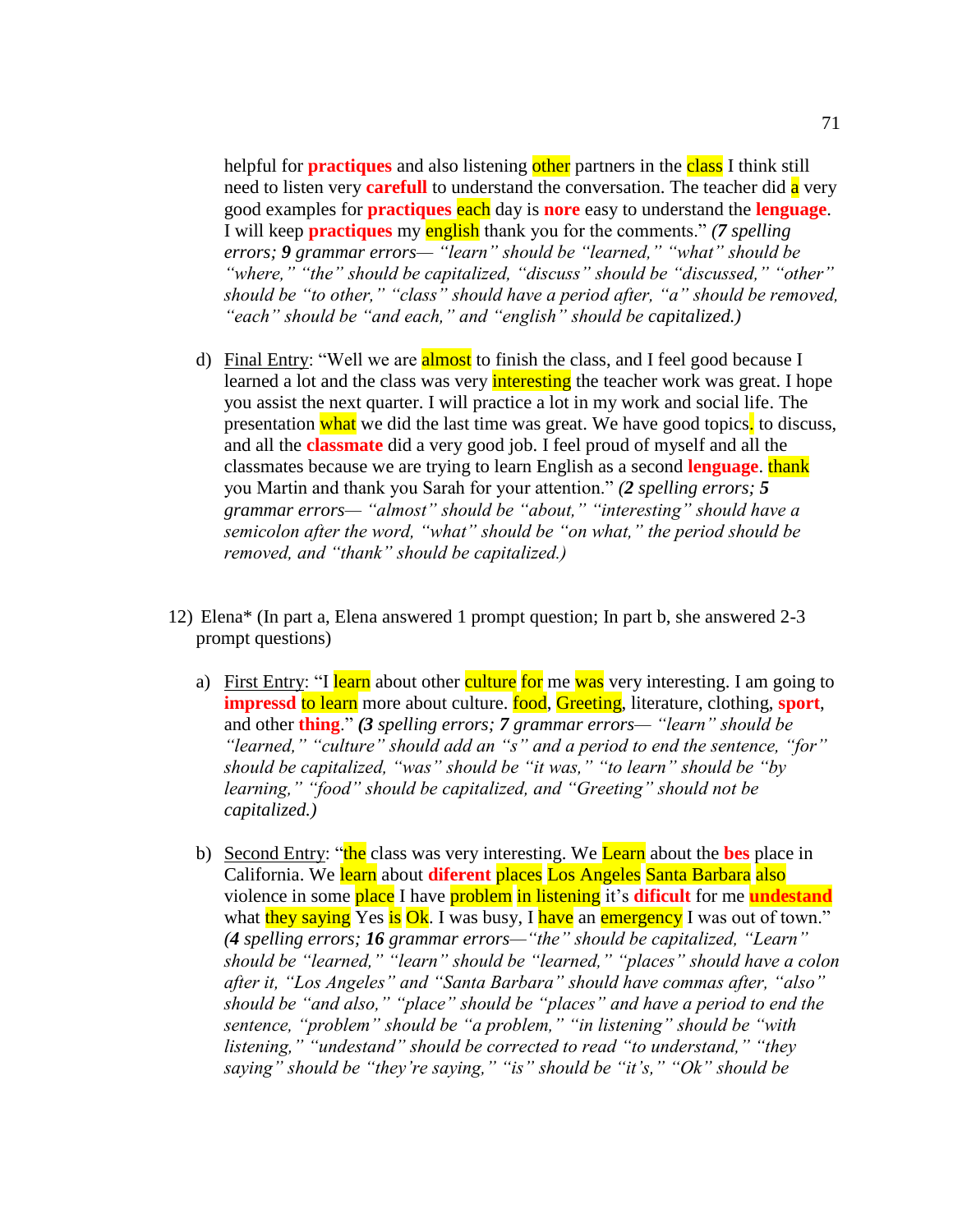*"okay," "have" should be "has," and "emergency" should be "emergency and.")* 

- c) **Intervention Entry**: "Thanks for helping us. We are happy with you, and our teacher. English is **dificult** but I try to Learn more, **alway,** when I have **classes** today we Learned about technology and speaking about cheating in school." *(3 spelling errors; 6 grammar errors— "Learn" should be lowercase, the first comma should be removed, the next comma should be a period, "when" should be capitalized, "have" should be "had," and "Learned" should be lowercase.)*
- d) Final Entry: "Thank you for your **suppurting**. Today in my test, it was a little bit easy. I will to **lear** more with your help and our teacher. Thank you for everything you can do for us." *(2 spelling errors; 1 grammar error— "will" should just be changed to "would like.")*
- 13) Daniel\* (In part a, Daniel answered 1 question; In part b, he answered 3 questions)
	- a) First Entry: "Today, I learned that there are others points of view. And I can learn **alot** of **ting abaut** that. Like there are **countrys** with more languages and habits." *(3 spelling errors; 3 grammar errors— "others" should be "other," "And" should be removed, and "Like" should be "For example.")*
	- b) Second Entry: "My **experient** today is good Today I dont have issues with short **sentenses**. Each class I **feeling** better **more confortable**. It helping me to speak more fluid. I cant remember how to write some words but it is my first semester, I **tink** is good for now." *(4 spelling errors; 8 grammar errors— "good" should have a period after it, "dont" should add an apostrophe, "feeling" should be "feel," "more" should be "and more," "helping" should be "helps," "fluid" should be "fluidly," "cant" should add an apostrophe, and "is" should be "it's.")*
	- c) **Intervention Entry**: "Has been **bery** good since I started this **classes**. I have improve my oral skills, when I have to learn a new word is more easy and take less time to keep **ind** my mind. Yes, now I can write more faster and remember **mor** sentences easily, this is my first semester in the college **I** tink I am going good. I **belive** that I need to **lear** more but your analysis let me now that I am inthe right way." *(7 spelling errors; 10 grammar errors— "Has" should be "It has," "improve" should be "improved," "is" should be "it is," "more easy" should be "easier," "take" should be "takes," "more faster" should be only "faster," the comma should be a semicolon, "I" should be "and I," "going" should be "doing," and "inthe right way" should be changed to a new phrase, like "headed in the right direction.")*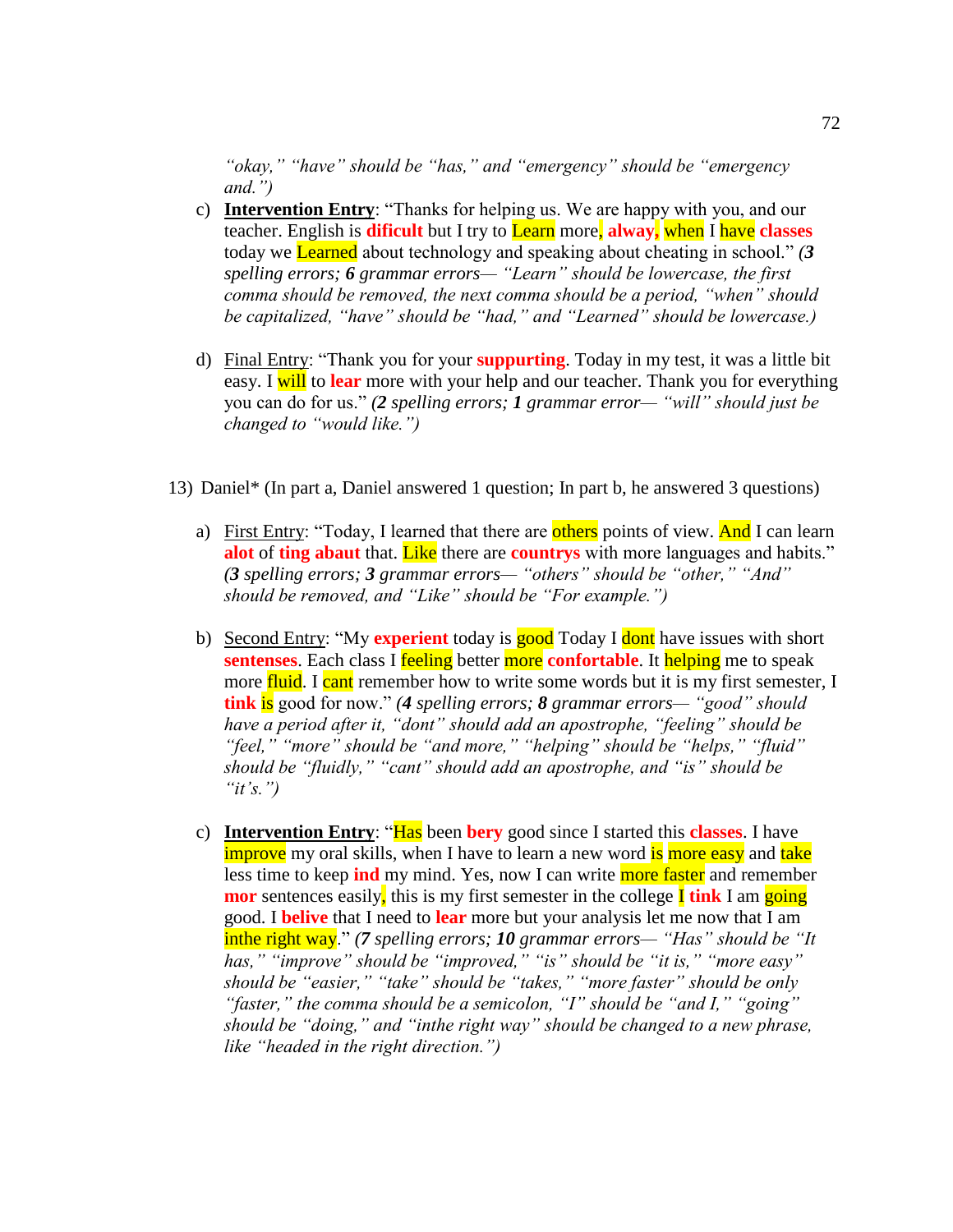- d) Final Entry: "I can say that my progress is good every week because I can remember a lot of words at the same time. I can explain **better the ideas**. Even I can remember more words, I still want to improve. Now I can understand around 90% of a conversation but I want to make sure that **is the right sentence** in my writing." *(0 spelling errors; 3 grammar errors— "better the ideas" should be rewritten as "the ideas better," "Even" should be changed to "Even though," and the phrase "is the right sentence" should be rewritten as "I am using the right sentences.")*
- 14) Lucia\* (In part a, Lucia answered 2-3 questions; In part b, she answered only 1)
	- a) First Entry: "Mi name is Lucia, today is a new experience as every single day of class, is so **interesant** to know about our **diferents** cultures, traditions, foods and **tings** in **comon**. I will like to be a **vetter** writing, because I have so many problems in spelling, also in my pronunciation speaking **infront** of all the class." *(7 spelling errors; 13 grammar errors—The first comma should be a period, "today" should be capitalized, "as" should be "like," the comma should be a period, "is" should be a capital "it's," "will" should be "would," "writing" should be "writer," "in" should be "with," the comma should be a period, "also" should be capitalized, "in" should be "with," "speaking" should be "like speaking," and "all" should be removed.)*
	- b) Second Entry: "Hi, I'm Lucia in this class I learn the diferences of many others cultures, the **diferents meanins** of colors **an tradicions**. So we compared the **diferents** and similar **pleces** or **whit** other people from **diferents comunites**, also we learn that there are so many **diferences** of traditions in our same country." *(11 spelling errors; 8 grammar errors— "in" should be "and in," "learn" should be "learned," "the" should be "about the," "others" should be "other," "So we" should be "We," the comma should be a period, "also" should be capitalized, and "learn" should be "learned.")*
	- c) **Intervention Entry**: "Today I learn same **tipe** of **meanins** about people who go to Peru to volunteer as teaching **Englis**, sports and same games. Also they are **exairer** because they are going to learn **Espanish** from the local families, They are going to help to **repar** a old school for the kids. Well today, as every single class is so **interesitin**, always is something new to learn from my teacher and classmates like today I learn about a plant **cal** "**Peyota**" **santing** new for me." *(10 spelling errors; 14 grammar errors— "learn" should be "learned about," "same" should be "some," "as" should be "in," "same" should be "some," "Also" should have a comma after it, "They" should be lowercase, "to" should be removed, "a" should be "an," "Well today, as" should be removed, "every" should be capitalized, "is" should be "there is," "classmates" should have a*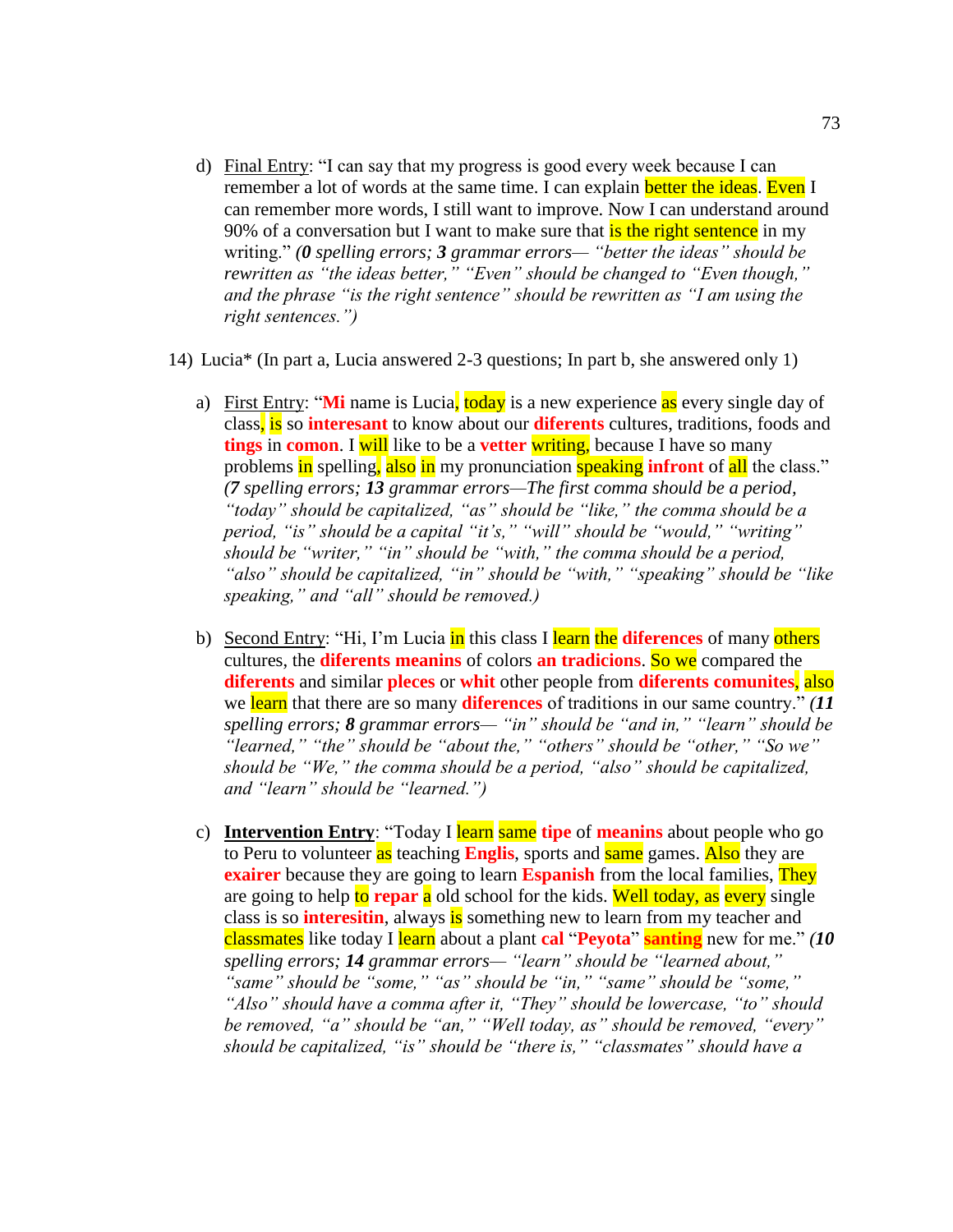*semicolon, "learn" should be "learned," and "santing" should be corrected and changed to "which is something.")* 

- d) Final Entry: "Hello, today I will write about our conversation in this class. Its about the good benefits or not so good benefits of the **tegnology** and how our kids use it. we did discuss if its important or if it affects the way our kids are learning. We have a lot of diferent opinions about it, but in my opinion it's a good idea use the **tegnology** in schools because its more fast and an easy way of learning whatever they need to learn." *(2 spelling errors; 8 grammar errors— "Its" should have an apostrophe, "not so good benefits" should be rewritten as "disadvantages," "the" should be removed, "we" should be capitalized, "its" should have an apostrophe, "use" should be "to use," "its" should have an apostrophe, and "more fast" should be "faster.")*
- 15) Emilio\* (In part a, Emilio answered 1 question; In part b, he answered 3)
	- a) First Entry: "Today we **talking** about **diferent** kinds of **culture**, topics like food, sports, literature, clothing, **lenguages** and greetings. We may be are to the same country but almost any **comunity** has a **diferents** kinds of cultural expressions. And everything are very **intersting**." *(5 spelling errors; 9 grammar errors— "talking" should be "talked," "culture" should be "cultures," "are" should be "from," "to" should be removed, "any" should be "every," "a" should be removed, "And" should be removed, "everything" should be capitalized, and "are" should be "is.")*
	- b) Second Entry: "Today was good for me, i understand almost everything **tel** us the teacher. But you know is hard to me understand and listen my partners-students. I can't understand almost anything when they speak. I think our **pronuntiation** is bad for **understand us. May be** they can't understand to me too. I love to watching tv, but in **brithis** English." *(3 spelling errors; 14 grammar errors—"i" should be capitalized, "understand" should be "understood," "tel us the teacher" should be "that the teacher tells us," "But" should be removed, "you" should be capitalized, "is" should be "it's," "to me understand" should be "for me to understand," "my" should be "to my," "partners-students" should be "partners/students," "understand us" should be "us to understand each other," "May be" should be one word, "to" should be removed, "to watching" should be "to watch," and "tv" should be capitalized.)*
	- c) **Intervention Entry**: "Hi there! **thank** you for your **suggesting**, I will do it. You know for improve my english. Today and the last Monday we practice a little our english. And a few peers do **the** powerpoint presentations about celebrations, or Holidays. P.S. Sorry for my bad grammar but you know, I was do my best, maybe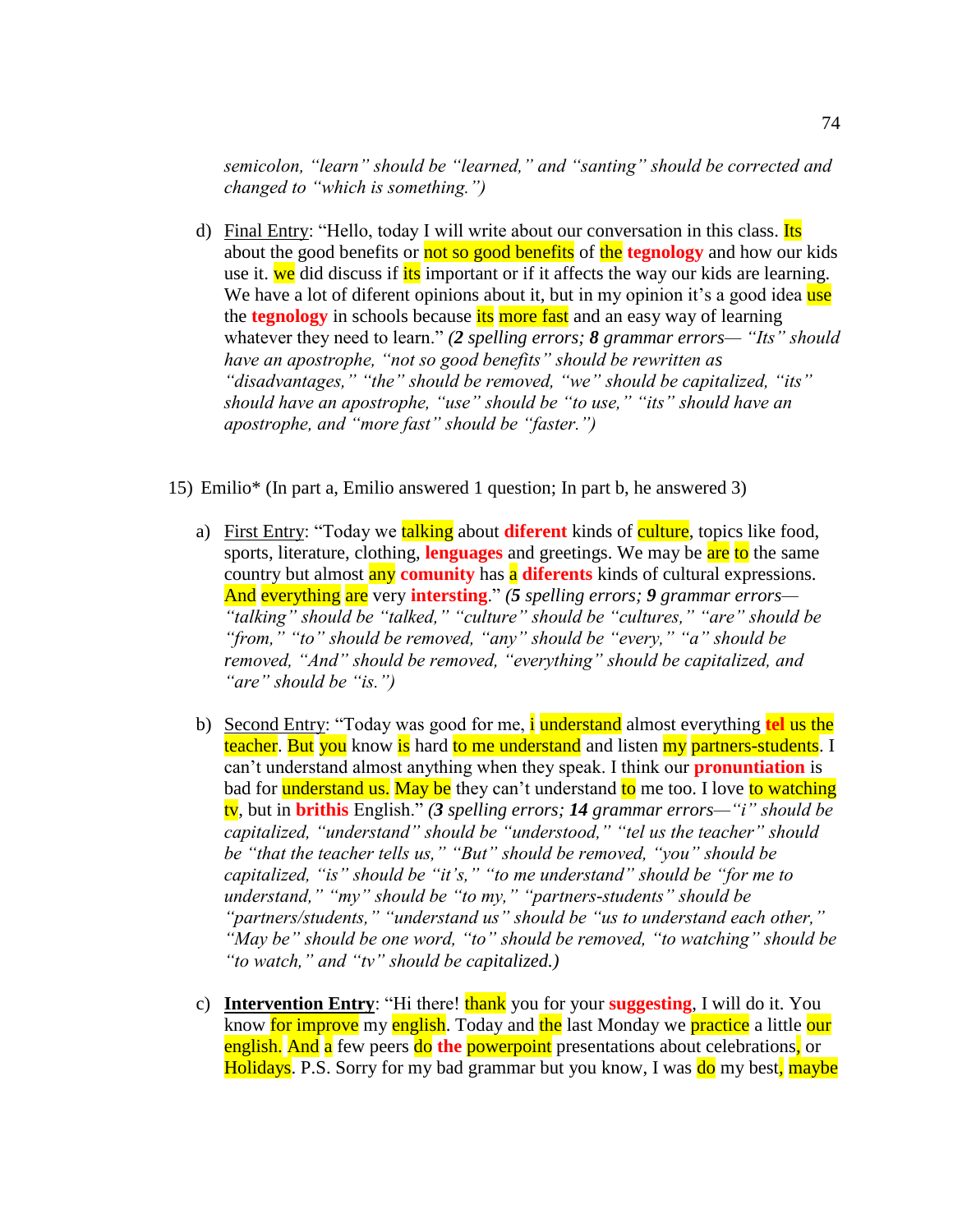the next time. I will do better." *(2 spelling errors; 17 grammar errors— "thank" should be capitalized, "for improve" should be changed to "how to improve," "english" should be capitalized, "the" should be removed, "practice" should be "practiced," "our" should be "of our," "english" should be capitalized, "And" should be removed, "a" should be capitalized, "do" should be "did," "powerpoint" should be "PowerPoint," the comma should be removed, "Holidays" should be lowercase, "do" should be "doing," the comma should be a period, "maybe" should be capitalized, and the period should be removed.)* 

- d) Final Entry: "Hi there! Thank you so much for correcting my grammar. For me is a pleasure to help you in your **researche**. Let me talking about what I did today. We talked about the final **presentation** and I think we will do a good job next Wednesday. I don't know if you will be here next class, but just I need to say thanks for everything." *(1 spelling error; 4 grammar errors— "me" should have a comma after, "talking" should be "talk," "presentation" should have a comma after, and "just I" should be switched to "I just.")*
- 16) Claudia\* (In part a, Claudia answered 1 prompt question; In part b, she also answered 1 question)
	- a) First Entry: "Today Im **learns** The **differents** Cultures, it's very interesting, Why is **differents,** people, **lenguaje**, literature clothing, sports, Greetings, and Food. Now I'm know **understang**, because, them have **differents** cultures, Thank." *(6 spelling errors; 15 grammar errors—"Im" should have an apostrophe, "The" should be "about," "Cultures" should not be capitalized and have a period, "it's" should be capitalized, the comma should have a period, "is" should be "there are," the comma should be removed, "literature" should have a comma, "Greetings" should not be capitalized, "Food" should not be capitalized, "know" should be removed, the comma should be removed, "them" should be "they," the comma should be a period, and "Thank" should be "Thank you.")*
	- b) Second Entry: "My culture best is Wearing, example dress, **jeweling**, Food and Party, I think is most. Important, because, Here is Very **differents**, cultures, **Lenguish**, building, food, have different, **flaver**. Ok thank." *(4 spelling errors; 15 grammar errors—"My culture best is Wearing, example" is a phrase that should read "My culture is best known for the examples of wearing," "Food" should not be capitalized, "Party" should not be capitalized and have a period, "is" should be "are the," the period should be removed, "Important" should not be capitalized, the comma should be removed, "Here" should have a lowercase, "is" should be "it's," "Very" should have a lowercase, the comma should be removed, "building" should add an "s," "have" should be "where they all have," and "thank" should be "thank you.")*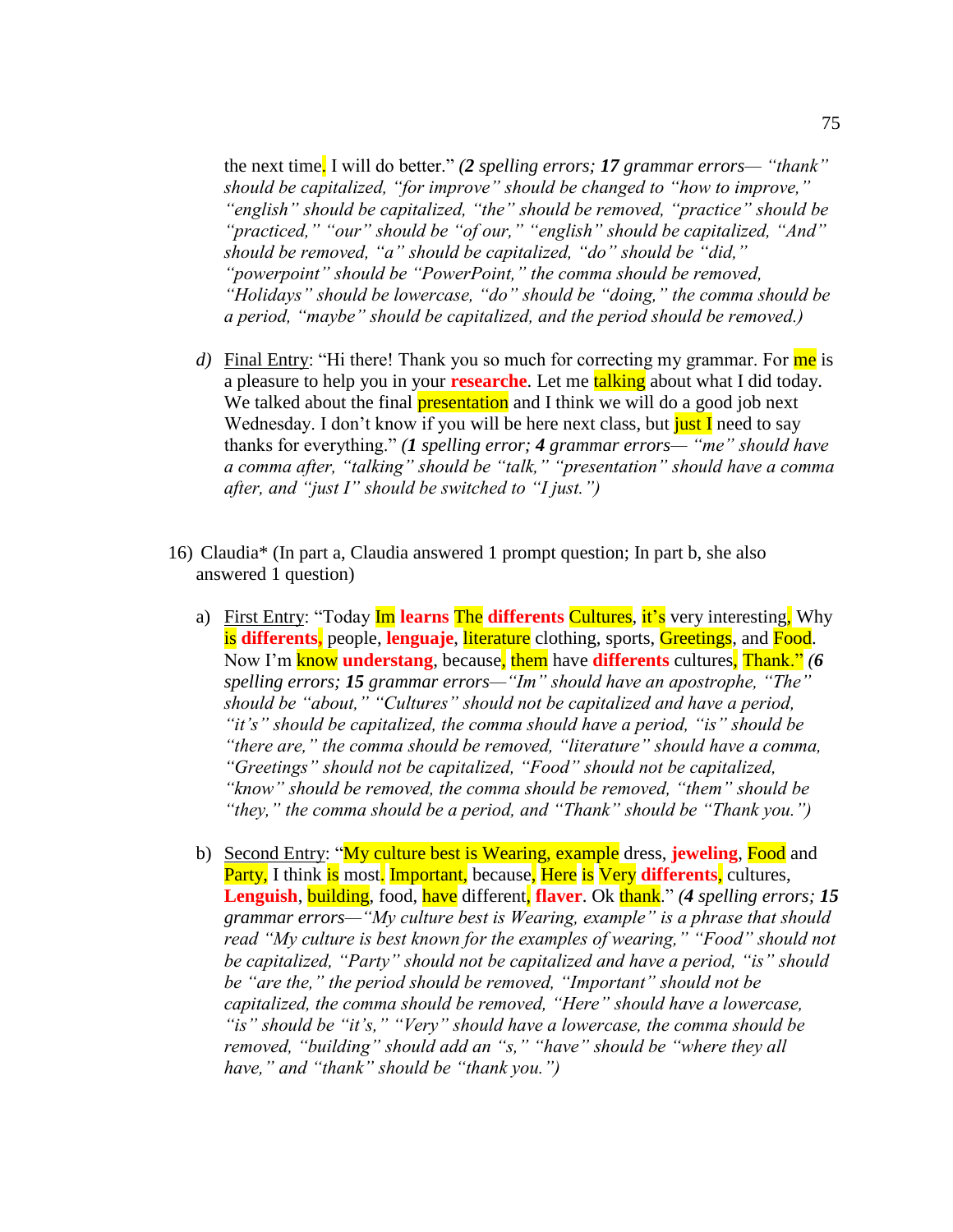- c) **Intervention Entry:** "Hi How are you? When are you going to go? Today is great day for my, a learn to much. The California, California is good state, because have, lot **beatifult,** Hometown, Today I am watch **somthing** in my class, I am learn **differente**, **Plese,** I love maybe one day were going visit, fresno, Napa, Ok thank for help me, my written no is good." *(4 spelling errors; 24 grammar errors— "Hi" should have a comma after, "How" should be lowercase, "is" should be "was a," "my" should be "me," "a" should be "I" "learn" should be "learned," "to" should be "so," "The California," should be removed, "good" should be "a good," "have, lot beatifult," should be "it has a lot of beautiful" and remove the comma, "Hometown" should be "hometowns" and the comma should be a period, "watch" should be "watching," "learn" should be "learning," the comma should be removed, the next comma should be removed, "I love" should be "that I love" and have a period after, "maybe" should be capitalized, "were" should be "we're," "visit," should be "to visit" and remove the comma, "fresno" should be capitalized, the comma should be a period, "thank" should be either "thank you" or "thanks," "help" should be "helping," and "no is good" should read as "skills are not good.")*
- d) Final Entry: "Hi, how are you? Today is good day. I like this class because I have **opportunid** speaking I'm listening, help me, Don't afraid to speak English. Ok Good night, see you in Monday. Thank you for everything. I like your **provects**." *(2 spelling errors; 7 grammar errors— "is" should be "is a," "speaking I'm listening" should be rewritten as "to speak and listen," "help me" should be "it helps me" and eliminate the comma, "Don't afraid" should not be capitalized and be rewritten as "not to be afraid," "Ok" should have a comma after it and read as "Okay," or "Ok," "Good" should not be capitalized, and "in" should be "on.")*
- 17) Alma\* (In part a, Alma answered 1 question; In part b, she answered 2 questions)
	- a) First Entry: "I learned about other cultures. My classmate talked of food, clothes, **lenguages, custums** and sport in the countries where they lived. I like listen and know about other people because I learn different was of live. I would like that you talk about your **custums**." *(3 spelling errors; 5 grammar errors— "sport" should be "sports," "listen" should be "listening," "was" should be "ways," "live" should be "life," and "that" should be "it if.")*
	- b) Second Entry: "I think That I Have problem speaking and grammar, I need to read more for get more vocabulary and write better. I should be more constant listening radio and watching tv., but I work on night and some times I'm so tired. I **sould to** study more grammar. If you can help me with some **sugestion** it be good for me.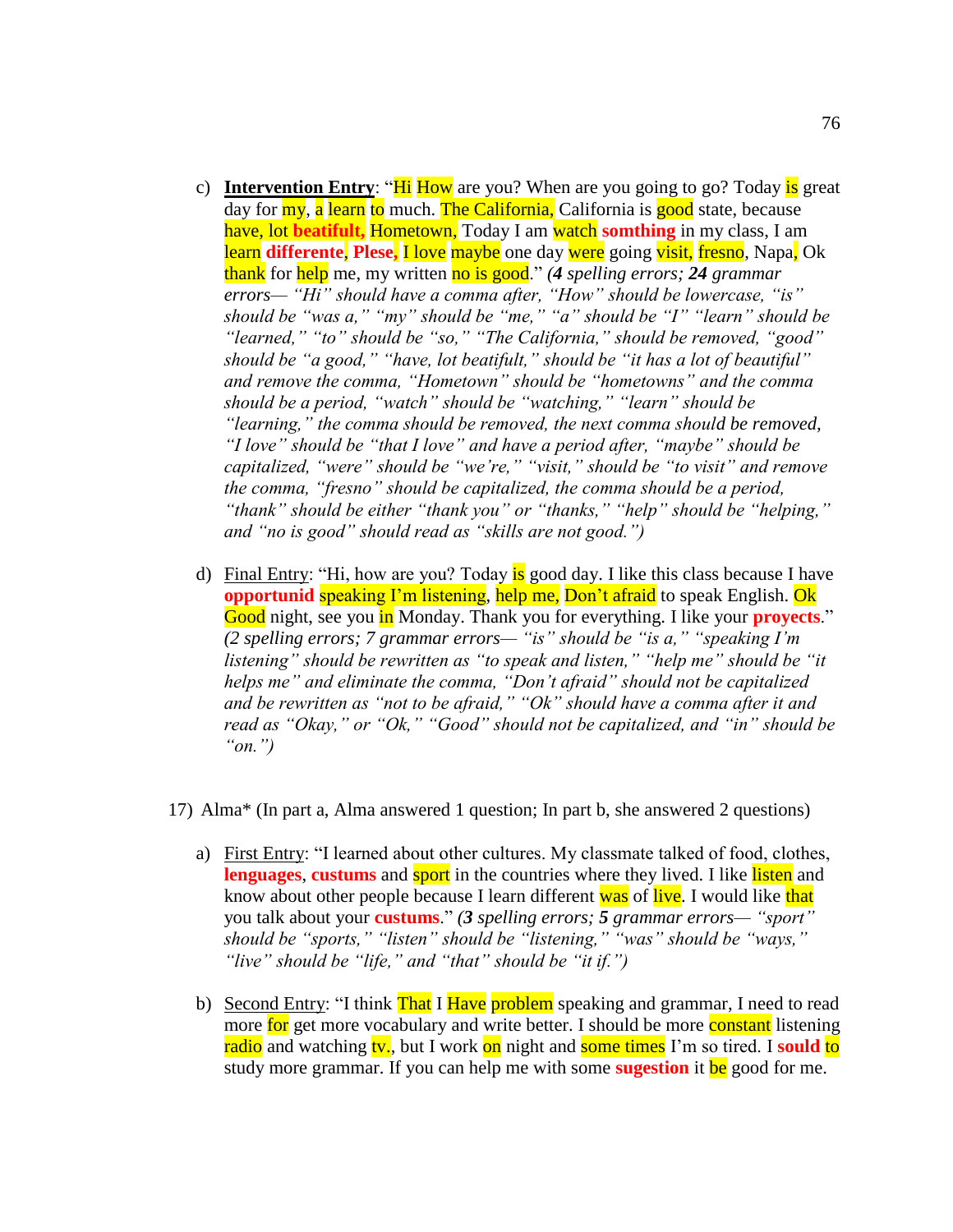**tanks**" *(3 spelling errors; 11 grammar errors— "That" should not be capitalized, "Have" should not be capitalized, "problem" should be "problems with," "for" should be "and," "constant" should be "consistently," "radio" should be "to the radio," "tv." should be capitalized, "on" should be "at," "some times" should be one word, "to" should be removed, and "be" should be changed to "will be.")* 

- c) **Intervention Entry**: "We spoke about the Best cities to live in California. We watched a video about the cities like: The Angeles, **Sn** Diego, Catalina Island, Napa **Vally**, **Sn** Francisco. All them are **beautifull** and enjoyable places. Then we watched other video about the 10 worst places in California like: **Okland**, **Sn** Bernardino, *riverside*, etc. These places are very **violet**, has **robed**, gangs and **grafities**, the people have old houses and don't have work. We was giving advice to do better the life for the people in this places. thank you!" *(9 spelling errors; 11 grammar errors— "Best" should be lowercase, "The" should be "Los," "video" should be "videos," "riverside" should be capitalized, "has" should be "have," the comma should be a period, "the" should be capitalized, "was" should be "were," "the" should be "with the," and "this" should be "these.")*
- d) Final Entry: "We worked on our **proyect**, we are very motivated to do this topic because is important for the human health. Sarah **tanks** for your help, and I saw my mistakes. I am going to pay attention to use the correct form of the verbs when I use singular and plural." *(2 spelling errors; 2 grammar errors— "we" should be "and we," and "Sarah" should have a comma after.)*
- 18) Michael\* (In part a, Michael answered 1 question; In part b, he answered 3)
	- a) First Entry: "Today I learn about my Culture I learn in other countries the food are **diferent** like I was thinking all the time the shaoming (sopa) is from asia but the teacher said the shaoming is from latin America." *(1 spelling error; 7 grammar errors— "learn" should be "learned," "Culture" should not be capitalized and have a period, "learn" should be "learned," "are" should be "is," "like" should be removed and a period instead of it, "asia" should be capitalized, and "latin" should be capitalized.)*
	- b) Second Entry: "My experience in this class was good This **weak** I don't come to the class I was very busy. My problem is **speak** I need to try **speak** more English." *(1 spelling error; 5 grammar errors— "good" should have a period after it, "don't" should be "didn't," "class" should be "class because," "speak" should be "speaking," and "speak" should be "to speak.")*
	- c) **Intervention Entry**: "Today I **lear** about cities from California I saw in the video a lot Guns Cities with **neiborhoot** = veciendarios very old with a lot **pf Graffity** I saw in the video **artist Rapers** counting **money** but in my opinion I love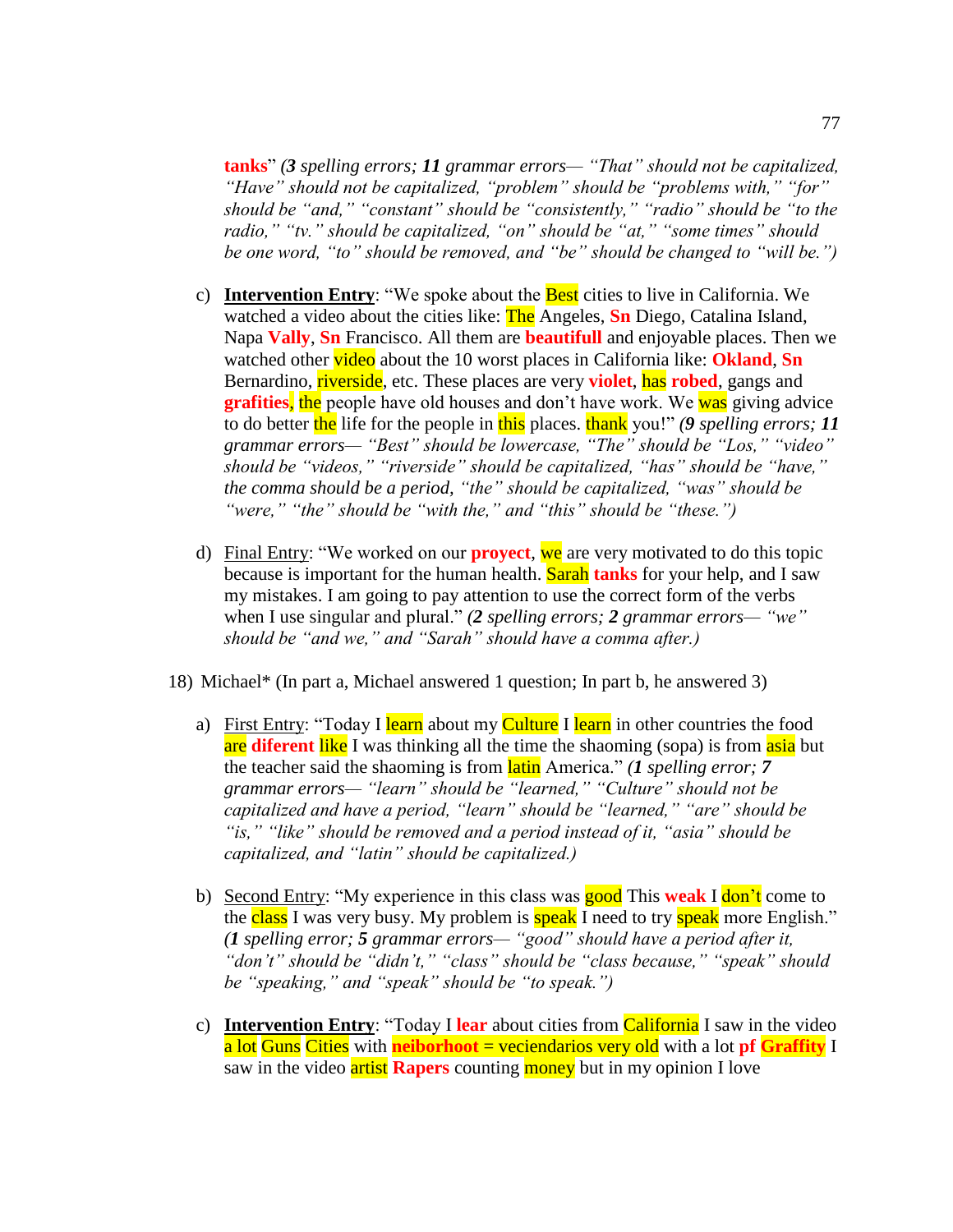California. Today I try to speak a little more my English. **for me** today was a very interesting class." *(5 spelling errors; 12 grammar errors— "California" should have a period after, "a lot" should be "a lot of," "Guns" should be lowercase with a comma, "Cities" should be lowercase, "neiborhoot = veciendarios very old" should be fixed and rewritten without the Spanish translation, like "very old neighborhoods," "Graffity" should be fixed, lowercase, and have a period after, "artist" should be "artists" with a comma, "money" should have a comma, "try" should be "tried," "my" should be "of my," "for" should be capitalized, and "me" should have a comma after it.)*

- d) Final Entry: "Hi! Today we have presentations. was interesting for  $\text{me}$  I like the technology. In this **presentation** we talk about problems with the young people because they put pictures in Internet and they don't think about the consequences. The Internet is good or bad depending on you how can you used." *(0 spelling values*) *errors; 5 grammar errors— "was" should be capitalized and rewritten to say "It was," "me" should have a comma after, "presentation" should have a comma after, "in Internet" should be rewritten as "on the Internet" or "online," and "you how can you used" should be rewritten as "how you use it.")*
- 19) Daniela\* (In part a, Daniela answered 1 question; In part b, she answered 2)
	- a) First Entry: "Today I learn a different people customs in other cultures. And for **mi** it was so interesting to **now** other customs of them." *(2 spelling errors;* 6 *grammar errors— "learn" should be "learned," "a" should be "about," "people" should be "people's," "And" should be removed, "for" should be capitalized, and "of" should be "from.")*
	- b) Second Entry: "My class this week was fine. And I learn about noun and **adjetives**" *(1 spelling error; 2 grammar error— "learn" should be "learned," and "noun" should be "nouns.")*
	- c) **Intervention Entry**: "Today I got fun in class. because I learn about a volunteer people and I think is a good work that they doing I like because we learn from their **differents cutures** and **lengueg**." *(3 spelling errors; 9 grammar errors— "got" should be "had," the period should be removed, "learn" should be "learned," "a" should be removed, "is" should be "it's," "a" should be removed, "they" should be "they're," "doing" should have a period after, and "like" should be "like it.")*
	- d) Final Entry: "Sarah, you are doing a good job. for me writing by mind is a good **excercise** because it helps me to learn more write a **story** or express my feelings." *(1 spelling error; 5 grammar errors— "for" should be capitalized, "me" should*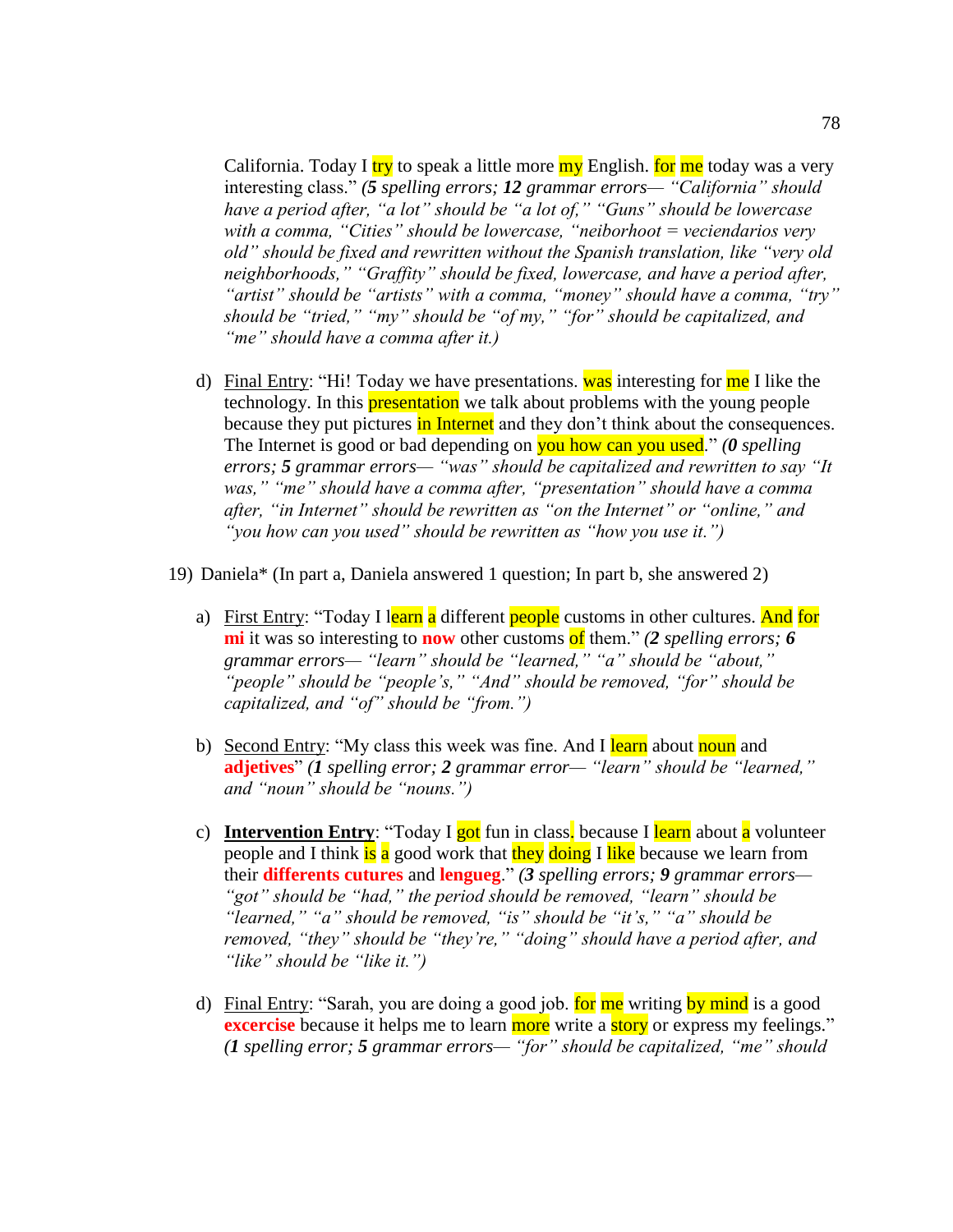*have a comma after, "by mind" should be "in my mind" or "using my mind," "more" should have a comma after, and "story" should have a comma after.)* 

- 20) Martha\* (In part a, Martha answered 1 question; In part b, she answered 2)
	- a) First Entry: "My name is Martha Canela and I am **study ESL** in the Gavilan College in the noncredit program I **learnd** every day **differents works** and **pronuntiation**. Today during class we were talking about other cultures traditions and customs from **differents** countries." *(5 spelling errors; 6 grammar errors— "study" should be "studying," "in the" should be "at," "College" should have a period after it, "in" should be capitalized, "cultures" should have a comma, and "traditions" should have a comma after it.)*
	- b) Second Entry: "Today my **Oral** experience during class was talking a lot, my problem is when I am talking about a topic I need to be focused on what I speak or lose the words. but I like try to speak English every time and every moment aunque I'm wrong, or I do not care if I make mistakes." *(0 spelling errors; 7 grammar errors— "Oral" should be lowercase, the comma should be a period, "my" should be capitalized, "lose" should be "I lose," "but" should be removed, "try" should be "to try," and "aunque" is a Spanish translation of "even if, or even though" and should instead read "even if" or "even though.")*
	- c) **Intervention Entry**: "My class this week was interesting we were talking about the **differents** cultures and we were working to much with audios that is great because we put attention in the audio and we understand or we try to understand what is being talked **about and the more** important **than** I **leardn** are **a** new words and a be my **pronuntiation** much better." *(4 spelling errors; 13 grammar errors— "interesting" should have a period after, "we" should be capitalized, "to much" should be "a lot," "audios" should have a period, "that" should be capitalized, "put" should be "pay," "in" should be "to," "about" should have a period after it, "and the" should be "The most," "a" should be removed, "a be" should be removed, and "much" should be "is much.")*
	- d) Final Entry: "Sarah, I will be **follow** your comments and ideas. I try to practice when I have time at home and in the school. I want to be better every day. Hopefully you can come for next semester because this journal *its* good tool for us to use. This is what we need for more learning is very important." *(1 spelling error; 3 grammar errors— "its" should be "is a," "learning" should have a comma or semicolon after it, and "is" should be "it's" or "it is.")*
- 21) Elise\* (In part a, Elise answered 2 prompt questions; In part b, she also answered 2)